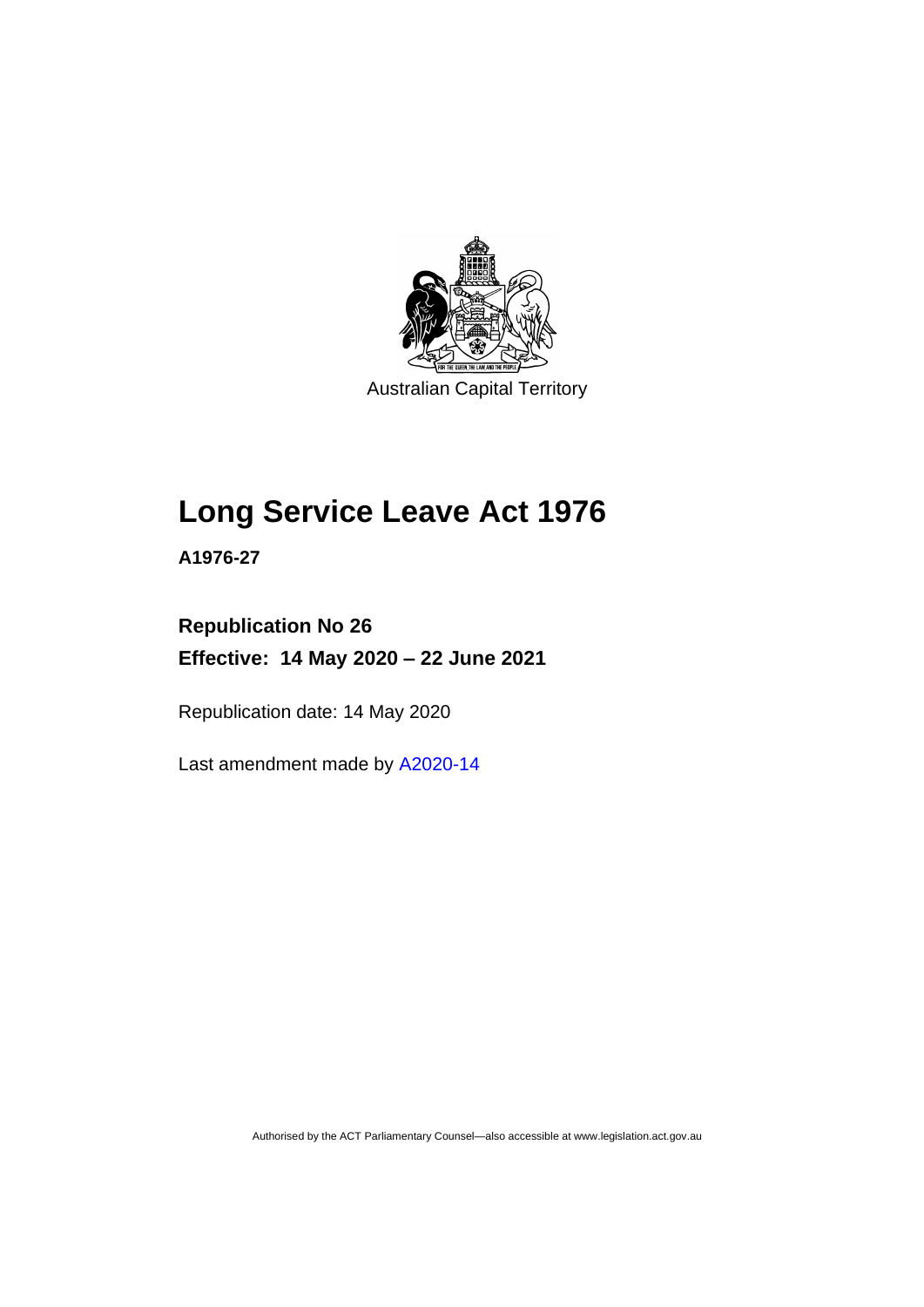### **About this republication**

#### **The republished law**

This is a republication of the *Long Service Leave Act 1976* (including any amendment made under the *[Legislation Act 2001](http://www.legislation.act.gov.au/a/2001-14)*, part 11.3 (Editorial changes)) as in force on 14 May 2020*.* It also includes any commencement, amendment, repeal or expiry affecting this republished law to 14 May 2020.

The legislation history and amendment history of the republished law are set out in endnotes 3 and 4.

#### **Kinds of republications**

The Parliamentary Counsel's Office prepares 2 kinds of republications of ACT laws (see the ACT legislation register at [www.legislation.act.gov.au\)](http://www.legislation.act.gov.au/):

- authorised republications to which the *[Legislation Act 2001](http://www.legislation.act.gov.au/a/2001-14)* applies
- unauthorised republications.

The status of this republication appears on the bottom of each page.

#### **Editorial changes**

The *[Legislation Act 2001](http://www.legislation.act.gov.au/a/2001-14)*, part 11.3 authorises the Parliamentary Counsel to make editorial amendments and other changes of a formal nature when preparing a law for republication. Editorial changes do not change the effect of the law, but have effect as if they had been made by an Act commencing on the republication date (see *[Legislation Act 2001](http://www.legislation.act.gov.au/a/2001-14)*, s 115 and s 117). The changes are made if the Parliamentary Counsel considers they are desirable to bring the law into line, or more closely into line, with current legislative drafting practice.

This republication does not include amendments made under part 11.3 (see endnote 1).

#### **Uncommenced provisions and amendments**

If a provision of the republished law has not commenced, the symbol  $\mathbf{U}$  appears immediately before the provision heading. Any uncommenced amendments that affect this republished law are accessible on the ACT legislation register [\(www.legislation.act.gov.au\)](http://www.legislation.act.gov.au/). For more information, see the home page for this law on the register.

#### **Modifications**

If a provision of the republished law is affected by a current modification, the symbol  $\mathbf{M}$  appears immediately before the provision heading. The text of the modifying provision appears in the endnotes. For the legal status of modifications, see the *[Legislation](http://www.legislation.act.gov.au/a/2001-14)  Act [2001](http://www.legislation.act.gov.au/a/2001-14)*, section 95.

#### **Penalties**

At the republication date, the value of a penalty unit for an offence against this law is \$160 for an individual and \$810 for a corporation (see *[Legislation Act 2001](http://www.legislation.act.gov.au/a/2001-14)*, s 133).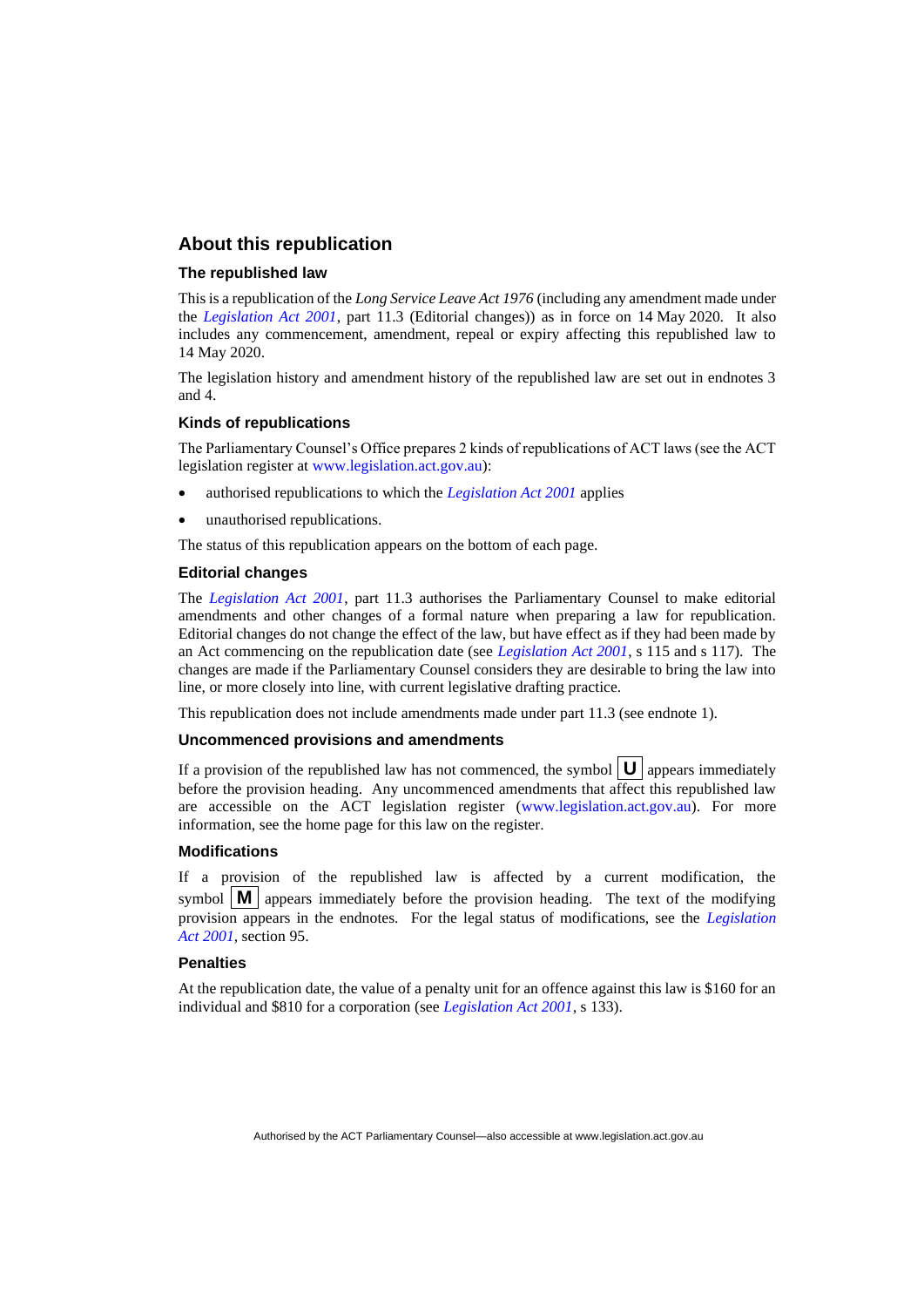

# **Long Service Leave Act 1976**

# **Contents**

|                 |                                                            | Page           |
|-----------------|------------------------------------------------------------|----------------|
| Part 1          | <b>Preliminary</b>                                         |                |
| 1               | Name of Act                                                | $\overline{2}$ |
| 2               | Dictionary                                                 | 2              |
| 2A              | <b>Notes</b>                                               | 2              |
| 2B              | Offences against Act—application of Criminal Code etc      | 3              |
| Part 2          | <b>Important concepts</b>                                  |                |
| 2C              | Commission recipients may be employees                     | 4              |
| 2D              | Benefits under this Act and LSL (BCI) Act                  |                |
| 2E              | Benefits under this Act and LSL (CCI) Act                  |                |
| 2EA             | Benefits under this Act and LSL (PS) Act                   |                |
| 2F              | Working out remuneration-employee also receives commission | 5              |
| R <sub>26</sub> | Long Service Leave Act 1976                                | contents 1     |
| 14/05/20        | Effective: 14/05/20-22/06/21                               |                |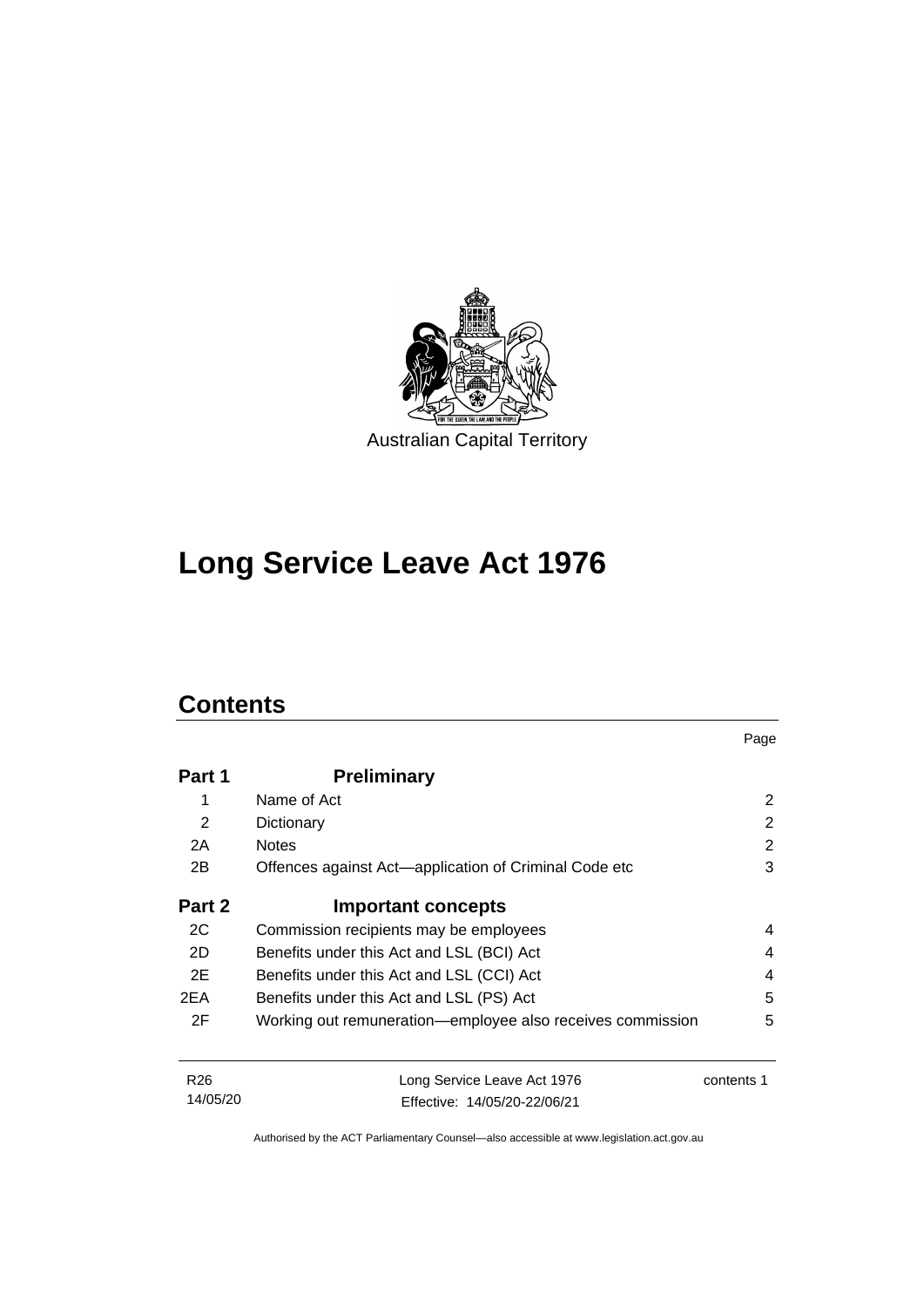#### **Contents**

| 2G              | Periods of service                               | 6  |
|-----------------|--------------------------------------------------|----|
| 3               | Entitlement to long service leave                | 8  |
| 4               | Amount of long service leave                     | 8  |
| 6               | Grant of leave                                   | 8  |
| 7               | Payment for leave                                | 9  |
| 8               | Manner of payment for leave                      | 10 |
| 9               | Public holidays not to count as leave            | 11 |
| 10              | Service not affected by transmission of business | 11 |
| 10A             | Continuity of service in certain cases           | 12 |
| 11              | Service with associated companies                | 12 |
| <b>11A</b>      | Pay in lieu of long service leave                | 13 |
| 11 <sub>C</sub> | Pro rata long service leave entitlement          | 13 |
| 11D             | Calculation of ordinary remuneration             | 14 |
| 12              | Long service leave records                       | 15 |
| Part 3          | <b>Administration and enforcement</b>            |    |
| 13              | Registrar of long service leave                  | 17 |
| 13A             | Appointment of authorised officers               | 17 |
| 13B             | Identity cards                                   | 18 |
| 13C             | Powers of entry of authorised officers           | 18 |
| 13D             | Complaints                                       | 19 |
| 13E             | Notice to comply with Act                        | 20 |
| 13F             | Internal review by registrar                     | 20 |
| 13G             | Review by ACAT                                   | 21 |
| 13J             | Liability                                        | 21 |
| 13K             | Delegation by registrar                          | 22 |
| Part 4          | <b>Miscellaneous</b>                             |    |
| 14              | No contracting out                               | 23 |
| 17              | Approved forms                                   | 23 |
| 18              | Regulation-making power                          | 23 |

| contents 2 |  |
|------------|--|
|------------|--|

Long Service Leave Act 1976 Effective: 14/05/20-22/06/21

R26 14/05/20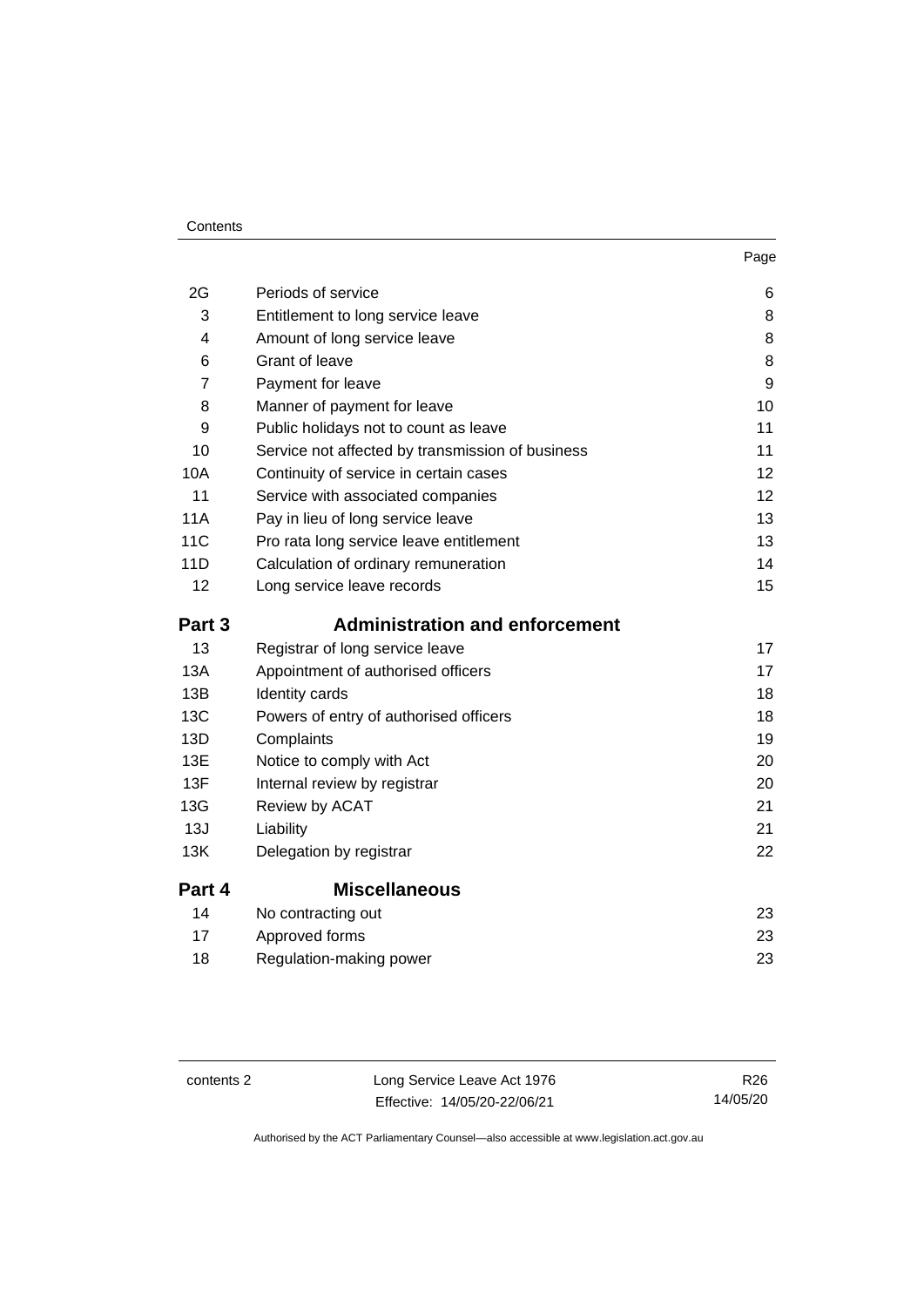|                   |                        | Contents |
|-------------------|------------------------|----------|
|                   |                        | Page     |
| <b>Dictionary</b> |                        | 24       |
| <b>Endnotes</b>   |                        |          |
| 1                 | About the endnotes     | 27       |
| 2                 | Abbreviation key       | 27       |
| 3                 | Legislation history    | 28       |
| 4                 | Amendment history      | 33       |
| 5                 | Earlier republications | 38       |

R26 14/05/20 Long Service Leave Act 1976 Effective: 14/05/20-22/06/21

contents 3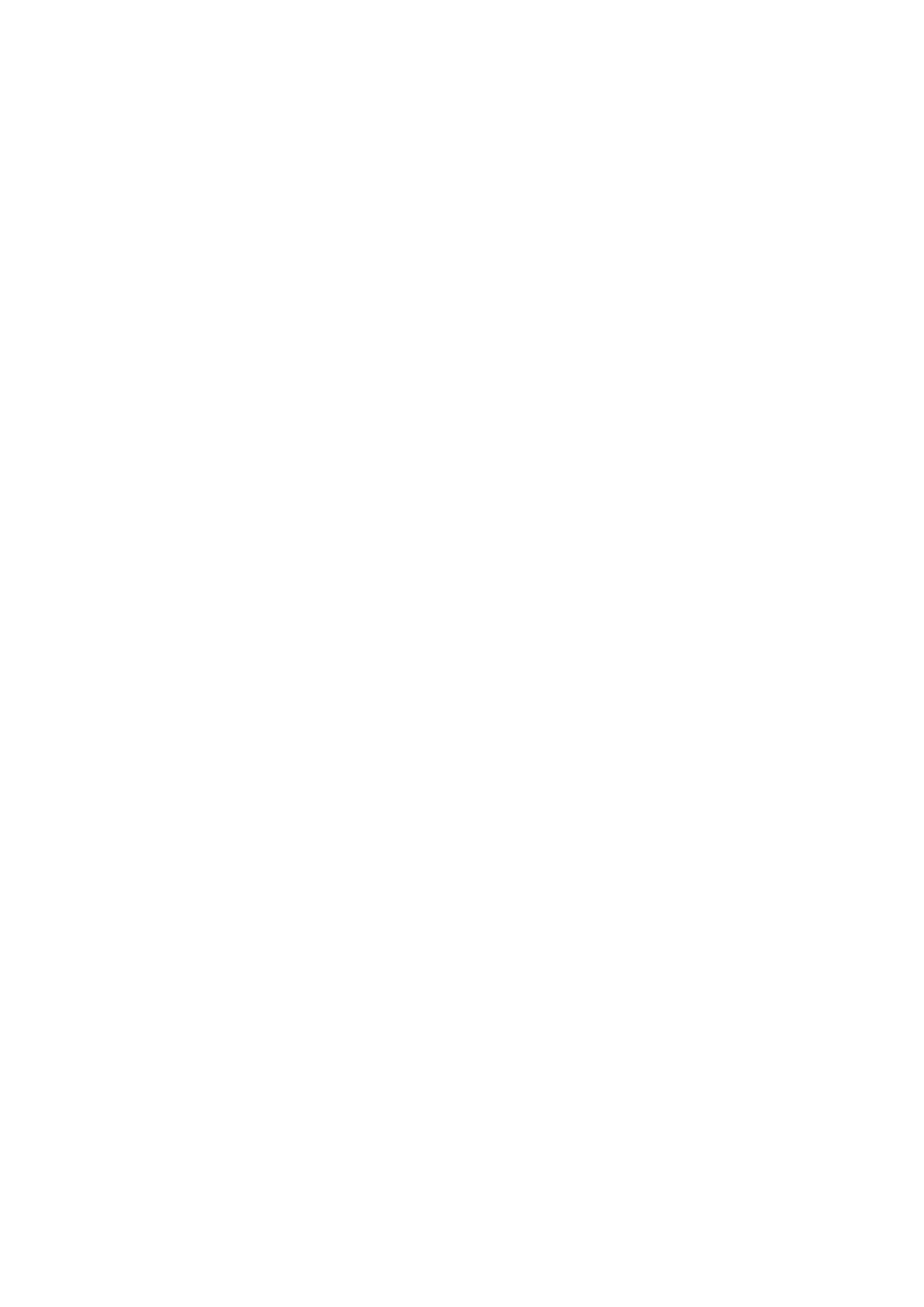

# **Long Service Leave Act 1976**

An Act relating to long service leave

R26 14/05/20

ׅ֖֖֚֚֡֡֬֝֬

Long Service Leave Act 1976 Effective: 14/05/20-22/06/21

page 1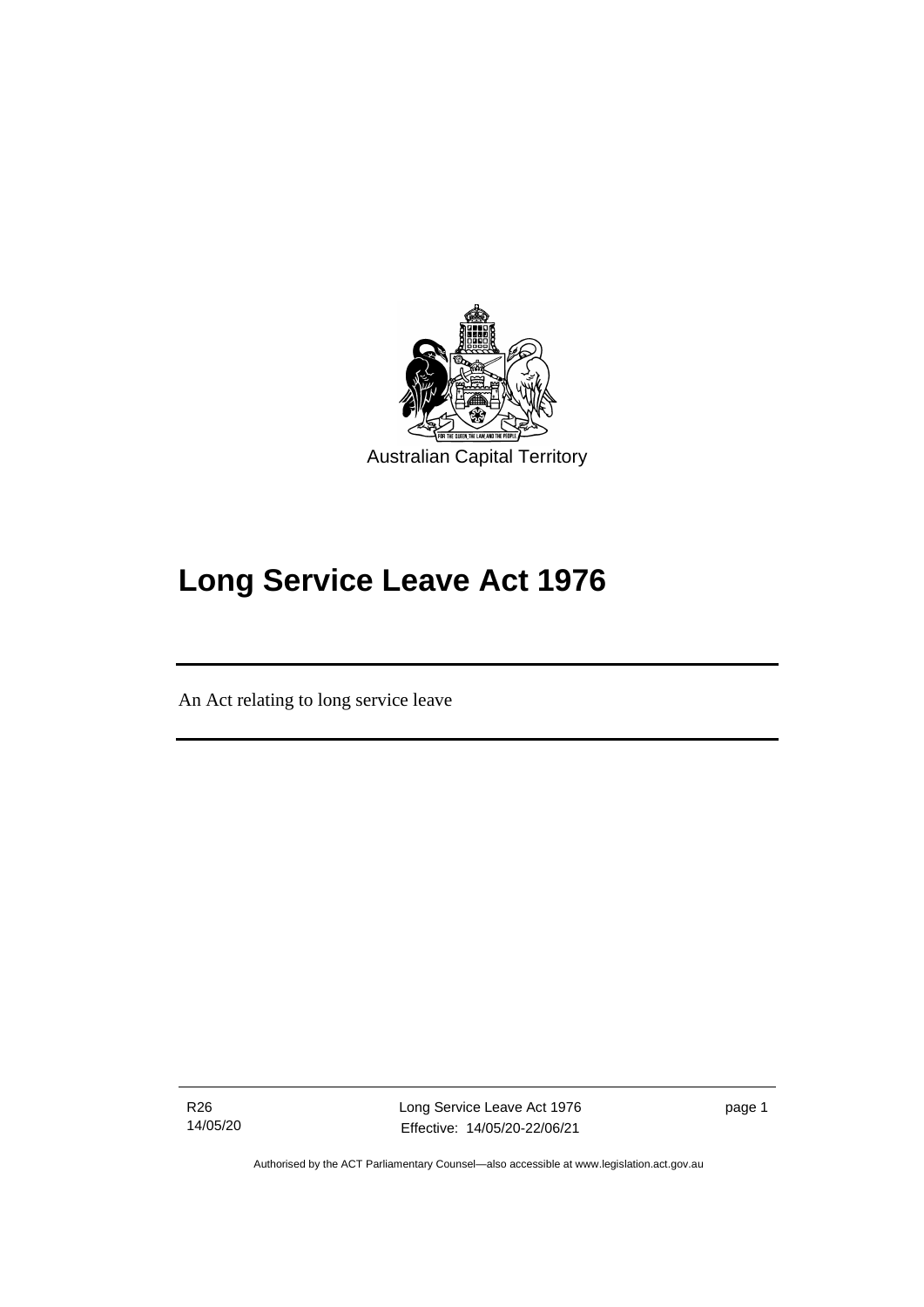### **Part 1** Preliminary

Section 1

# <span id="page-7-0"></span>**Part 1 Preliminary**

### <span id="page-7-1"></span>**1 Name of Act**

This Act is the *Long Service Leave Act 1976*.

### <span id="page-7-2"></span>**2 Dictionary**

The dictionary at the end of this Act is part of this Act.

*Note 1* The dictionary at the end of this Act defines certain terms used in this Act, and includes references (*signpost definitions*) to other terms defined elsewhere in this Act.

> For example, the signpost definition '*period of service*—see section 2G.' means that the term 'period of service' is defined in that section.

*Note 2* A definition in the dictionary (including a signpost definition) applies to the entire Act unless the definition, or another provision of the Act, provides otherwise or the contrary intention otherwise appears (see [Legislation Act,](http://www.legislation.act.gov.au/a/2001-14) s 155 and s 156 (1)).

### <span id="page-7-3"></span>**2A Notes**

A note included in this Act is explanatory and is not part of this Act.

*Note* See the [Legislation Act,](http://www.legislation.act.gov.au/a/2001-14) s 127 (1), (4) and (5) for the legal status of notes.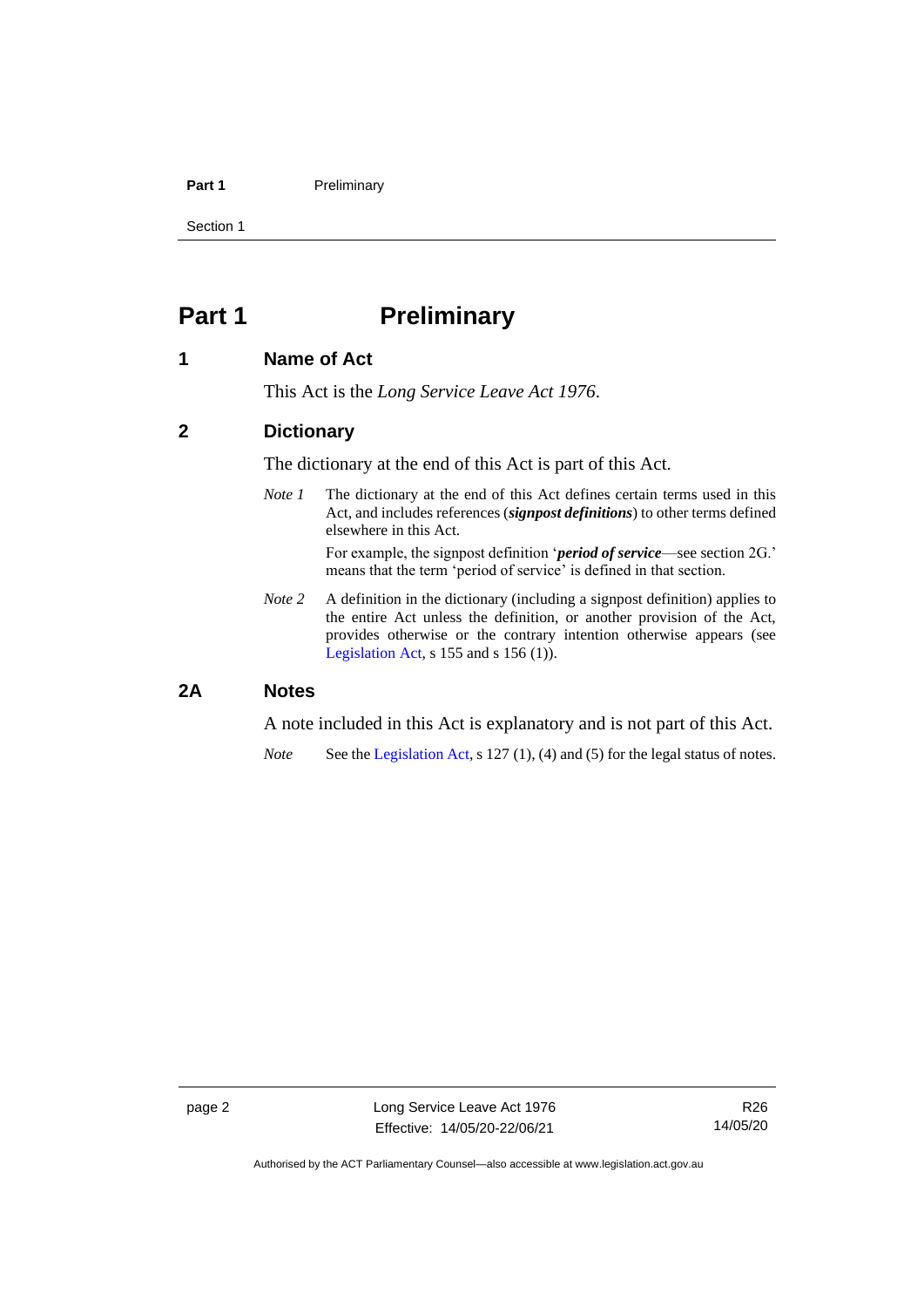### <span id="page-8-0"></span>**2B Offences against Act—application of Criminal Code etc**

Other legislation applies in relation to offences against this Act.

- *Note 1 Criminal Code* The [Criminal Code,](http://www.legislation.act.gov.au/a/2002-51) ch 2 applies to all offences against this Act (see Code, pt 2.1). The chapter sets out the general principles of criminal responsibility (including burdens of proof and general defences), and defines terms used for offences to which the Code applies (eg *conduct*, *intention*, *recklessness* and *strict liability*).
- *Note 2 Penalty units*

The [Legislation Act,](http://www.legislation.act.gov.au/a/2001-14) s 133 deals with the meaning of offence penalties that are expressed in penalty units.

R26 14/05/20 Long Service Leave Act 1976 Effective: 14/05/20-22/06/21

page 3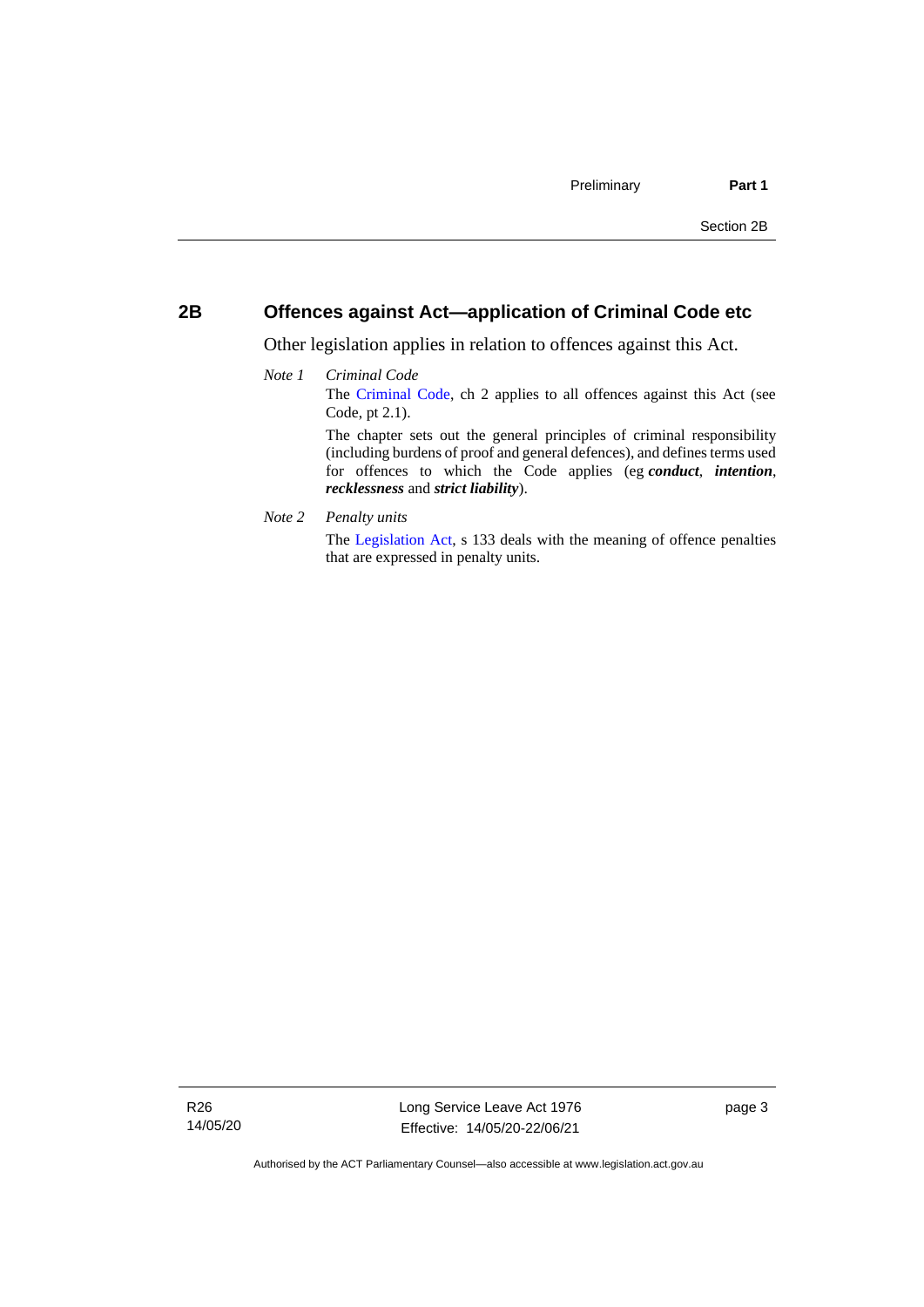#### **Part 2 Important concepts**

Section 2C

## <span id="page-9-0"></span>**Part 2 Important concepts**

### <span id="page-9-1"></span>**2C Commission recipients may be employees**

A person may be an employee for this Act even though the person is paid completely or partly by commission.

### <span id="page-9-2"></span>**2D Benefits under this Act and LSL (BCI) Act**

(1) This section applies to an employee who—

- (a) was registered under the [LSL \(BCI\) Act;](http://www.legislation.act.gov.au/a/1981-23/default.asp) and
- (b) has elected under that Act to take long service benefits under that Act for a period stated by the employee.
- (2) The employee's election does not prevent the employee from receiving benefits under this Act.
- (3) However, the employee is not entitled to a benefit under this Act for a period for which the employee has received a benefit under the [LSL](http://www.legislation.act.gov.au/a/1981-23/default.asp)  [\(BCI\) Act.](http://www.legislation.act.gov.au/a/1981-23/default.asp)
- (4) In this section:

*LSL (BCI) Act* means the *[Long Service Leave \(Building and](http://www.legislation.act.gov.au/a/1981-23)  [Construction Industry\) Act 1981.](http://www.legislation.act.gov.au/a/1981-23)*

### <span id="page-9-3"></span>**2E Benefits under this Act and LSL (CCI) Act**

- (1) This section applies to an employee who—
	- (a) was registered under the [LSL \(CCI\) Act;](http://www.legislation.act.gov.au/a/1999-85/default.asp) and
	- (b) has elected under that Act to take long service benefits under that Act for a period stated by the employee.
- (2) The employee's election does not prevent the employee from receiving benefits under this Act.

R26 14/05/20

Authorised by the ACT Parliamentary Counsel—also accessible at www.legislation.act.gov.au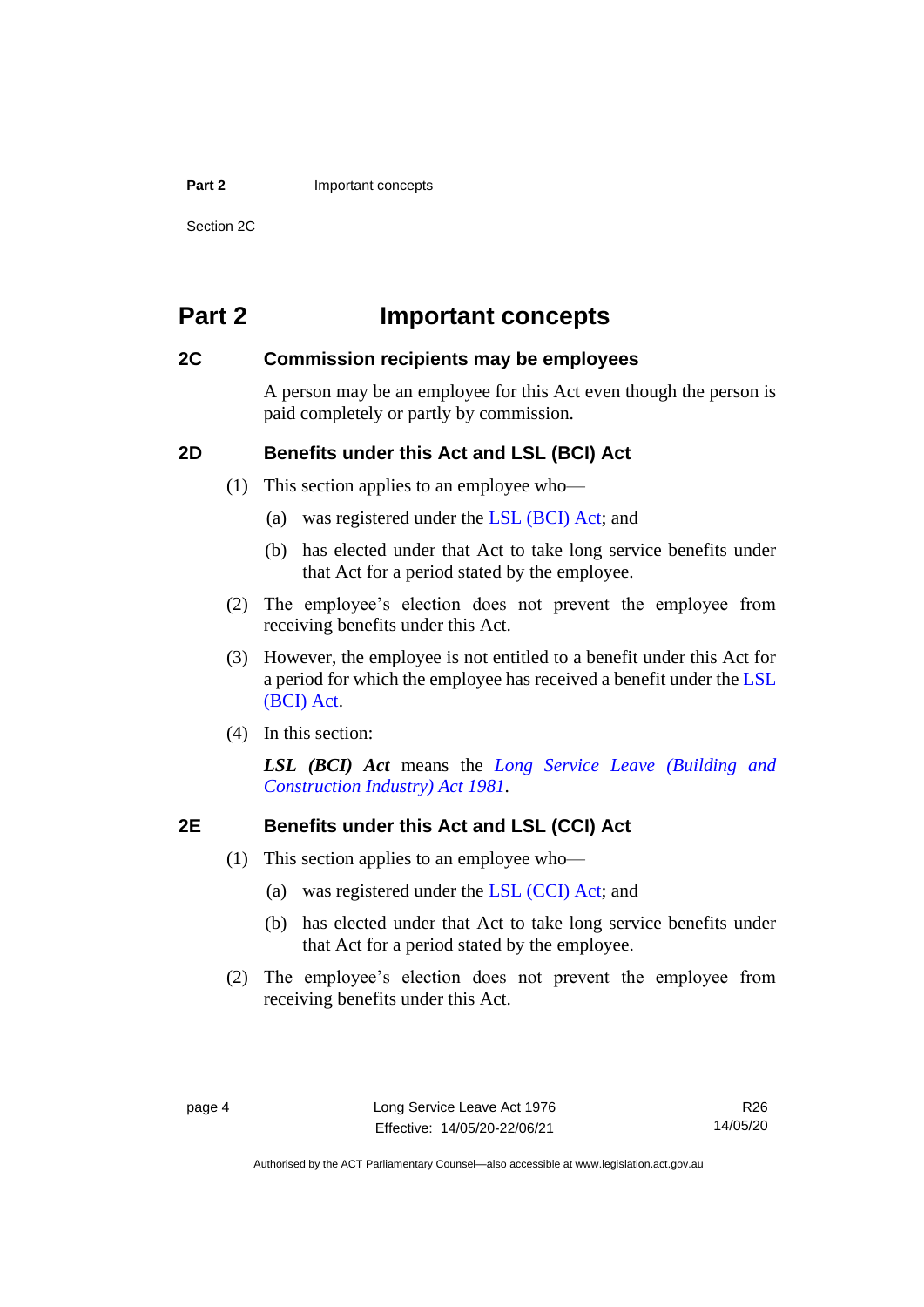- (3) However, the employee is not entitled to a benefit under this Act for a period for which the employee has received a benefit under the [LSL](http://www.legislation.act.gov.au/a/1999-85/default.asp)  [\(CCI\) Act.](http://www.legislation.act.gov.au/a/1999-85/default.asp)
- (4) In this section:

*LSL (CCI) Act* means the *[Long Service Leave \(Contract Cleaning](http://www.legislation.act.gov.au/a/1999-85)  [Industry\) Act 1999.](http://www.legislation.act.gov.au/a/1999-85)*

### <span id="page-10-0"></span>**2EA Benefits under this Act and LSL (PS) Act**

- (1) This section applies to an employee who—
	- (a) is registered under the [LSL \(PS\) Act;](http://www.legislation.act.gov.au/a/2009-25/default.asp) and
	- (b) has elected under that Act to take long service leave benefits under that Act for a period stated by the employee.
- (2) The employee's election does not prevent the employee from receiving benefits under this Act.
- (3) However, the employee is not entitled to a benefit under this Act for a period for which the employee received a benefit under the [LSL](http://www.legislation.act.gov.au/a/2009-25/default.asp)  [\(PS\) Act.](http://www.legislation.act.gov.au/a/2009-25/default.asp)
- (4) In this section:

*LSL (PS) Act* means the *[Long Service Leave \(Portable Schemes\)](http://www.legislation.act.gov.au/a/2009-25)  Act [2009](http://www.legislation.act.gov.au/a/2009-25)*.

### <span id="page-10-1"></span>**2F Working out remuneration—employee also receives commission**

- (1) To work out the ordinary remuneration of an employee who, during a year, is paid completely by commission, or partly by salary or wages and partly by commission—
	- (a) the employee is taken to be paid completely by salary or wages throughout the year; and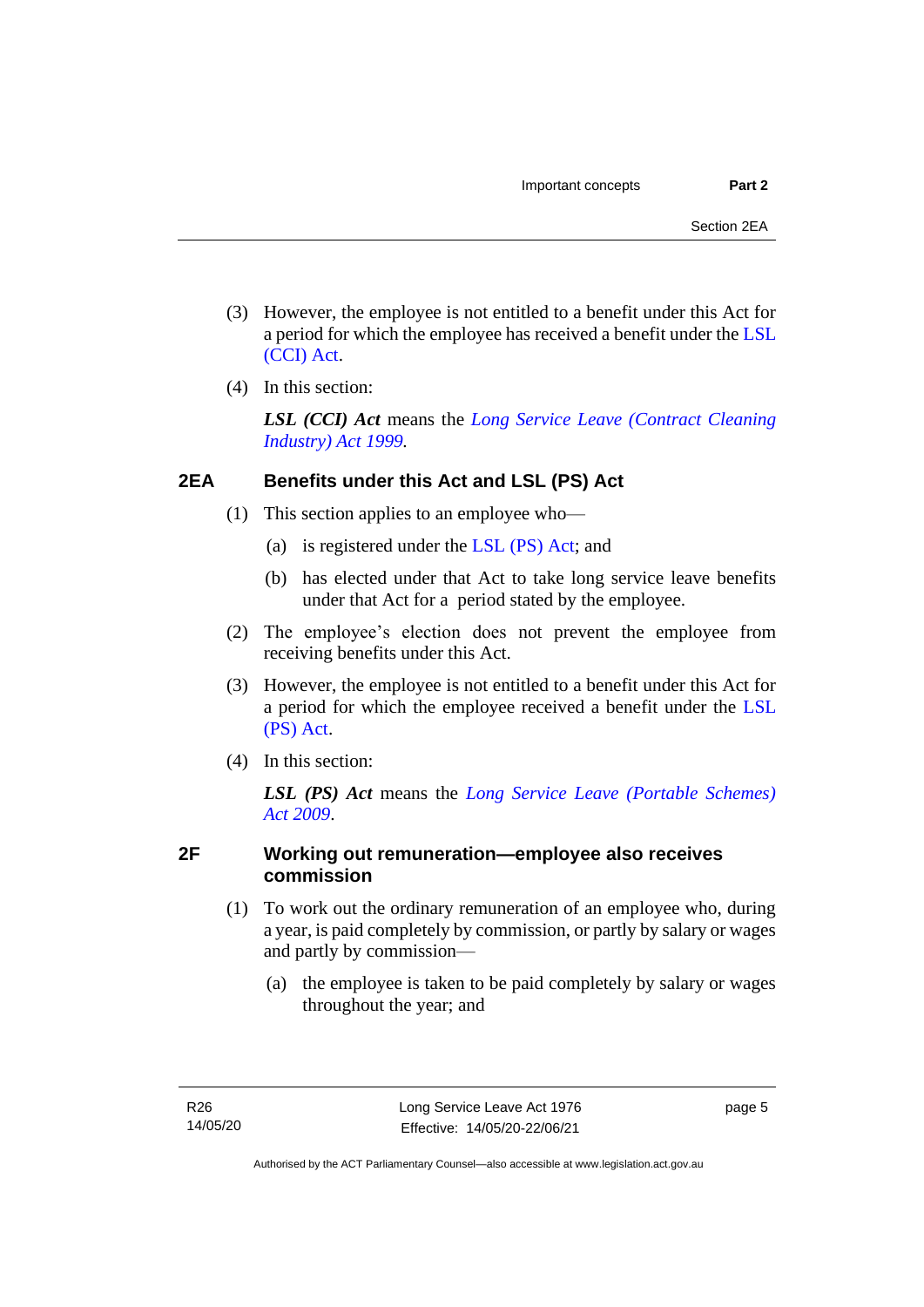#### **Part 2 Important concepts**

Section 2G

(b) the amount payable for salary or wages to the employee in relation to a week in the year is taken to be the following:

> 52 total payable

(2) In this section:

*total payable*, for a year, means the total amount payable to the employee for the year as commission, salary or wages.

### <span id="page-11-0"></span>**2G Periods of service**

(1) In this Act:

*period of service*, as an employee, means a period of continuous service as the employee of a particular employer.

- (2) However, in working out an employee's period of service, the following interruptions of the period of service do not break the continuity of service:
	- (a) an interruption caused by an industrial dispute if the employee returns to the service of the employer in accordance with the terms of settlement of the dispute;
	- (b) a period when an employee is stood down by his or her employer because of slackness of trade if the employee is re-employed by the employer within 6 months after the day the employee is stood down;
	- (c) a period, other than a period mentioned in the dictionary, definition of *continuous service*, paragraph (a) or (b), when the employee is absent with the employer's leave;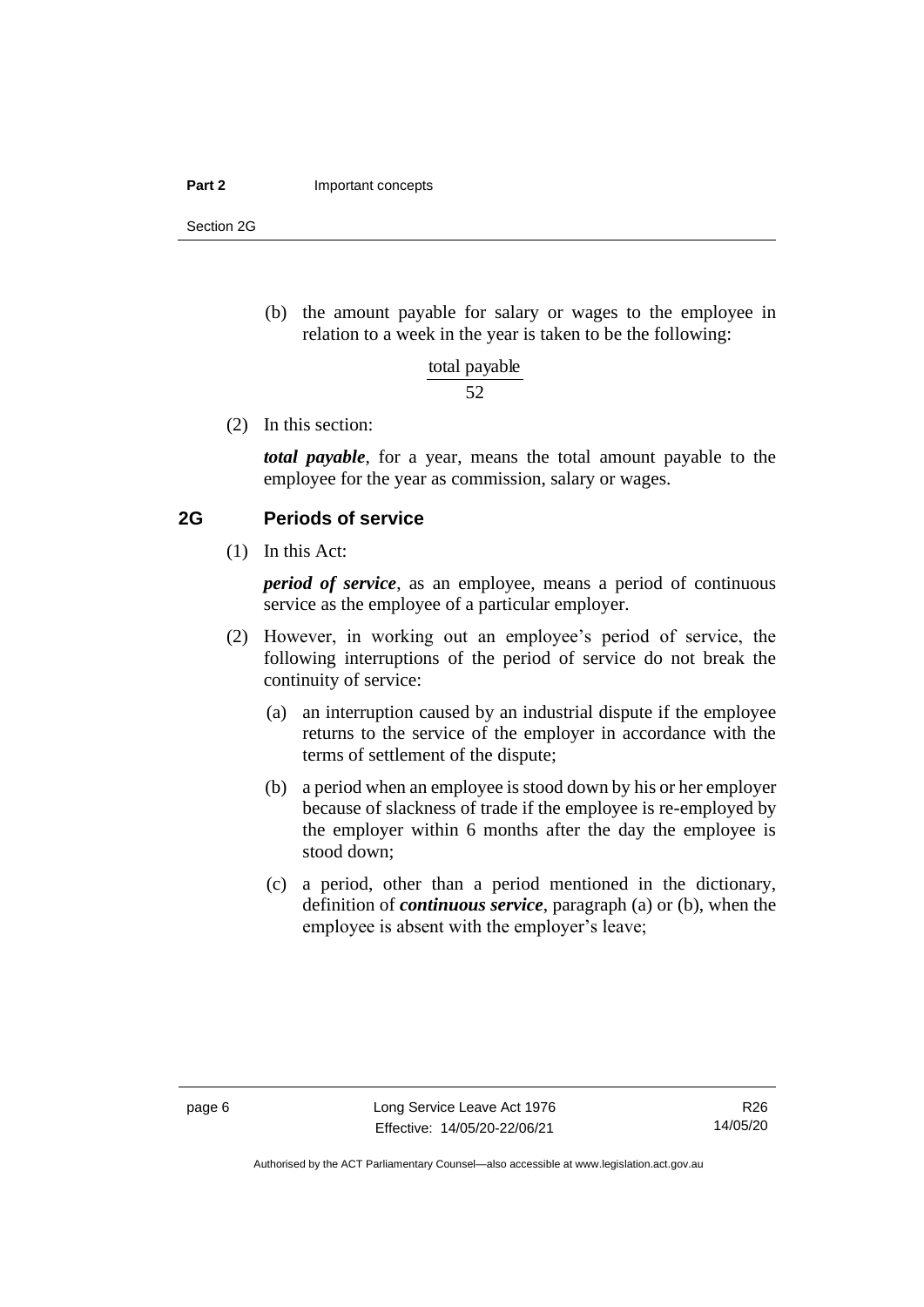- (d) a period when the employee is absent because of injury arising out of or in the course of the employment;
- (e) any other interruption, including ending of service by the employer (other than with the intention of avoiding the granting of long service leave), if the employee returns to the employer's service within 2 months after the day the service is interrupted;
- (f) service by the employee as a member of the Defence Force, other than as a member rendering continuous full-time service;
- (g) a period of service when the employee is temporarily outside the ACT if the service would be continuous service if the employee were inside the ACT.
- (3) Also, an interruption of an employee's service of longer than 2 months does not break the continuity of service if the interruption is caused by the seasonal nature of the work.
- (4) For subsection (2) (f), the service by the employee as a member of the Defence Force is taken to be service with the person by whom the employee was employed immediately before the employee began to serve as a member of the Defence Force.
- (5) To remove any doubt, the period of the interruption under subsection (2) or (3) (other than a period mentioned in subsection  $(2)$  (f) or  $(g)$ ) must not be taken into account in working out the total period of service.

#### **Example**

Fiona starts work in the cosmetics department of Desmond James ('DJ's'), a department store, on 1 January 1992. She works there until 31 December 1994, when she quits to take up a position with Gray's Brothers, a competing department store. She doesn't like the new manager and returns to her old job at DJ's on 1 February 1995. On 1 June 1995 there is a strike which continues till 30 September 1995, after which Fiona returns to work in accordance with the terms of settlement of the dispute. On 1 August 1999 Fiona injures herself at work and is unable to return to work until 1 December 1999. The cumulative absences of 9 months do not count as service, postponing her entitlement, but do not break continuity of service. Her 10 years long service leave falls due on 1 October 2002.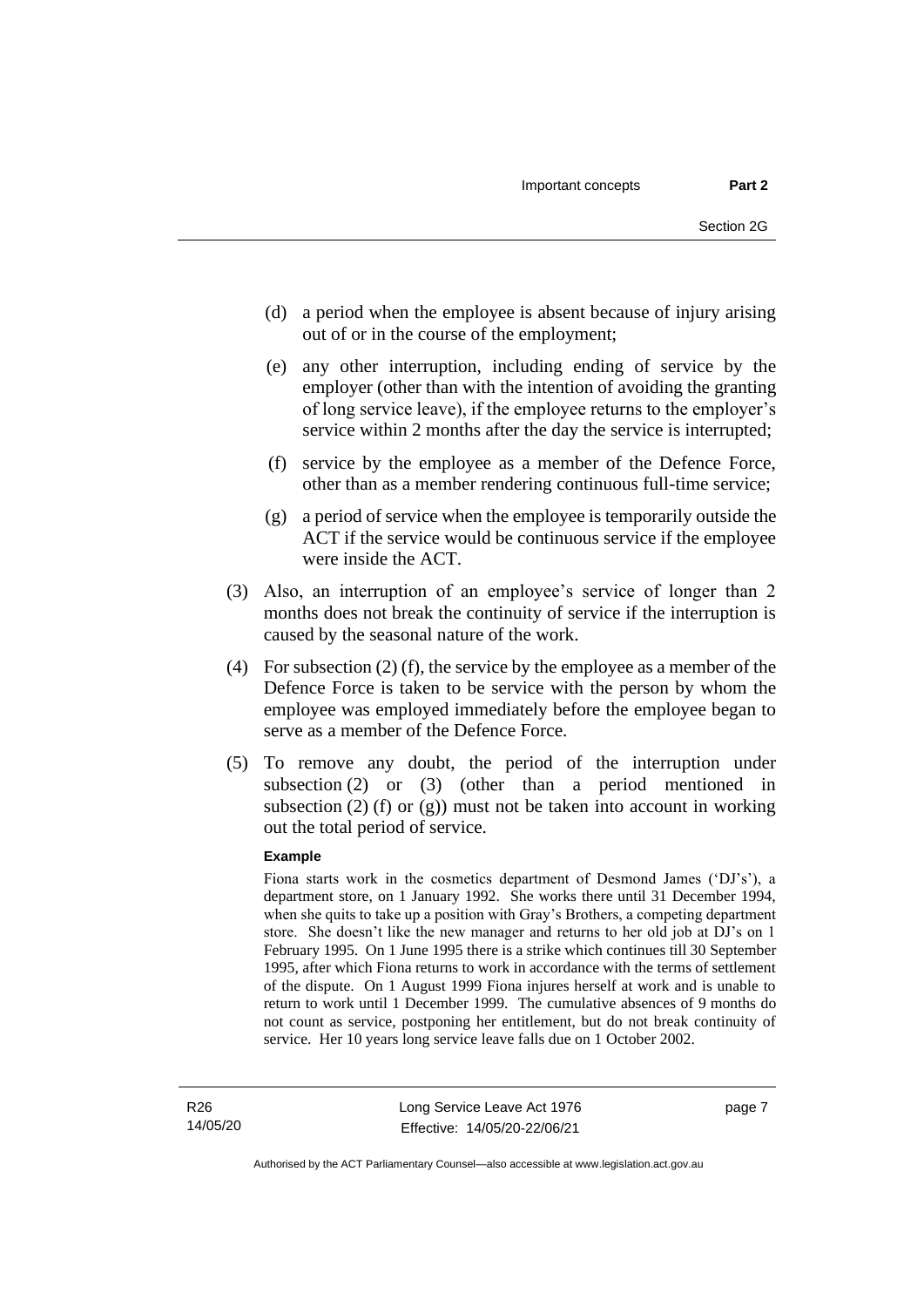### <span id="page-13-0"></span>**3 Entitlement to long service leave**

- (1) An employee who has completed 7 years service with a single employer is entitled to long service leave for the period of the service.
- (2) An employee is entitled to long service leave for each year of service completed by the employee after the end of the 7th year of service.
- (3) An employee's entitlement to long service leave for a period of service arises at the end of the period.

### <span id="page-13-1"></span>**4 Amount of long service leave**

An employee accrues long service leave at the rate of  $\frac{1}{5}$  of a month's leave for each year of service.

### <span id="page-13-2"></span>**6 Grant of leave**

- (1) An employer commits an offence if—
	- (a) an employee of the employer becomes entitled to 4 weeks or more of long service leave; and
	- (b) the employer does not grant the leave—
		- (i) as soon as practicable, having regard to the needs of the employer's business, after the employee becomes entitled to the leave; or
		- (ii) if the employer and employee agree—at another time or times.

Maximum penalty: 50 penalty units.

(2) An employer commits an offence if the employer does not, at least 60 days before the date from which long service leave is to be taken, give the employee written notice of the date.

Maximum penalty: 50 penalty units.

(3) Subsection (2) does not apply if the employee agrees otherwise.

Authorised by the ACT Parliamentary Counsel—also accessible at www.legislation.act.gov.au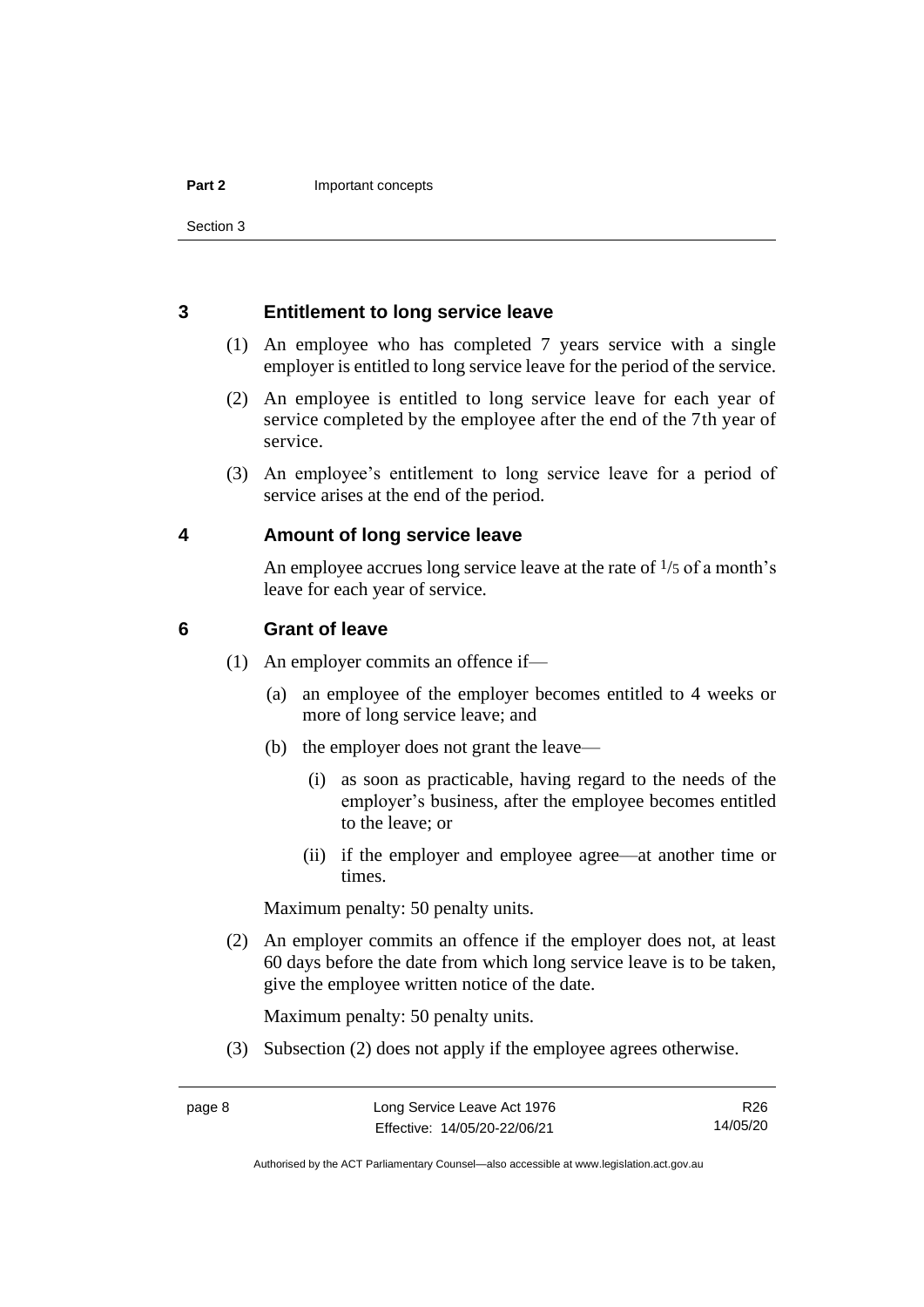- (3A) Also, subsection (2) does not apply if the leave is—
	- (a) taken during a COVID-19 emergency; and
	- (b) agreed between the employer and employee.
- (3B) In this section:

### *COVID-19 emergency* means—

- (a) a state of emergency declared under the *[Emergencies Act 2004](http://www.legislation.act.gov.au/a/2004-28)*, section 156 because of the coronavirus disease 2019 (COVID-19); or
- (b) an emergency declared under the *[Public Health Act 1997](http://www.legislation.act.gov.au/a/1997-69)*, section 119 (including any extension or further extension) because of the coronavirus disease 2019 (COVID-19).
- (3C) This subsection and subsections (3A) and (3B) expire on the first day no COVID-19 emergency is in force.
	- (4) An offence against this section is a strict liability offence.

### <span id="page-14-0"></span>**7 Payment for leave**

- (1) Payment for long service leave shall be made at the rate of an amount equivalent to the ordinary remuneration the employee would have received in respect of the period of leave if he or she had not taken the leave.
- (2) In the case of an employee who is a part-time employee or casual employee, the ordinary remuneration shall be calculated by multiplying the average number of hours worked each week by the employee during the period of 12 months immediately preceding the day on which the employee became entitled to the leave by the ordinary remuneration of the employee on that day.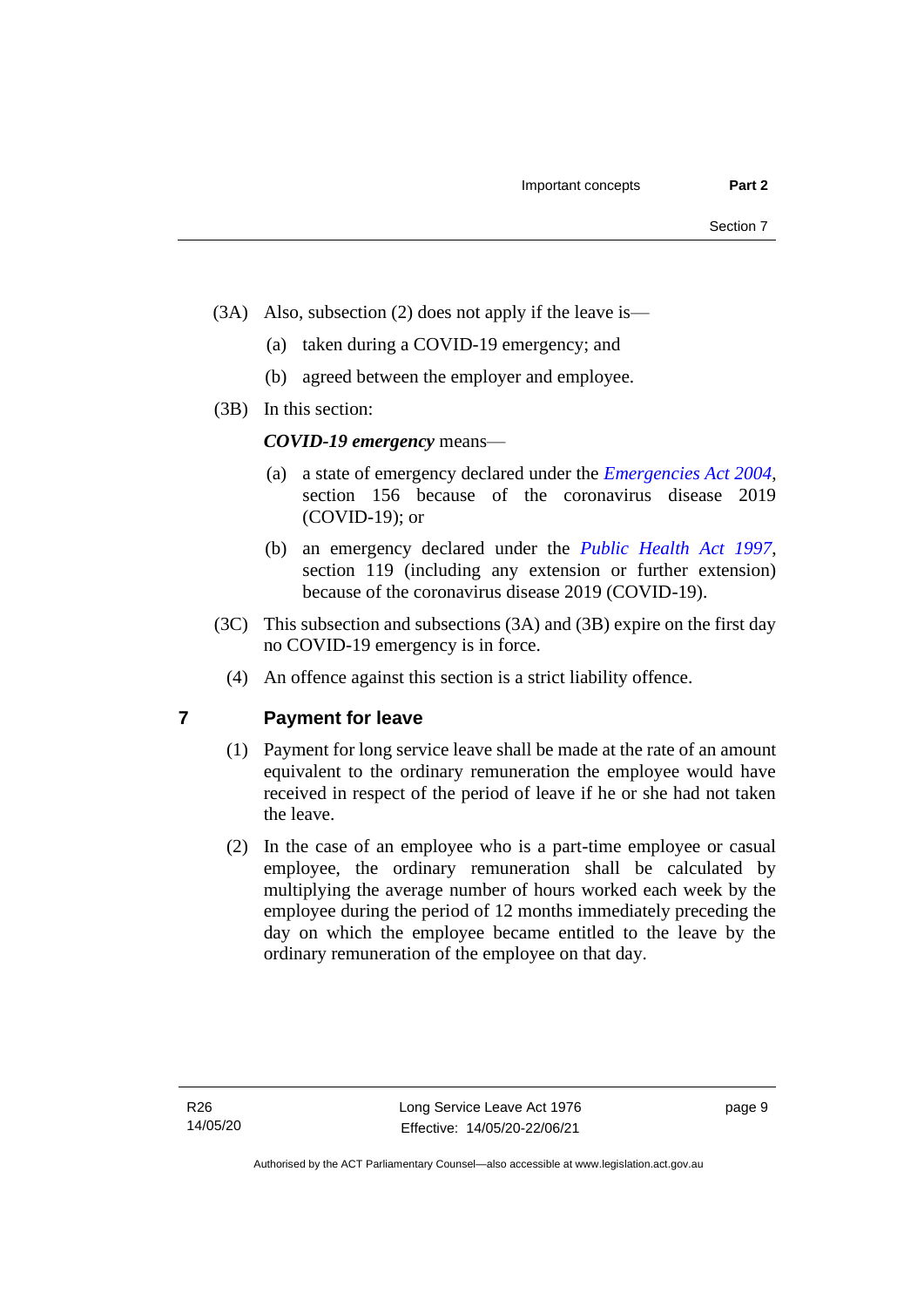#### **Part 2 Important concepts**

Section 8

(3) If, within the period of 2 years immediately before the date on which an employee becomes entitled to long service leave in respect of a period of service, the employee ceases to be employed full time and is employed part time or as a casual employee, the ordinary remuneration for long service leave shall be calculated by dividing by 5 the total amount of salary or wages paid to the employee in the period of 5 years ending on his or her becoming so entitled.

### <span id="page-15-0"></span>**8 Manner of payment for leave**

- (1) An employer commits an offence if the employer does not pay an employee for long service leave—
	- (a) in advance for the whole period of the long service leave; or
	- (b) at the same times as the employer would have paid the employee if the employee had not taken the leave and, if the employee asks for it, by cheque posted to an address the employee nominates; or
	- (c) if the employer and the employee agree—in another way.

Maximum penalty: 50 penalty units.

- (2) An offence against this section is a strict liability offence.
- (3) If, after payment in respect of long service leave is made in accordance with subsection (1), the amount of ordinary remuneration payable under an award or agreement to the employee increases, payment of that increase shall—
	- (a) if payment was made under subsection (1) (a)—be made to the employee as soon as practicable on completion of that leave; or
	- (b) if payment was made under subsection (1) (b)—be made to the employee in accordance with that paragraph; or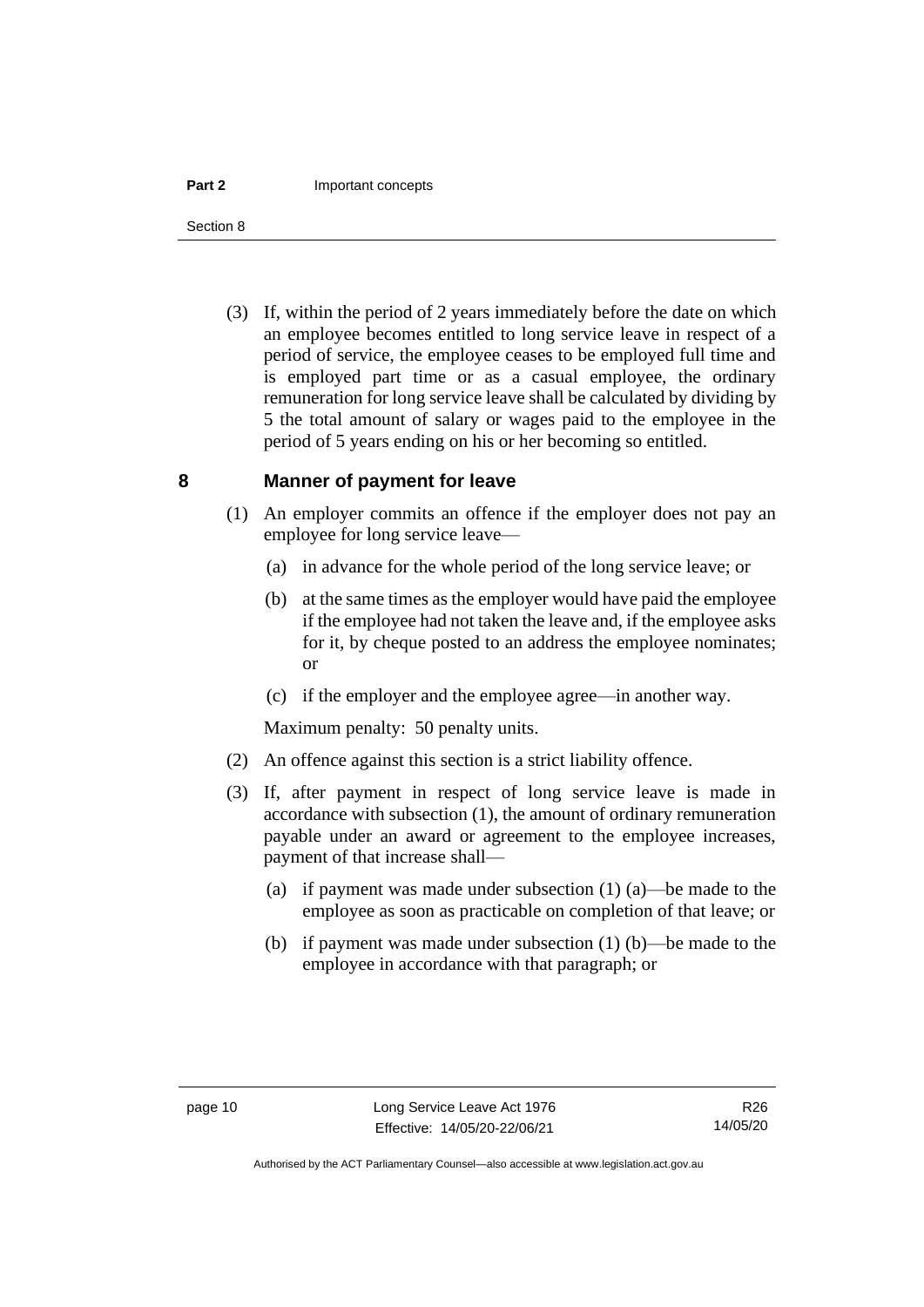- (c) if payment was made under subsection  $(1)$  (c)—be made in such manner as is agreed by the employer and the employee, or in the absence of such agreement, as soon as practicable on completion of that leave.
- (4) Payment in lieu of long service leave shall be made—
	- (a) to the employee as soon as practicable after termination of his or her employment; or
	- (b) in the case of a deceased employee, to his or her legal personal representative as soon as practicable after the death of the employee but in any case not later than 12 months after his or her death.

### <span id="page-16-0"></span>**9 Public holidays not to count as leave**

- (1) This section applies if a public holiday or an award holiday falls during a period of long service leave taken by an employee.
- (2) The period of long service leave is increased by 1 day for each such holiday.
- (3) In this section:

*award holiday* means a day that is, under an award or agreement, a holiday for people employed in an industry.

### <span id="page-16-1"></span>**10 Service not affected by transmission of business**

Where, before or after the date of commencement of this Act, a business is transmitted from 1 employer to another and a person who was, immediately before the transmission, an employee of the first employer becomes, immediately after the transmission, an employee of the second employer—

(a) the period of service of the employee shall be deemed not to have been interrupted; and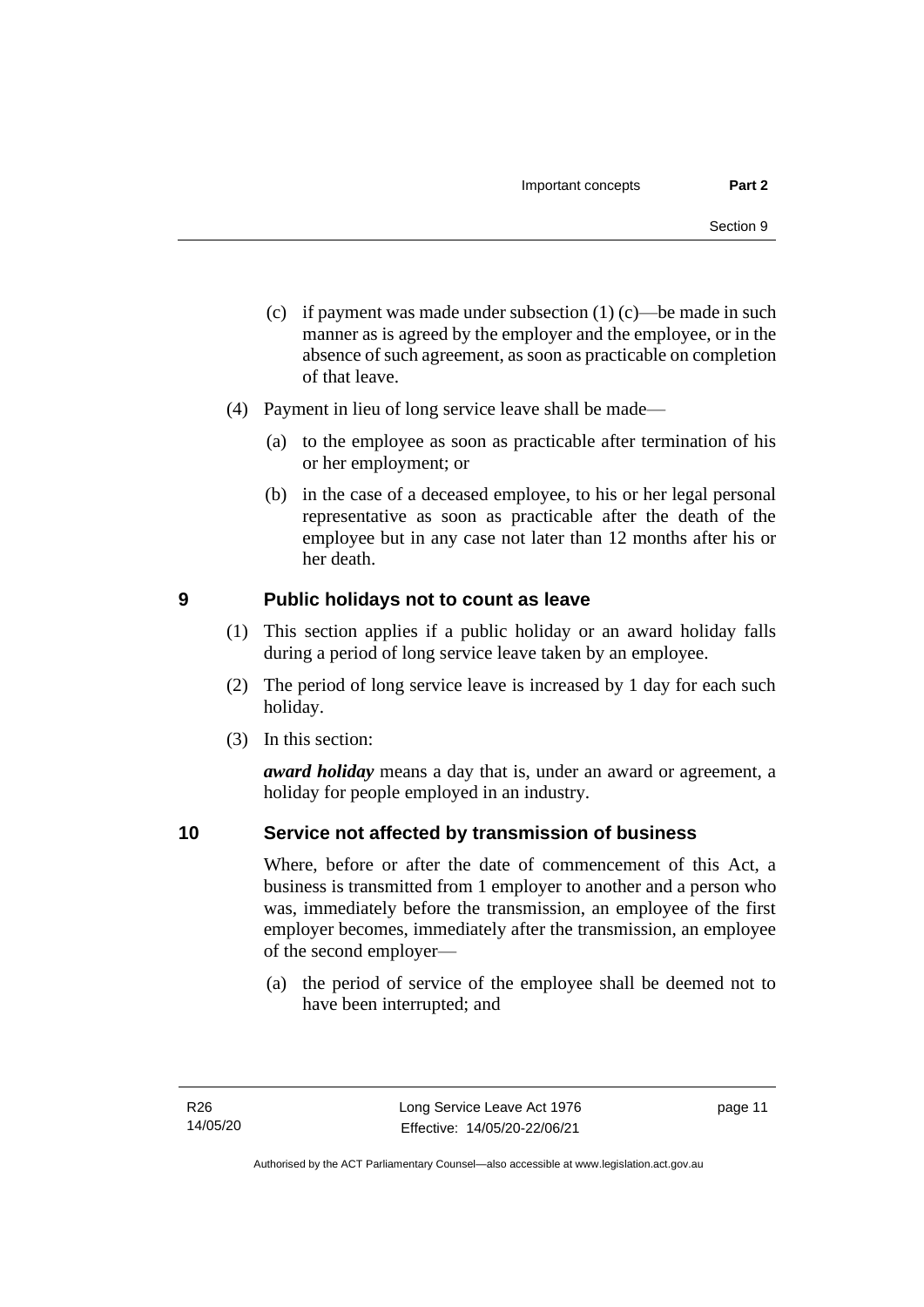#### **Part 2 Important concepts**

Section 10A

(b) the period of service of the employee with the first employer shall be deemed to be service with the second employer.

### <span id="page-17-0"></span>**10A Continuity of service in certain cases**

- (1) Where—
	- (a) a contract for the supply of services by 1 party to the contract (the *first contractor*) on behalf of the other party to the contract (the *principal*) has been discharged; and
	- (b) the principal enters into another contract with a person other than the first contractor for the supply of those services on its behalf by that other person (the *second contractor*); and
	- (c) that other contract imposes an obligation on the second contractor to the effect that, so far as practicable, the second contractor shall employ, in supplying those services, persons whose employment with the first contractor ceased because of the discharge of the firstmentioned contract; and
	- (d) under that obligation the second contractor employs such a former employee of the first contractor; and

this section applies to that former employee.

(2) Where this section applies to a person, the aggregate of the periods of service by the person for the first contractor and the second contractor shall, for this Act, be taken to be 1 period of service for the second contractor.

### <span id="page-17-1"></span>**11 Service with associated companies**

Where, over a continuous period, an employee has been employed by 2 or more companies each of which is an associated company, the employee is entitled to long service leave as if he or she had, during the whole of the period of service, been employed by the company by which he or she is employed at the date at which his or her long service leave accrues.

page 12 Long Service Leave Act 1976 Effective: 14/05/20-22/06/21

Authorised by the ACT Parliamentary Counsel—also accessible at www.legislation.act.gov.au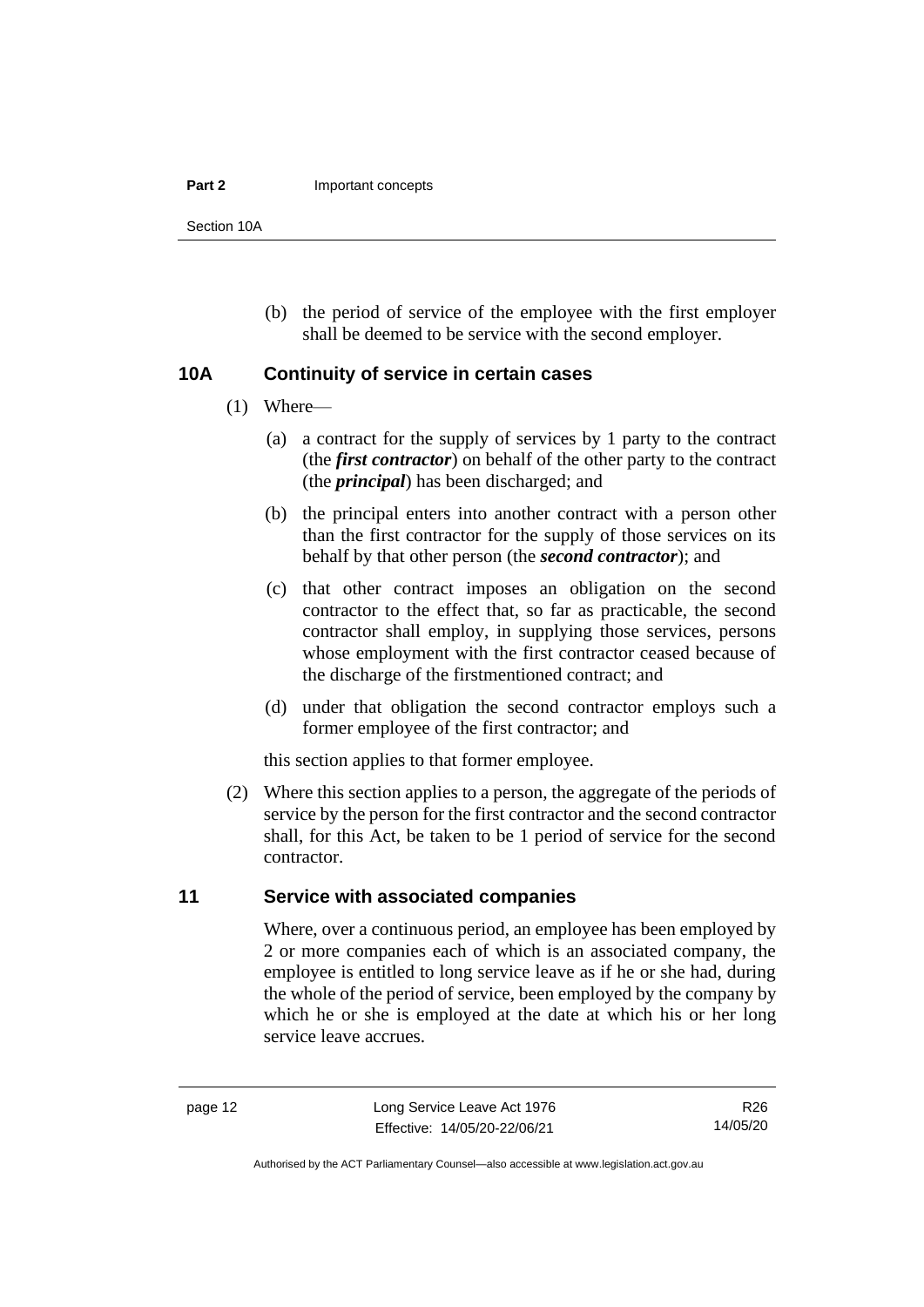### <span id="page-18-0"></span>**11A Pay in lieu of long service leave**

- (1) For this section, the long service leave credit of a person is the amount of long service leave that has accrued to the person less the amount of long service leave granted to the person.
- (2) Where—
	- (a) a person's employment ceases for any reason; and
	- (b) the person had a long service leave credit immediately before the employment ceased;

the employer shall pay the amount ascertained in accordance with subsection (3)—

- (c) to the person; or
- (d) if the person is dead—to the legal personal representative of the deceased person.
- (3) The amount payable is an amount that is equal to the amount of ordinary remuneration that, but for the cessation of employment, would have been payable by the employer under section 7 to the person for a period of service equal to the period of the person's long service leave credit immediately before the cessation of employment.

### <span id="page-18-1"></span>**11C Pro rata long service leave entitlement**

- (1) Where—
	- (a) a person's employment is terminated—
		- (i) by the person because of illness or incapacity or a domestic or other pressing necessity of such a nature to justify the termination; or
		- (ii) by the person upon or after attaining the minimum retiring age; or
		- (iii) by the death of the person; or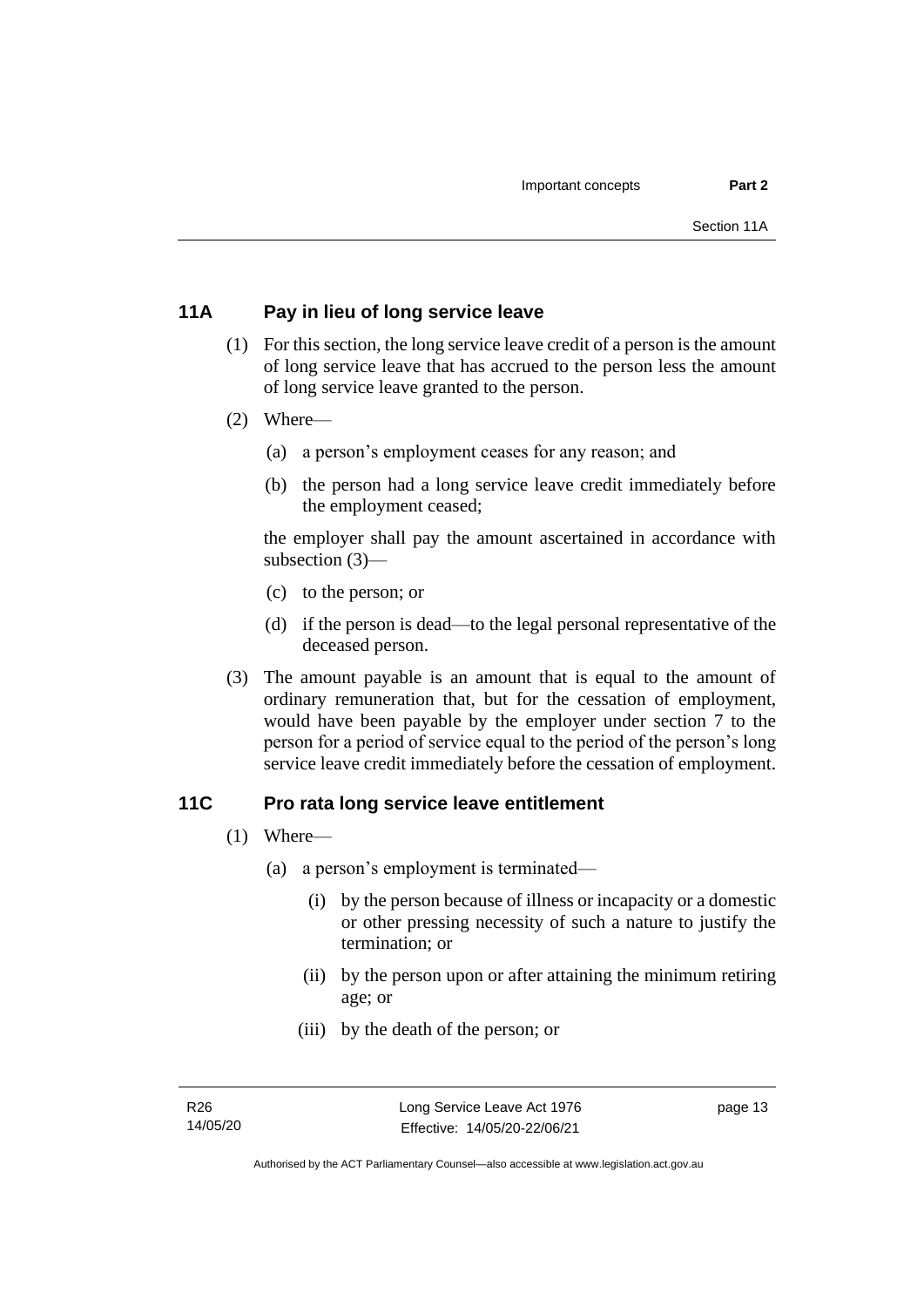#### **Part 2 Important concepts**

Section 11D

- (iv) by the employer for a reason other than the person's serious and wilful misconduct; and
- (b) the person had completed a period of service in that employment of at least 5 years but less than 7 years;

the employer shall pay the amount ascertained in accordance with subsection (2)—

- (c) to the person; or
- (d) if the person is dead—to the legal personal representative of the deceased person.
- (2) The amount payable is an amount that is equal to the amount of ordinary remuneration that, but for the cessation of employment, would have been payable by the employer to the person for a period of service equal to the period that bears to 2 months the same proportion as the number of years or months of service completed by the person bears to 10 years.
- (3) In this section:

*minimum retiring age*, in relation to a person, means—

- (a) if a minimum retiring age applies to the person under an award or agreement—the age fixed by the award or agreement; and
- (b) in any other case—the age of 65 years.

### <span id="page-19-0"></span>**11D Calculation of ordinary remuneration**

For section 11A, 11B or 11C, the amount of ordinary remuneration that, but for the cessation of employment by a person, would have been payable by the employer to the person for a period of service referred to in that section shall be calculated—

(a) at the rate at which ordinary remuneration was payable to the person immediately before the cessation of employment; and

Authorised by the ACT Parliamentary Counsel—also accessible at www.legislation.act.gov.au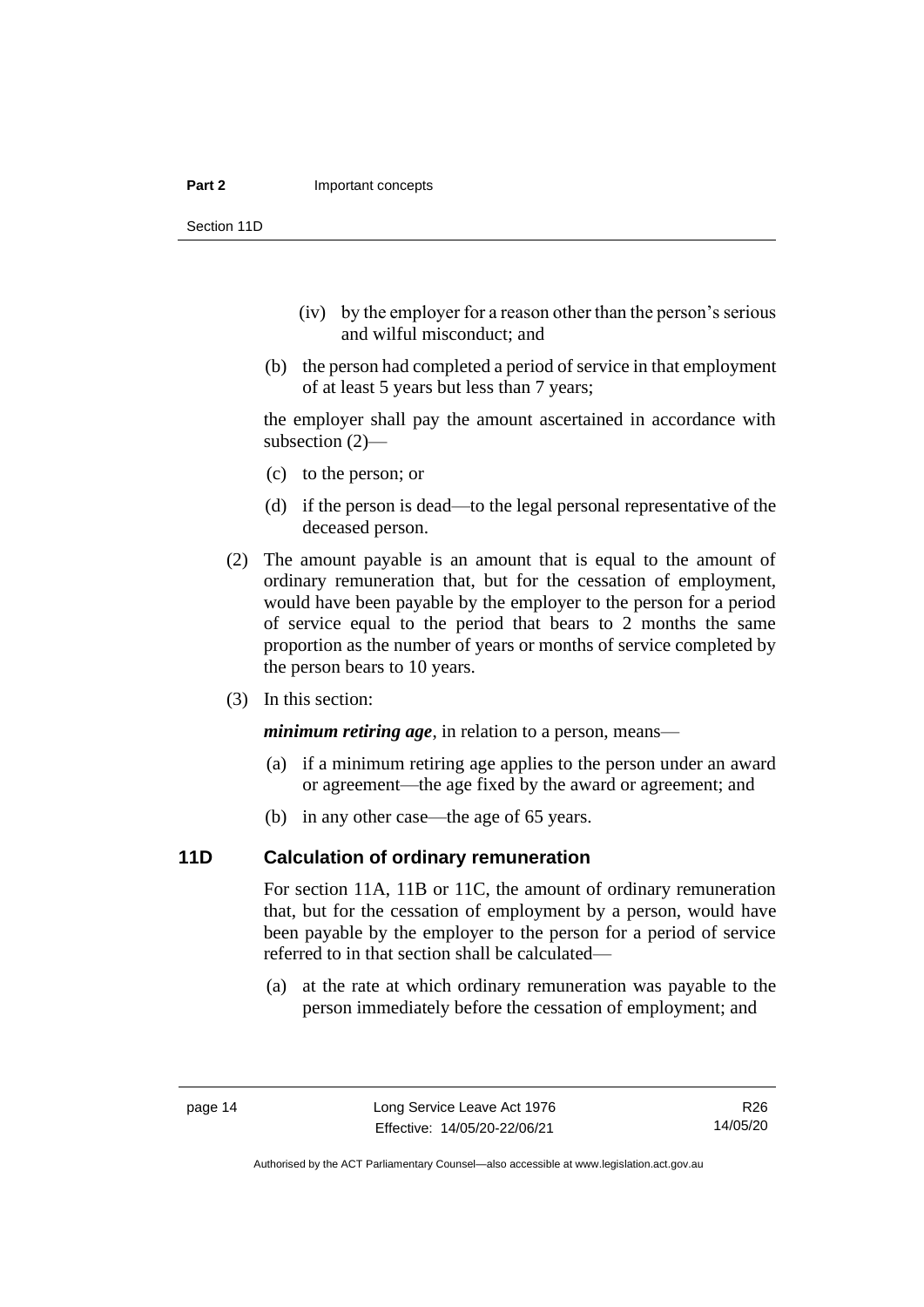(b) if the person was a part-time employee or casual employee immediately before the cessation of employment—on the basis that during that period of service the person would have been employed for the number of hours per week that is equal to the average number of hours per week for which the employee was employed during the period of 12 months immediately before the cessation of employment.

### <span id="page-20-0"></span>**12 Long service leave records**

- (1) An employer commits an offence if the employer does not, for each employee, keep a record of—
	- (a) the name, occupation and classification of the employee; and
	- (b) whether the employee is full-time, part-time or casual; and
	- (c) the employee's ordinary remuneration, including the base rate of pay and any loading payable to the employee, and the purpose of the loading; and
	- (d) the number of hours the employee works each week; and
	- (e) the date when the employee starts as an employee; and
	- (f) any annual leave the employee takes; and
	- (g) the employee's entitlement to long service leave; and
	- (h) long service leave granted, or payment instead of leave made, to the employee; and
	- (i) if the person ceases to be employed by the employer—the date when, and reason, the employee ceases to be employed; and
	- (j) the employee's date of birth; and
	- (k) if overtime may be paid to the employee under an award or agreement—
		- (i) the number of hours the employee works each day; and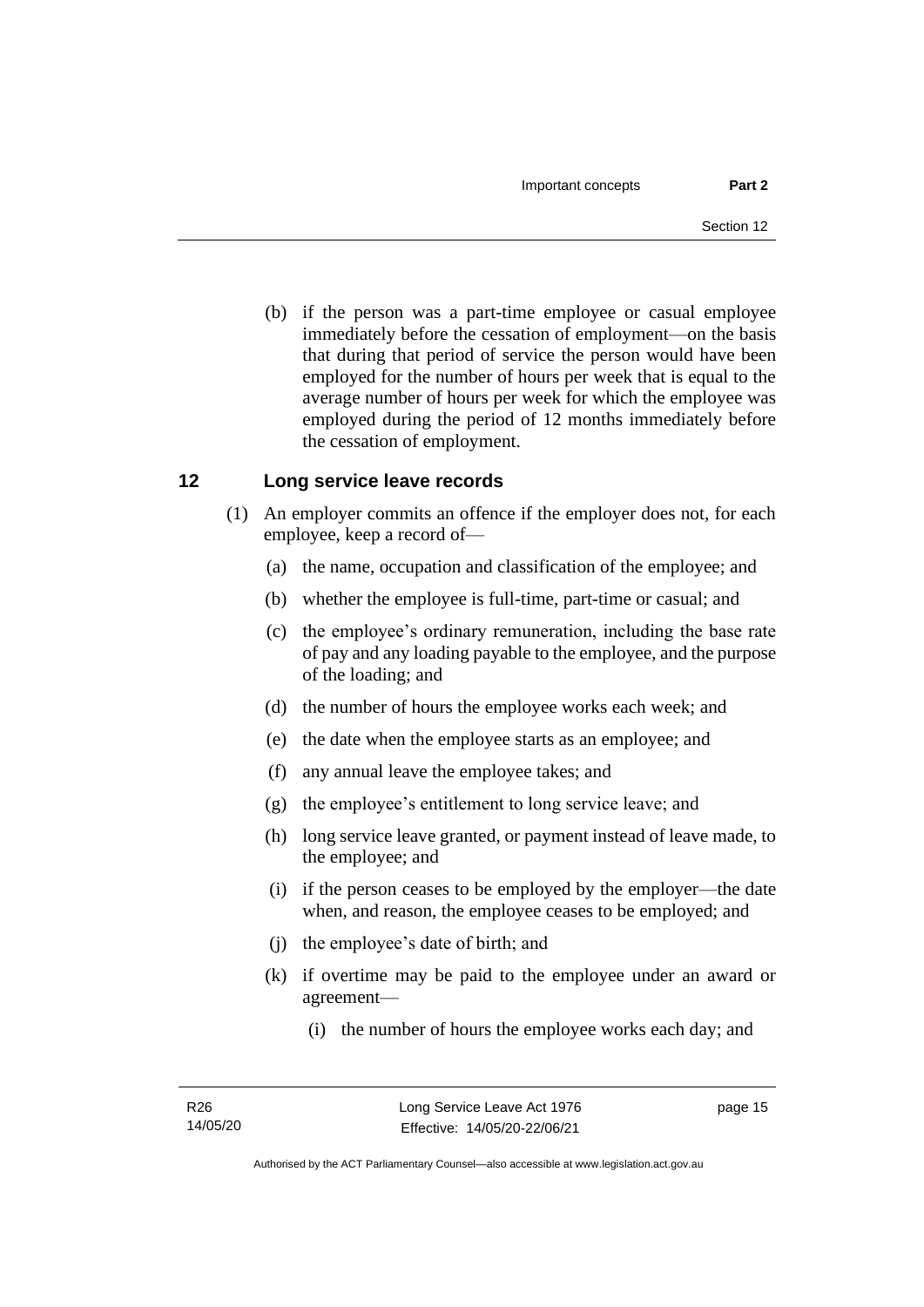#### **Part 2 Important concepts**

Section 12

- (ii) when the employee starts and stops work; and
- (l) the name of each award or agreement under which the employee has entitlements.

Maximum penalty: 20 penalty units.

- (2) An employer must keep a record made under subsection (1) for an employee—
	- (a) if the employee's service ends on the employee's death—for 7 years after the day all amounts owing to the employee's legal personal representative are paid; and
	- (b) in any other case—for 7 years after the day the employee's service ends.

Maximum penalty: 20 penalty units.

- (3) An employer commits an offence if—
	- (a) an authorised officer asks to inspect a record kept for this section; and
	- (b) the employer does not make the record available for inspection by the authorised officer at the employer's usual place of business during hours when the employer's business is normally conducted at the place.

Maximum penalty: 50 penalty units.

(4) An offence against this section is a strict liability offence.

Authorised by the ACT Parliamentary Counsel—also accessible at www.legislation.act.gov.au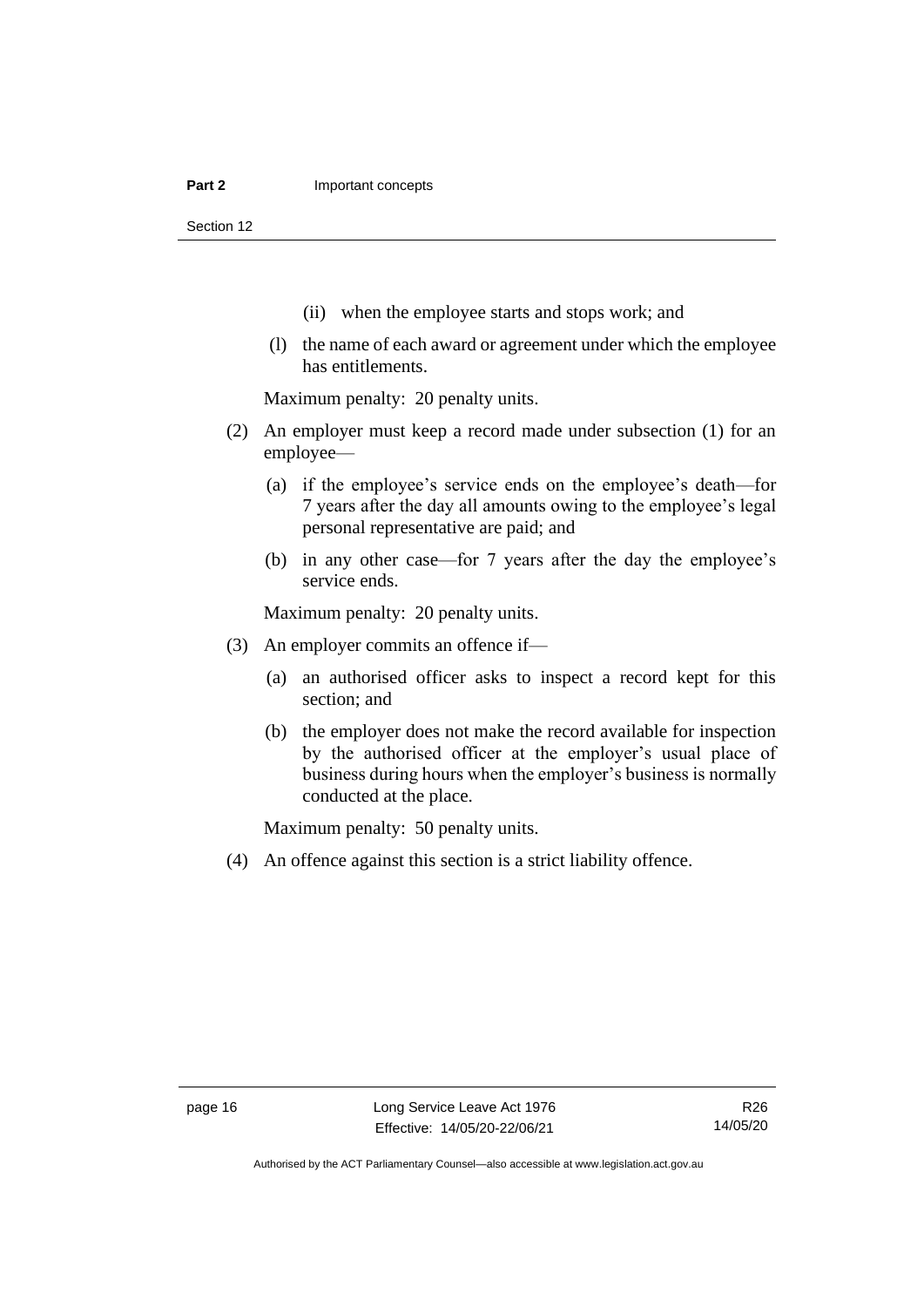## <span id="page-22-0"></span>**Part 3 Administration and enforcement**

### <span id="page-22-1"></span>**13 Registrar of long service leave**

- (1) The director-general must appoint a public servant as the registrar of long service leave.
	- *Note 1* For the making of appointments (including acting appointments), see the [Legislation Act,](http://www.legislation.act.gov.au/a/2001-14) pt 19.3.
	- *Note* 2 In particular, a person may be appointed for a particular provision of a law (see [Legislation Act,](http://www.legislation.act.gov.au/a/2001-14) s 7 (3)) and an appointment may be made by naming a person or nominating the occupant of a position (see s 207).
- (2) The registrar of long service leave has—
	- (a) the functions directed by the Minister; and
	- (b) any other function given to the registrar under this Act.
	- *Note 1* A reference to an Act includes a reference to the statutory instruments made or in force under the Act, including any regulation (se[e Legislation](http://www.legislation.act.gov.au/a/2001-14)  [Act,](http://www.legislation.act.gov.au/a/2001-14) s 104).
	- *Note 2* A provision of a law that gives an entity (including a person) a function also gives the entity powers necessary and convenient to exercise the function (see [Legislation Act,](http://www.legislation.act.gov.au/a/2001-14) s 196 and dict, pt 1, def *entity*).

### <span id="page-22-2"></span>**13A Appointment of authorised officers**

The director-general may appoint a public servant to be an authorised officer for this Act.

- *Note 1* For the making of appointments (including acting appointments), see the [Legislation Act,](http://www.legislation.act.gov.au/a/2001-14) pt 19.3.
- *Note 2* In particular, a person may be appointed for a particular provision of a law (see [Legislation Act,](http://www.legislation.act.gov.au/a/2001-14) s 7 (3)) and an appointment may be made by naming a person or nominating the occupant of a position (see s 207).

page 17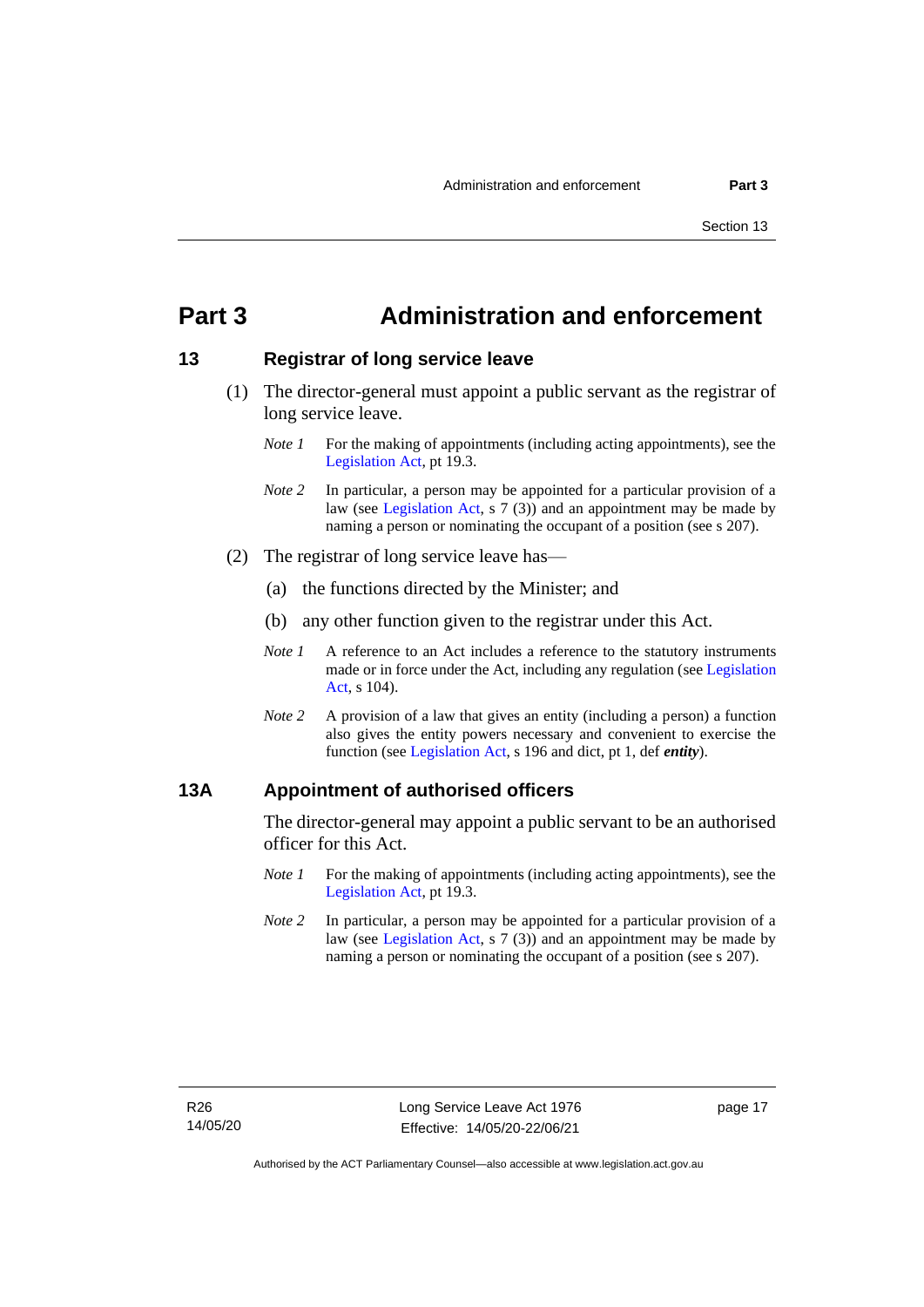Section 13B

### <span id="page-23-0"></span>**13B Identity cards**

- (1) The director-general must give an authorised officer an identity card stating the person's name and position.
- (2) The identity card must show—
	- (a) a recent photograph of the person; and
	- (b) the card's date of issue and expiry; and
	- (c) anything else prescribed by regulation.
- (3) A person commits an offence if—
	- (a) the person stops being an authorised officer; and
	- (b) the person does not return the person's identity card to the director-general as soon as practicable but no later than 7 days after the day the person stops being an authorised officer.

Maximum penalty: 1 penalty unit.

(4) An offence against this section is a strict liability offence.

### <span id="page-23-1"></span>**13C Powers of entry of authorised officers**

- (1) Subject to subsection (2), if an authorised officer has reasonable grounds for believing that it is necessary to do so for this Act an authorised officer may, at any time, enter premises of an employer and exercise the powers referred to in subsection (4).
- (2) An authorised officer shall not enter premises under subsection (1) without the consent of the employer.
- (3) An authorised officer who enters premises under subsection (1) is not authorised to remain on the premises, and a person is not required to comply with a requirement made by an authorised officer under subsection (4), if, on request by the employer, or the person in charge of the premises, the authorised officer does not produce his or her identity card.

Authorised by the ACT Parliamentary Counsel—also accessible at www.legislation.act.gov.au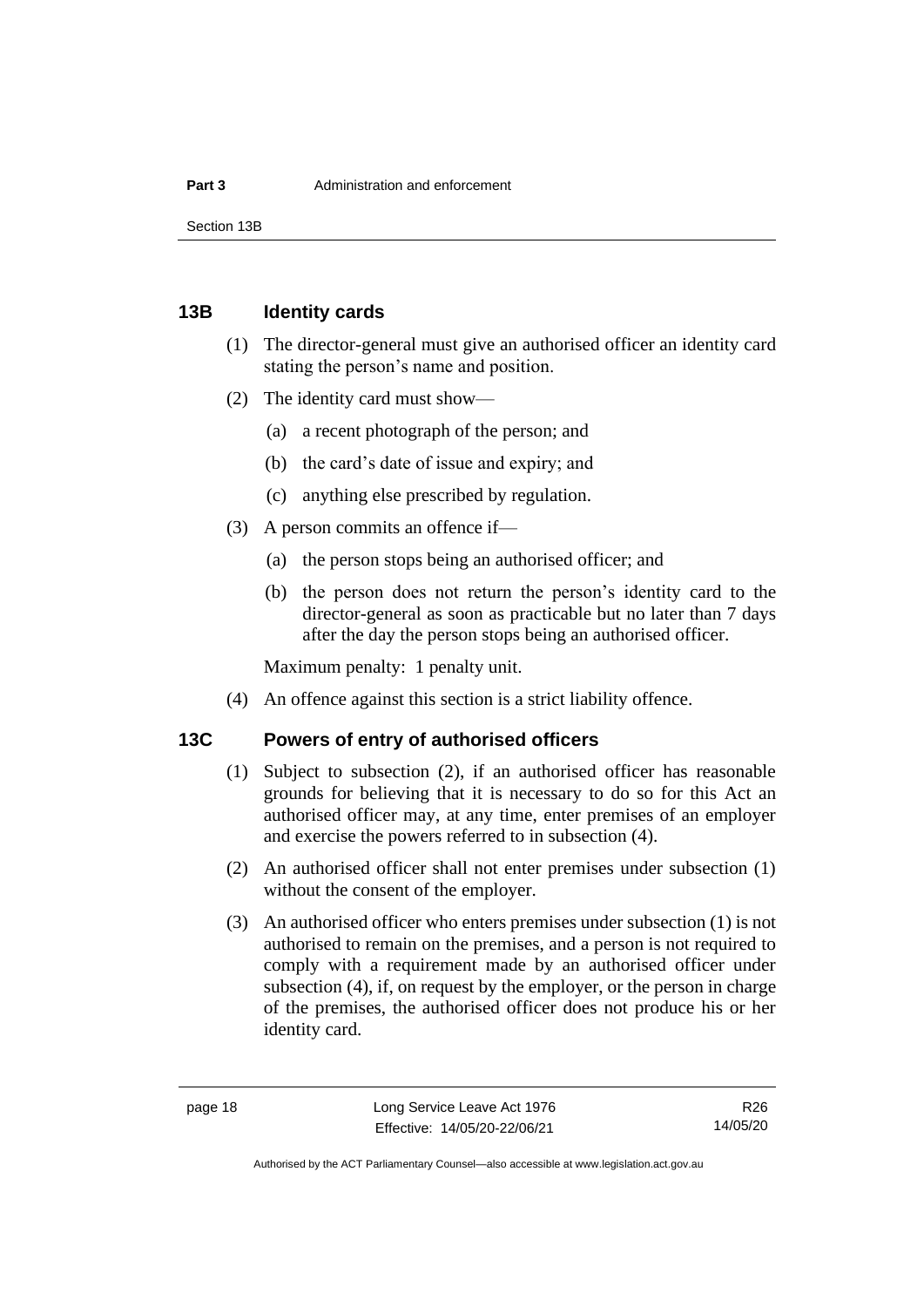- (4) An authorised officer who enters premises under subsection (1) may—
	- (a) require the employer to make available for inspection records required to be kept under this Act; and
	- (b) make copies of, or take extracts from records referred to in paragraph (a).

### <span id="page-24-0"></span>**13D Complaints**

(1) Where a written complaint is made to the registrar by an employee, the registrar shall refer the complaint to an authorised officer.

- (2) Where a complaint made by an employee—
	- (a) is made to an authorised officer; or
	- (b) is referred to an authorised officer under subsection (1);

the authorised officer may, by notice in writing, require the complainant and the employer to whom the complaint relates, to attend a conference at a place, date and time specified in the notice to endeavour to resolve the complaint.

- (3) A conference shall be conducted in such a manner as the authorised officer thinks fit.
- (4) Except with the consent of the authorised officer—
	- (a) an individual is not entitled to be represented at a conference by another person; and
	- (b) a body of persons (whether incorporated or unincorporated) is not entitled to be represented at a conference by a person other than a member, officer or employee of the body.

*Note* If a form is approved under s 17 (Approved forms) for a complaint, the form must be used.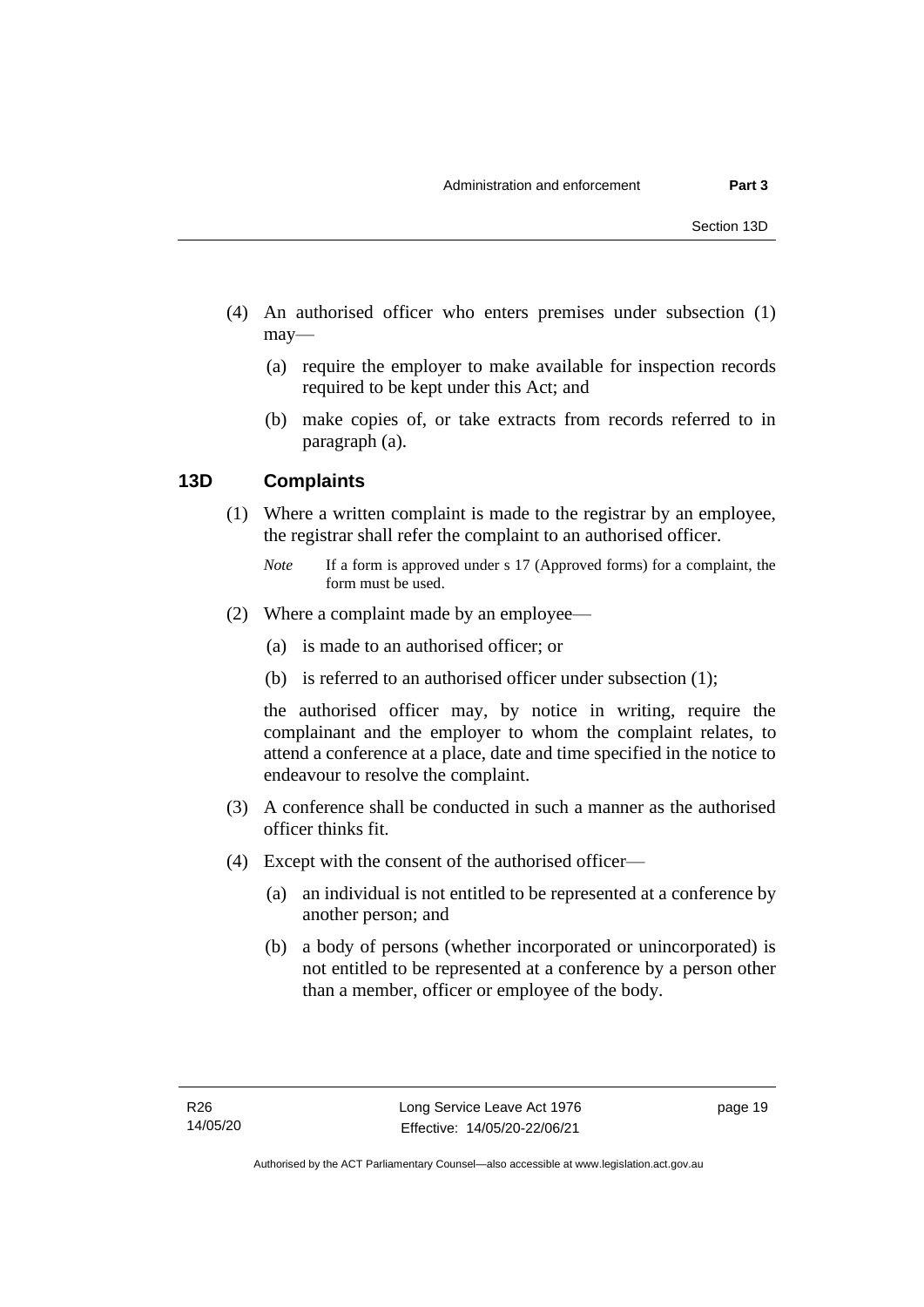Section 13E

(5) In this section:

*complaint* means a complaint by an employee concerning his or her entitlements under this Act.

### <span id="page-25-0"></span>**13E Notice to comply with Act**

- (1) An authorised officer may, by written notice, require an employer to comply with this Act within 28 days after the day the employer receives the notice.
- (2) A person must comply with a requirement made of the person by an authorised officer under subsection (1).

Maximum penalty: 50 penalty units.

(3) An offence against this section is a strict liability offence.

### <span id="page-25-1"></span>**13F Internal review by registrar**

- (1) An employer may apply to the registrar for review of a requirement made of the employer under section 13E.
- (2) The application must—
	- (a) be in writing; and
	- (b) state the applicant's name and address; and
	- (c) set out the applicant's reasons for making the application.
	- *Note* If a form is approved under s 17 for the application, the form must be used.
- (3) The registrar must—
	- (a) confirm the requirement; or
	- (b) vary the requirement; or
	- (c) set aside the requirement.

Authorised by the ACT Parliamentary Counsel—also accessible at www.legislation.act.gov.au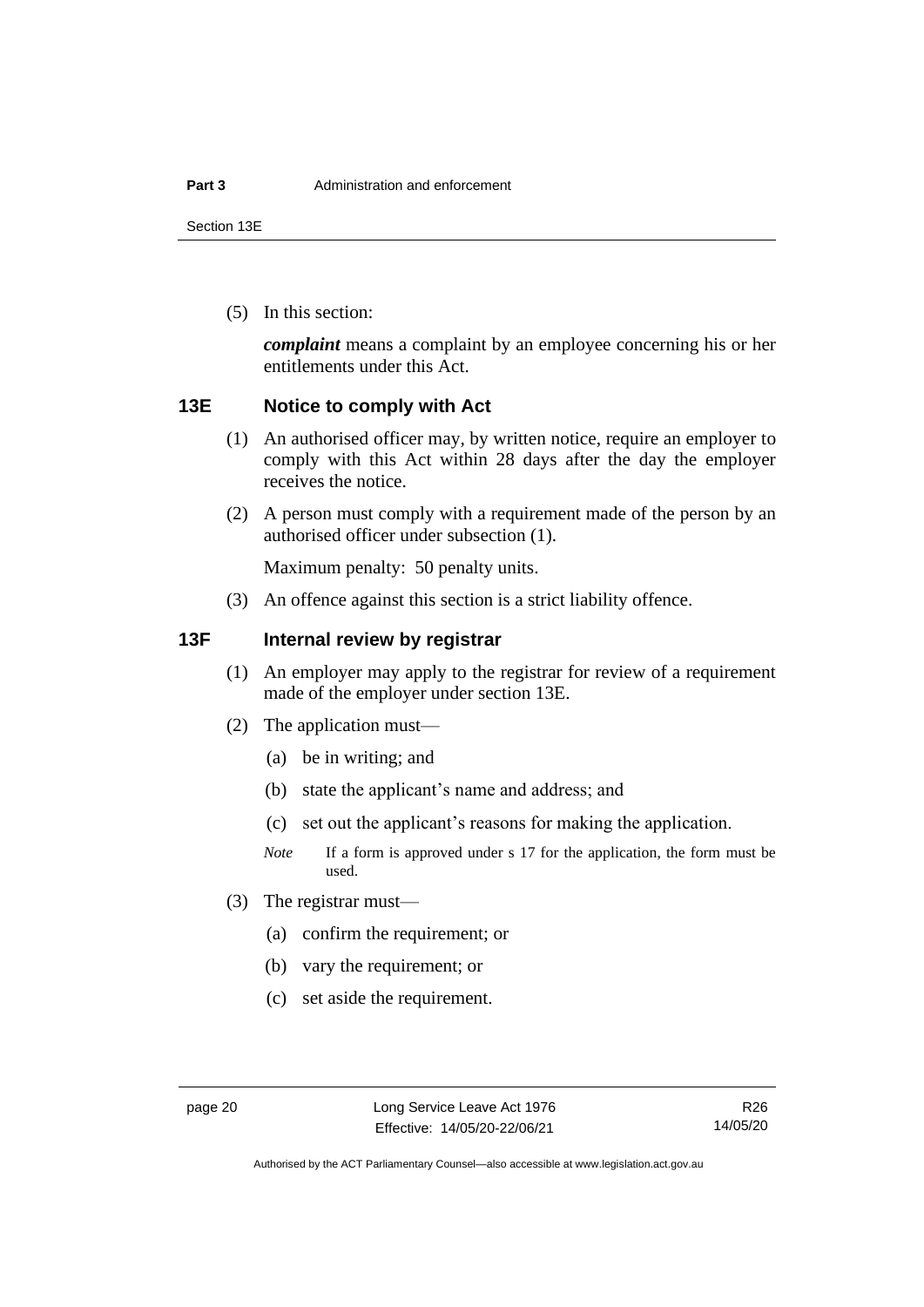- (4) If the registrar makes a decision under subsection (3), the registrar must give an internal review notice only to the applicant.
	- *Note* The requirements for internal review notices are prescribed under the *[ACT Civil and Administrative Tribunal Act 2008](http://www.legislation.act.gov.au/a/2008-35)*.
- (5) In this section:

*internal review notice*—see the *[ACT Civil and Administrative](http://www.legislation.act.gov.au/a/2008-35)  [Tribunal Act 2008](http://www.legislation.act.gov.au/a/2008-35)*, section 67B (1).

### <span id="page-26-0"></span>**13G Review by ACAT**

- (1) This section applies if the registrar makes a decision under section 13F (3) in relation to an employer.
- (2) The registrar must give a reviewable decision notice only to the employer.
	- *Note* The requirements for reviewable decision notices are prescribed under the *[ACT Civil and Administrative Tribunal Act 2008](http://www.legislation.act.gov.au/a/2008-35)*.
- (3) The employer may apply to the ACAT for review of the decision.
	- *Note* If a form is approved under the *[ACT Civil and Administrative Tribunal](http://www.legislation.act.gov.au/a/2008-35)  [Act 2008](http://www.legislation.act.gov.au/a/2008-35)* for the application, the form must be used.

### <span id="page-26-1"></span>**13J Liability**

An action or other proceeding does not lie against the registrar or an authorised officer in relation to an honest act or omission in the exercise of his or her functions under this Act.

*Note* A reference to an Act includes a reference to the statutory instruments made or in force under the Act, including any regulation (see [Legislation](http://www.legislation.act.gov.au/a/2001-14)  [Act,](http://www.legislation.act.gov.au/a/2001-14) s 104).

page 21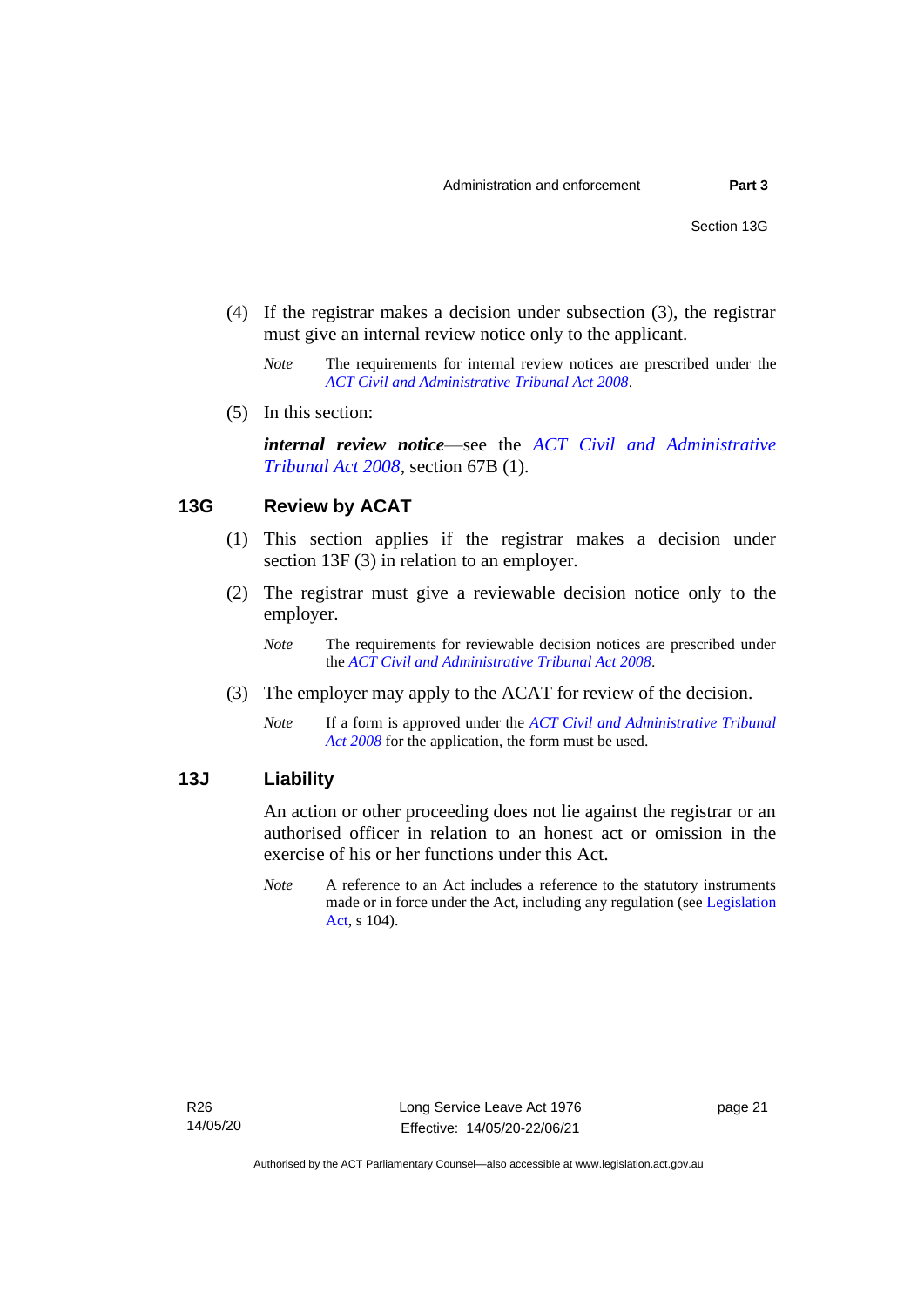### <span id="page-27-0"></span>**13K Delegation by registrar**

The registrar may delegate to a person the registrar's functions under this Act, other than the registrar's powers under section 13F (Review of directions by registrar).

*Note* For the making of delegations and the exercise of delegated functions, see the [Legislation Act,](http://www.legislation.act.gov.au/a/2001-14) pt 19.4.

page 22 Long Service Leave Act 1976 Effective: 14/05/20-22/06/21

R26 14/05/20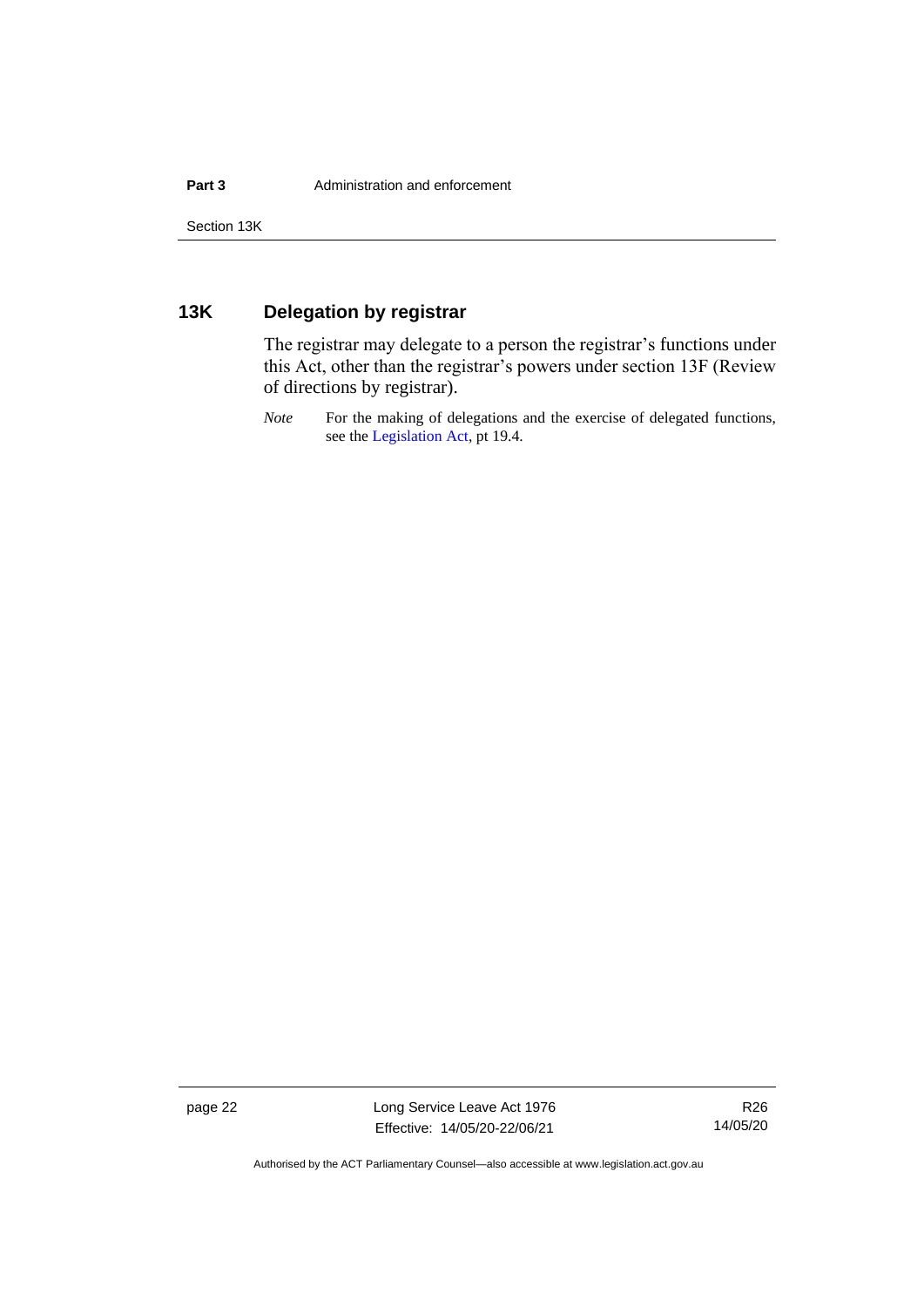## <span id="page-28-0"></span>**Part 4 Miscellaneous**

### <span id="page-28-1"></span>**14 No contracting out**

- (1) Subject to subsection (2), this Act has effect notwithstanding any award or agreement to the contrary.
- (2) Nothing in this Act affects the operation of an award or agreement to the extent that the award or agreement confers upon an employee rights that are more advantageous to the employee than the rights conferred upon the employee by this Act.

### <span id="page-28-2"></span>**17 Approved forms**

- (1) The registrar may approve forms for this Act.
- (2) If the registrar approves a form for a particular purpose, the approved form must be used for that purpose.

*Note* For other provisions about forms, see the [Legislation Act,](http://www.legislation.act.gov.au/a/2001-14) s 255.

(3) An approved form is a notifiable instrument.

*Note* A notifiable instrument must be notified under the *[Legislation Act 2001](http://www.legislation.act.gov.au/a/2001-14)*.

### <span id="page-28-3"></span>**18 Regulation-making power**

The Executive may make regulations for this Act.

*Note* Regulations must be notified, and presented to the Legislative Assembly, under the *[Legislation Act 2001](http://www.legislation.act.gov.au/a/2001-14)*.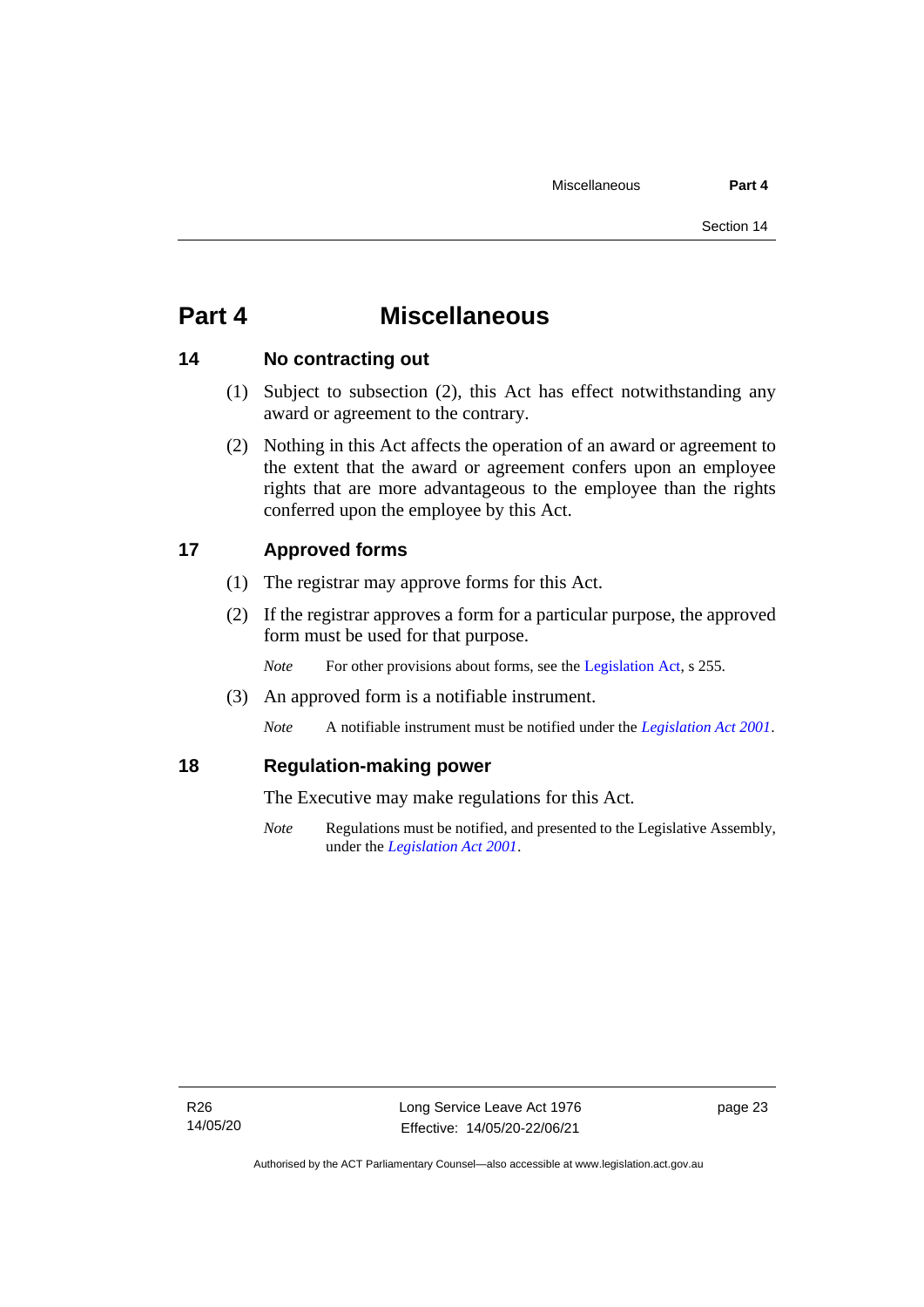**Dictionary** 

# <span id="page-29-0"></span>**Dictionary**

(see s 2)

*Note 1* The [Legislation Act](http://www.legislation.act.gov.au/a/2001-14) contains definitions and other provisions relevant to this Act.

*Note 2* For example, the [Legislation Act,](http://www.legislation.act.gov.au/a/2001-14) dict, pt 1 defines the following terms:

- ACAT
- director-general (see s 163)
- **function**
- month
- notifiable instrument (see s 10)
- public employee
- public holiday
- public servant
- reviewable decision notice.

*agreement* means an enterprise agreement made under the *[Fair Work](http://www.comlaw.gov.au/Series/C2009A00028)  [Act 2009](http://www.comlaw.gov.au/Series/C2009A00028)* (Cwlth).

*approved training contract—*see the *[Training and Tertiary](http://www.legislation.act.gov.au/a/2003-36)  [Education Act 2003](http://www.legislation.act.gov.au/a/2003-36)*, dictionary.

*associated company* means a company that is a subsidiary, holding company or related body corporate under the [Corporations Act,](http://www.comlaw.gov.au/Series/C2004A00818) section 9.

*authorised officer* means a person who is an authorised officer under section 13A.

*award* means a modern award or workplace determination made under the *[Fair Work Act 2009](http://www.comlaw.gov.au/Series/C2009A00028)* (Cwlth).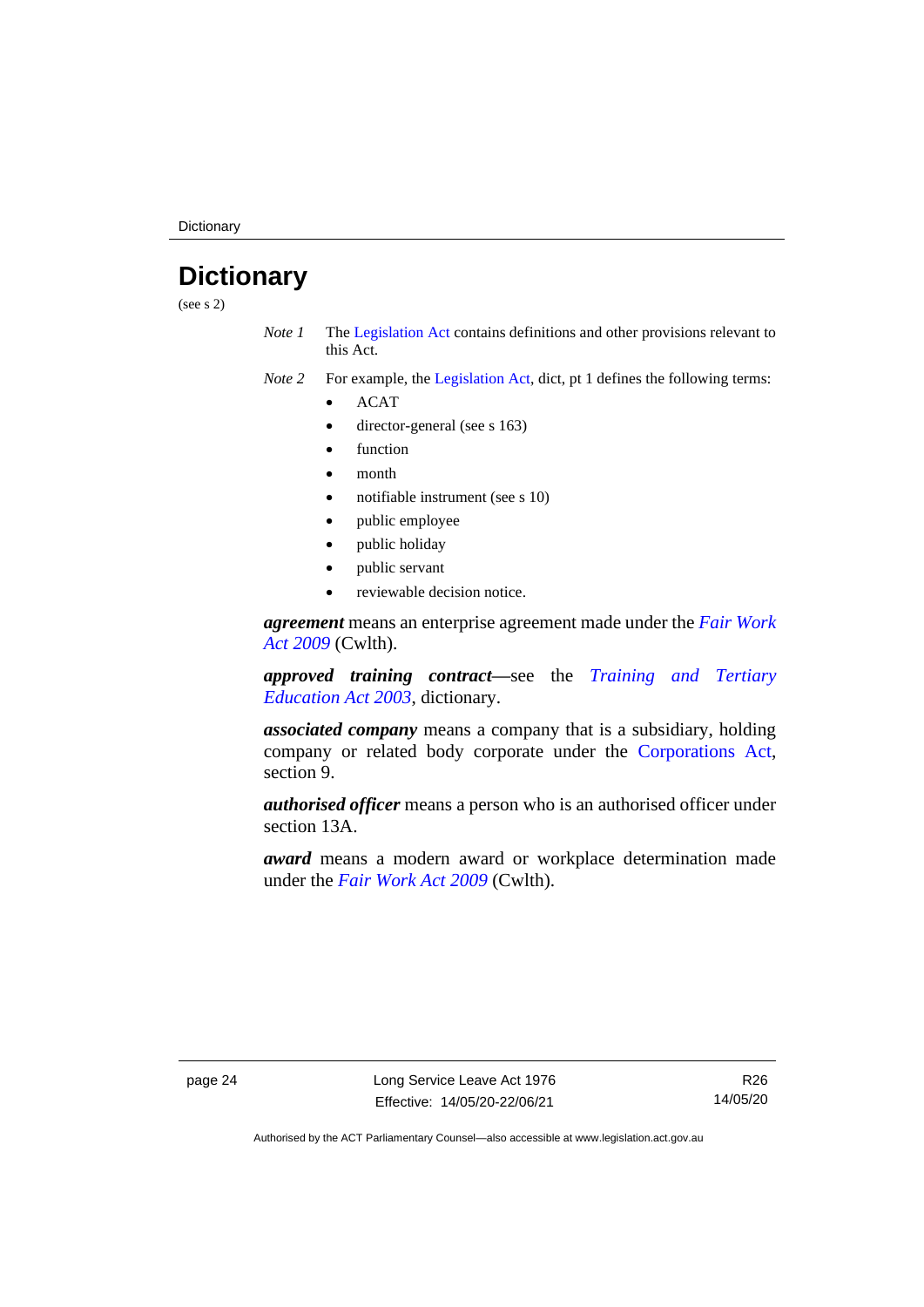*casual employee* means a person who is, from time to time offered regular and systematic employment on the basis that the offer of employment might be accepted or rejected and in circumstances where it could be expected by that person that further employment of the same type would or might be offered and accepted, but in respect of which there is no certainty about the period over which it would continue to be offered.

*continuous service*, in relation to an employee, includes—

- (a) a period of annual leave or long service leave; and
- (b) a period of leave, not exceeding 2 weeks in any 1 year, taken because of illness or injury; and
- (c) a period during which the service of the employee is interrupted or ended by his or her employer with the intention of avoiding the granting of long service leave; and
- (d) for an employee who begins service with an employer within 1 year after the day the employee's apprenticeship, or an approved training contract, with the employer ends—the period of the apprenticeship or approved training contract.

### *employee*—

- (a) includes—
	- (i) a person who is remunerated at piecework rates; and
	- (ii) a part-time employee; and
	- (iii) a casual employee; but
- (b) does not include—
	- (i) a public employee; or
	- (ii) a person employed by a member of the Legislative Assembly under the *[Legislative Assembly \(Members' Staff\)](http://www.legislation.act.gov.au/a/1989-19)  [Act 1989](http://www.legislation.act.gov.au/a/1989-19)*, section 10.

page 25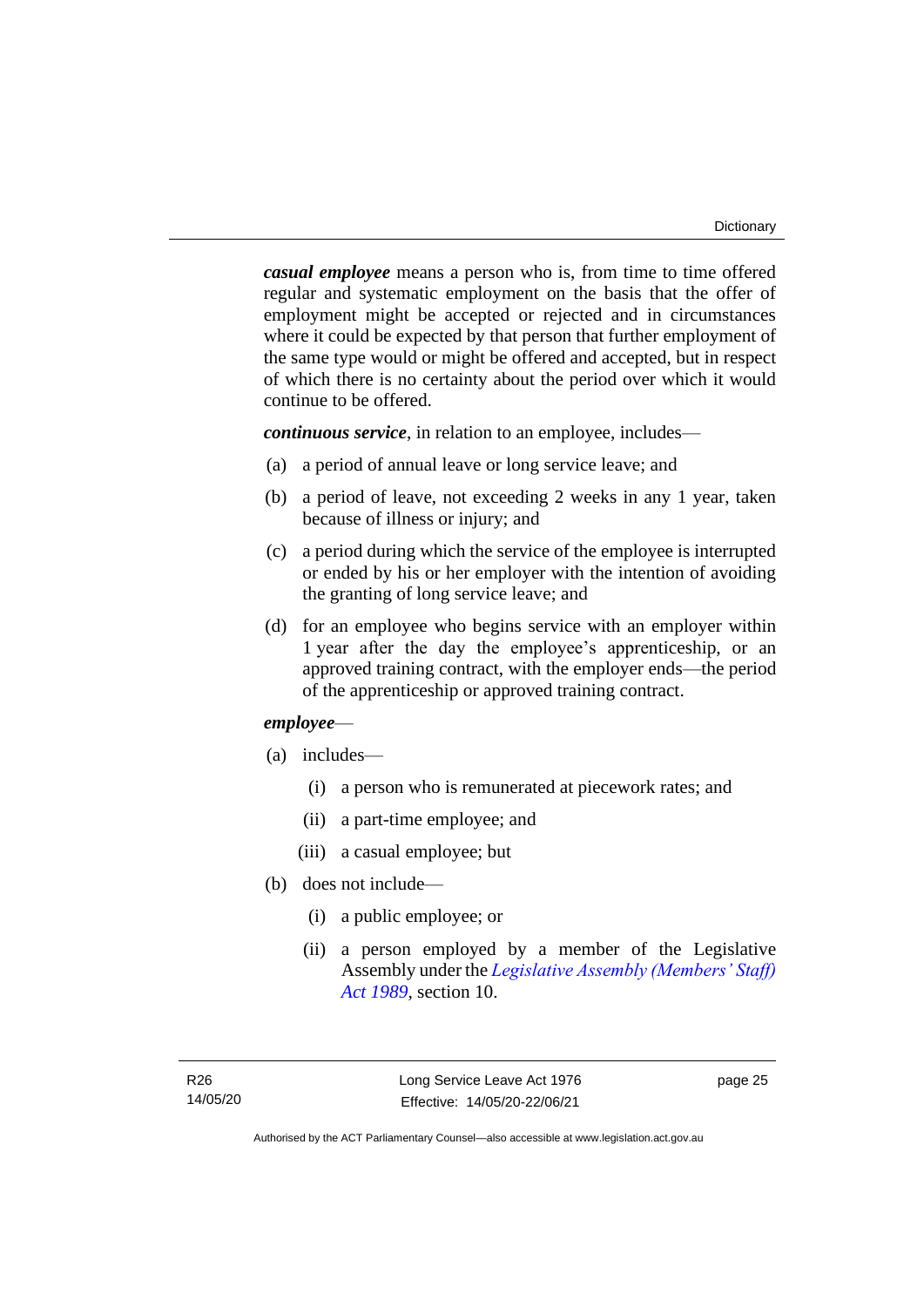*ordinary remuneration*, in relation to an employee, means the sum of—

- (a) the salary or wages payable to the employee; and
- (b) any allowances payable to the employee in respect of skill, qualifications, board and lodging; and
- (c) any amounts payable to the employee under a bonus, performance pay or incentive scheme, being amounts that are usually paid to the employee with his or her salary or wages; and
- (d) where the employee is provided with board and lodging by his or her employer, an amount equal to the value of that board and lodging.

*period of service*—see section 2G (Periods of service).

*salary or wages* does not include—

- (a) payments in respect of overtime; or
- (b) payments at penalty rates of pay; or
- (c) allowances which, under an award or agreement, are not to be taken into account in determining a rate of remuneration in respect of overtime.

page 26 Long Service Leave Act 1976 Effective: 14/05/20-22/06/21

R26 14/05/20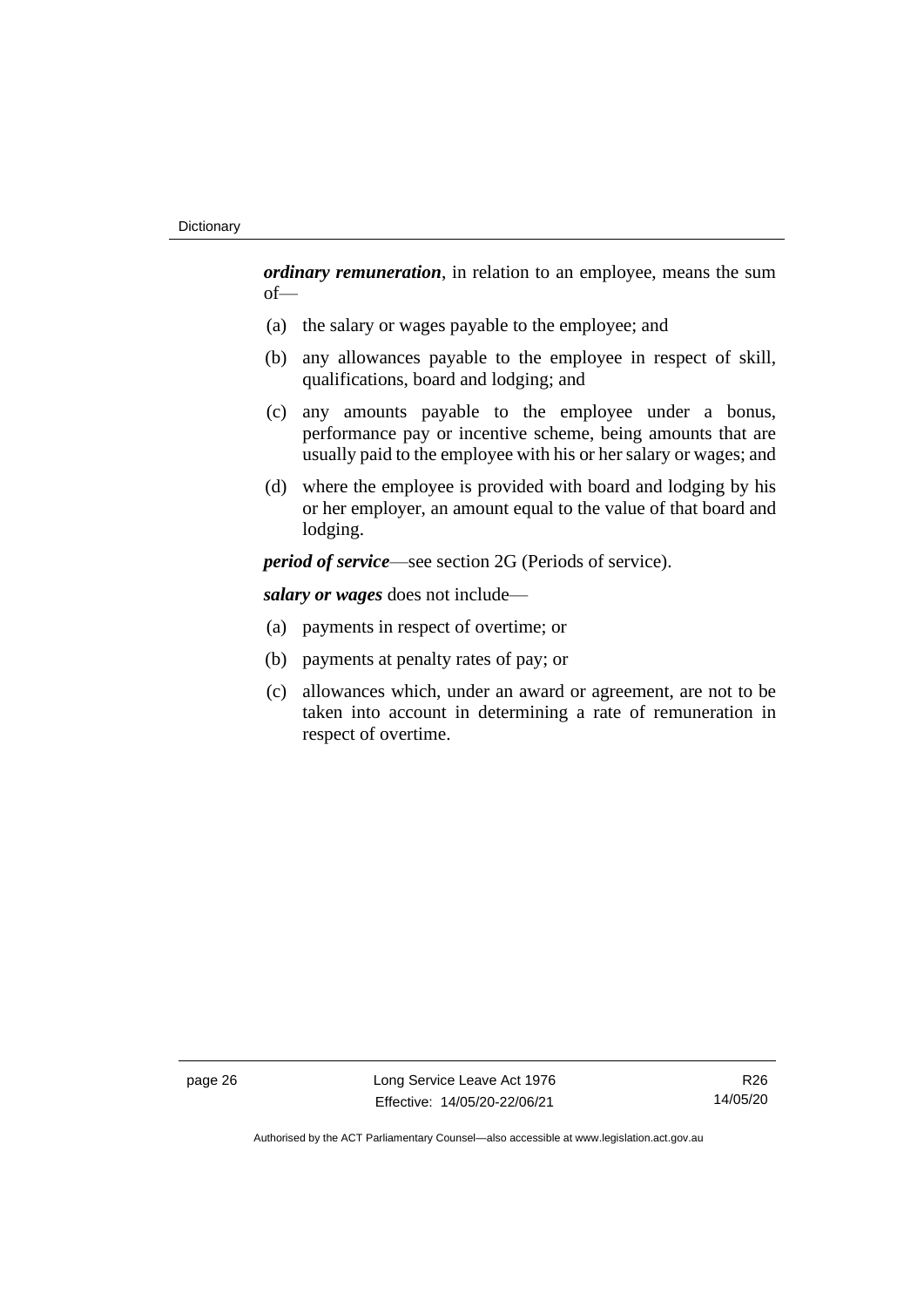### <span id="page-32-1"></span><span id="page-32-0"></span>**Endnotes**

### **1 About the endnotes**

Amending and modifying laws are annotated in the legislation history and the amendment history. Current modifications are not included in the republished law but are set out in the endnotes.

Not all editorial amendments made under the *[Legislation Act 2001](http://www.legislation.act.gov.au/a/2001-14)*, part 11.3 are annotated in the amendment history. Full details of any amendments can be obtained from the Parliamentary Counsel's Office.

Uncommenced amending laws are not included in the republished law. The details of these laws are underlined in the legislation history. Uncommenced expiries are underlined in the legislation history and amendment history.

If all the provisions of the law have been renumbered, a table of renumbered provisions gives details of previous and current numbering.

The endnotes also include a table of earlier republications.

| $A = Act$                                    | $NI = Notifiable$ instrument                |
|----------------------------------------------|---------------------------------------------|
| $AF =$ Approved form                         | $o = order$                                 |
| $am = amended$                               | $om = omitted/repealed$                     |
| $amdt = amendment$                           | $ord = ordinance$                           |
| $AR = Assembly resolution$                   | $orig = original$                           |
| $ch = chapter$                               | par = paragraph/subparagraph                |
| $CN =$ Commencement notice                   | pres = present                              |
| $def = definition$                           | $prev = previous$                           |
| $DI = Disallowable instrument$               | $(\text{prev}) = \text{previously}$         |
| $dict = dictionary$                          | $pt = part$                                 |
| $disallowed = disallowed by the Legislative$ | $r = rule/subrule$                          |
| Assembly                                     | $reloc = relocated$                         |
| $div = division$                             | $renum = renumbered$                        |
| $exp = expires/expired$                      | $R[X]$ = Republication No                   |
| $Gaz = gazette$                              | $RI =$ reissue                              |
| $hdg =$ heading                              | $s = section/subsection$                    |
| $IA = Interpretation Act 1967$               | $sch = schedule$                            |
| ins = inserted/added                         | $sdiv = subdivision$                        |
| $LA =$ Legislation Act 2001                  | $SL = Subordinate$ law                      |
| $LR =$ legislation register                  | $sub =$ substituted                         |
| $LRA =$ Legislation (Republication) Act 1996 | $underlining = whole or part not commenced$ |
| $mod = modified/modification$                | or to be expired                            |
|                                              |                                             |

### <span id="page-32-2"></span>**2 Abbreviation key**

R26 14/05/20 Long Service Leave Act 1976 Effective: 14/05/20-22/06/21

page 27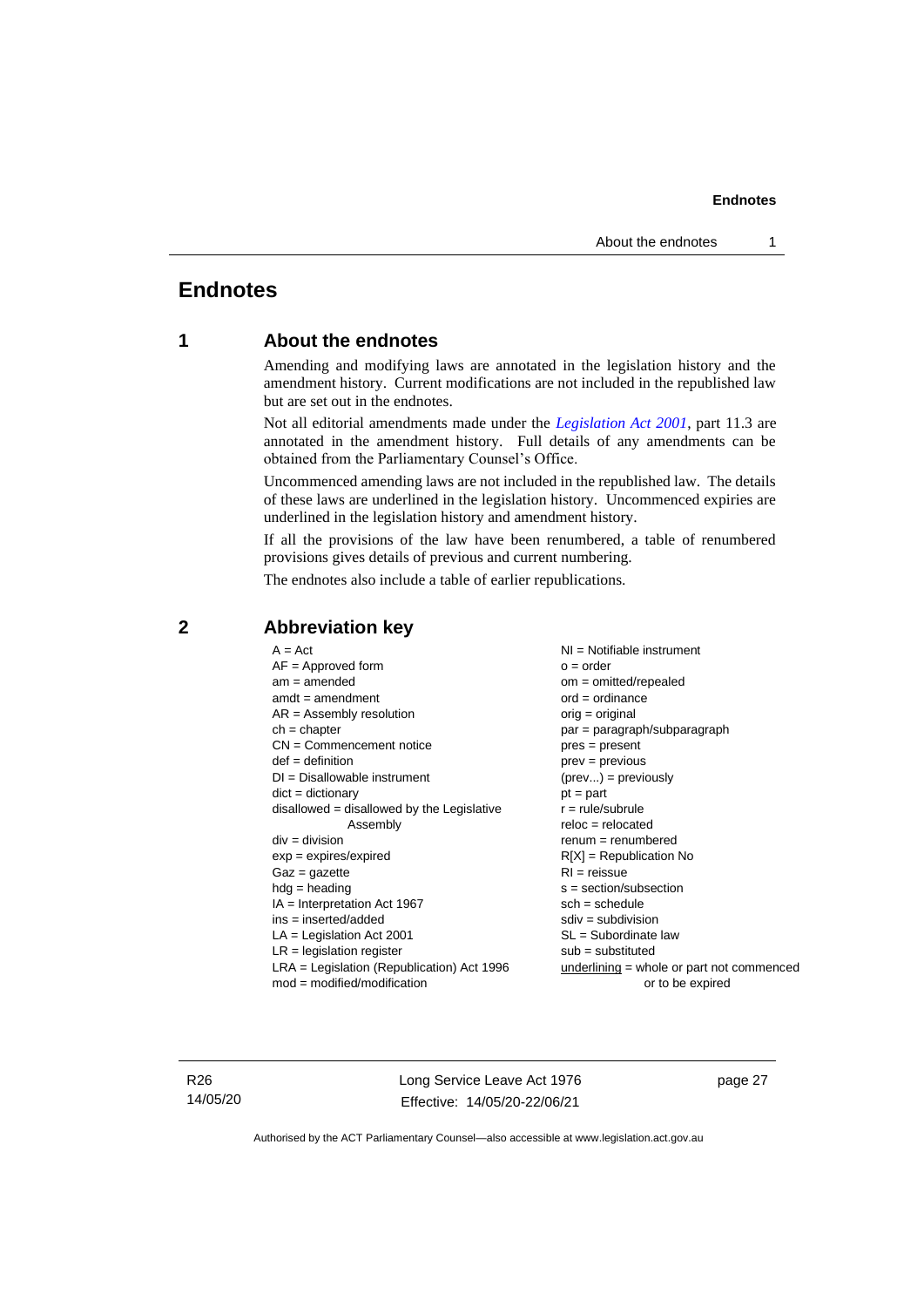3 Legislation history

### <span id="page-33-0"></span>**3 Legislation history**

This Act was originally a Commonwealth ordinance—the *[Long Service Leave](http://www.legislation.act.gov.au/a/1976-27)  [Ordinance 1976](http://www.legislation.act.gov.au/a/1976-27)* A1976-27 (Cwlth).

The *[Australian Capital Territory \(Self-Government\) Act 1988](http://www.comlaw.gov.au/Series/C2004A03699)* (Cwlth), s 34 (4) converted most former Commonwealth ordinances in force in the ACT into ACT enactments. This allowed the ACT Legislative Assembly to amend and repeal the laws. This Act was converted into an ACT enactment on 11 May 1989 (selfgovernment day).

As with most ordinances in force in the ACT, the name was changed from *Ordinance* to *Act* by the *[Self-Government \(Citation of Laws\) Act 1989](http://www.legislation.act.gov.au/a/alt_ord1989-21/default.asp)* A1989-21, s 5 on 11 May 1989 (self-government day).

Before 11 May 1989, ordinances commenced on their notification day unless otherwise stated (see *[Seat of Government \(Administration\) Act 1910](http://www.comlaw.gov.au/Series/C2004A07446)* (Cwlth), s 12).

#### **Legislation before becoming Territory enactment**

#### **Long Service Leave Act 1976 A1976-27**

notified 16 June 1976 commenced 16 June 1976

as amended by

**[Long Service Leave \(Amendment\) Ordinance 1978](http://www.legislation.act.gov.au/a/1978-20) Ord1978-20** notified 8 August 1978 commenced 8 August 1978

**[Long Service Leave \(Amendment\) Ordinance 1981](http://www.legislation.act.gov.au/a/1981-24) Ord1981-24**

notified 10 September 1981 commenced 10 September 1981

**[Ordinances Revision \(Companies Amendments\) Ordinance 1982](http://www.legislation.act.gov.au/ord/1982-38) Ord1982-38 sch 4** notified 30 June 1982

commenced 1 July 1982 (s 2)

#### **[Long Service Leave \(Amendment\) Ordinance 1987](http://www.legislation.act.gov.au/a/1987-73) Ord1987-73**

notified 22 December 1987 commenced 1 January 1988 (s 2)

page 28 Long Service Leave Act 1976 Effective: 14/05/20-22/06/21

R26 14/05/20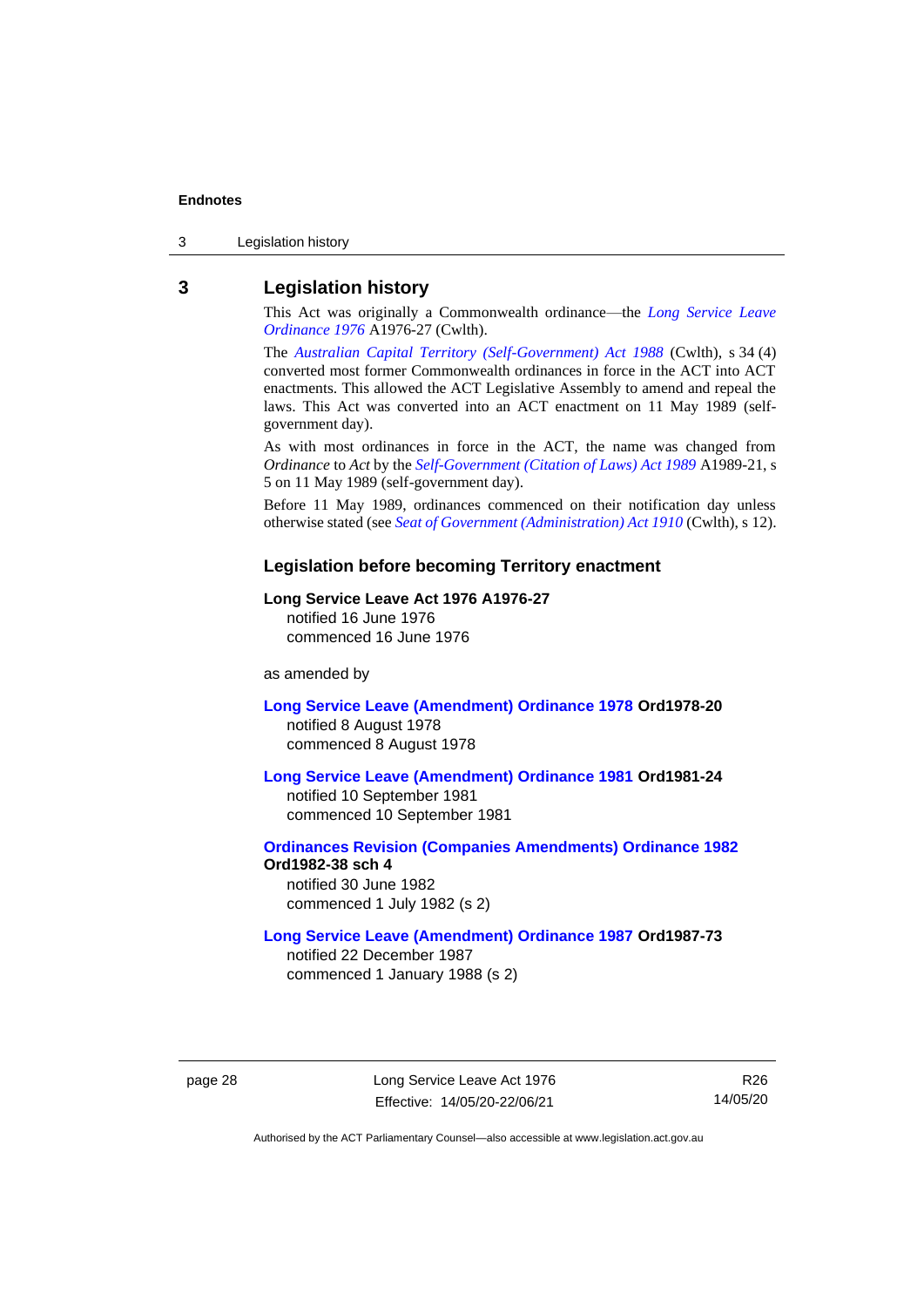### **[Self-Government \(Consequential Amendments\) Ordinance 1989](http://www.legislation.act.gov.au/a/1989-38) Ord1989-38 sch 1**

notified 10 May 1989 (Cwlth Gaz No S160) s 1, s 2 commenced 10 May 1989 (s 2 (1))

sch 1 commenced 11 May 1989 (s 2 (2) and see Cwlth Gaz 1989 No S164)

### **Legislation after becoming Territory enactment**

#### **[Statute Law Revision \(Miscellaneous Provisions\) Act 1993](http://www.legislation.act.gov.au/a/1993-1) A1993-1 sch 1**

notified 1 March 1993 (Gaz 1993 No S23) sch 1 commenced 1 March 1993

#### **[Statute Law Revision \(Penalties\) Act 1994](http://www.legislation.act.gov.au/a/1994-81) A1994-81 sch**

notified 29 November 1994 (Gaz 1994 No S253) s 1, s 2 commenced 29 November 1994 (s 2 (1)) sch commenced 29 November 1994 (s 2 (2) and see Gaz 1994 No S269)

#### **[Statutory Offices \(Miscellaneous Provisions\) Act 1994](http://www.legislation.act.gov.au/a/1994-97) A1994-97 sch pt 1**

notified 15 December 1994 (Gaz 1994 No S280) s 1, s 2 commenced 15 December 1994 (s 2 (1)) sch pt 1 commenced 15 December 1994 (s 2 (2) and Gaz 1994 No S293)

#### **[Statute Law Revision Act 1995](http://www.legislation.act.gov.au/a/1995-46) A1995-46 sch**

notified 18 December 1995 (Gaz 1995 No S306) sch commenced 18 December 1995 (s 2)

#### **[Long Service Leave \(Amendment\) Act 1997](http://www.legislation.act.gov.au/a/1997-68) A1997-68**

notified 9 October 1997 (Gaz 1997 No S300) ss 1-3 commenced 9 October 1997 (s 2 (1)) remainder commenced 17 December 1997 (s 2 (2) and Gaz 1997 No S416)

#### **[Long Service Leave \(Cleaning, Building and Property Services\)](http://www.legislation.act.gov.au/a/1999-85)  Act [1999](http://www.legislation.act.gov.au/a/1999-85) A1989-85 s 69**

notified 23 December 1999 (Gaz 1999 No S65) pt 1, pt 2 commenced 23 December 1999 (s 2 (1)) s 69 commenced 23 June 2000 (s 2 (3))

R26 14/05/20 Long Service Leave Act 1976 Effective: 14/05/20-22/06/21

page 29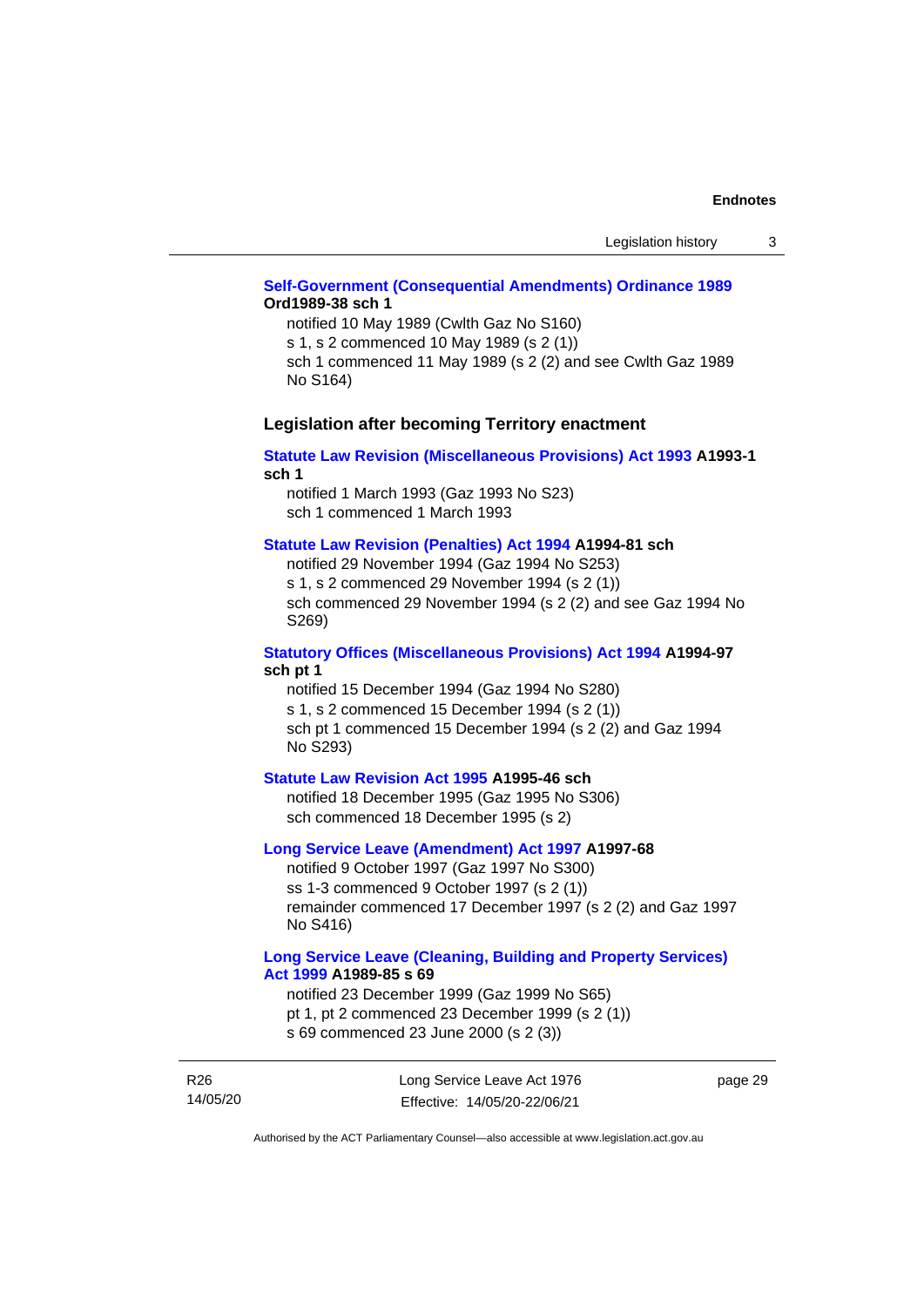page 30

| 3 | Legislation history |
|---|---------------------|
|---|---------------------|

| jislation history                                                                                                                                                                                                                               |                 |
|-------------------------------------------------------------------------------------------------------------------------------------------------------------------------------------------------------------------------------------------------|-----------------|
| Legislation (Consequential Amendments) Act 2001 A2001-44 pt 229<br>notified 26 July 2001 (Gaz 2001 No 30)<br>s 1, s 2 commenced 26 July 2001 (IA s 10B)<br>pt 229 commenced 12 September 2001 (s 2 and see Gaz 2001<br>No S65)                  |                 |
| Statute Law Amendment Act 2001 (No 2) 2001 No 56 pt 3.35<br>notified 5 September 2001 (Gaz 2001 No S65)<br>amdts commenced 5 September 2001 (s 2 (1))                                                                                           |                 |
| Vocational Education and Training Act 2003 A2003-37 sch 2 pt 2.5<br>notified LR 8 September 2003<br>s 1, s 2 commenced 8 September 2003 (LA s 75 (1))<br>sch 2 pt 2.5 commenced 1 November 2003 (s 2)                                           |                 |
| Long Service Leave Legislation Amendment Act 2003 A2003-45 pt 2<br>notified LR 2 October 2003<br>s 1, s 2 commenced 2 October 2003 (LA s 75 (1))<br>pt 2 commenced 3 October 2003 (s 2)                                                         |                 |
| <b>Criminal Code (Theft, Fraud, Bribery and Related Offences)</b><br>Amendment Act 2004 A2004-15 sch 2 pt 2.52<br>notified LR 26 March 2004<br>s 1, s 2 commenced 26 March 2004 (LA s 75 (1))<br>sch 2 pt 2.52 commenced 9 April 2004 (s 2 (1)) |                 |
| Long Service Leave Amendment Act 2005 A2005-22<br>notified LR 12 May 2005<br>s 1, s 2 commenced 12 May 2005 (LA s 75 (1))<br>ss 3-12, sch 1 commenced 13 May 2005 (s 2 and CN2005-5)<br>remainder commenced 20 May 2005 (s 2 and CN2005-7)      |                 |
| <b>Occupational Health and Safety Legislation Amendment Act 2005</b><br>A2005-38 s 5<br>notified LR 30 August 2005<br>s 1, s 2 commenced 30 August 2005 (LA s 75 (1))<br>s 5 commenced 31 August 2005 (s 2)                                     |                 |
| Statute Law Amendment Act 2007 A2007-3 sch 3 pt 3.63<br>notified LR 22 March 2007<br>s 1, s 2 taken to have commenced 1 July 2006 (LA s 75 (2))<br>sch 3 pt 3.63 commenced 12 April 2007 (s 2 (1))                                              |                 |
| Long Service Leave Act 1976<br>Effective: 14/05/20-22/06/21                                                                                                                                                                                     | R26<br>14/05/20 |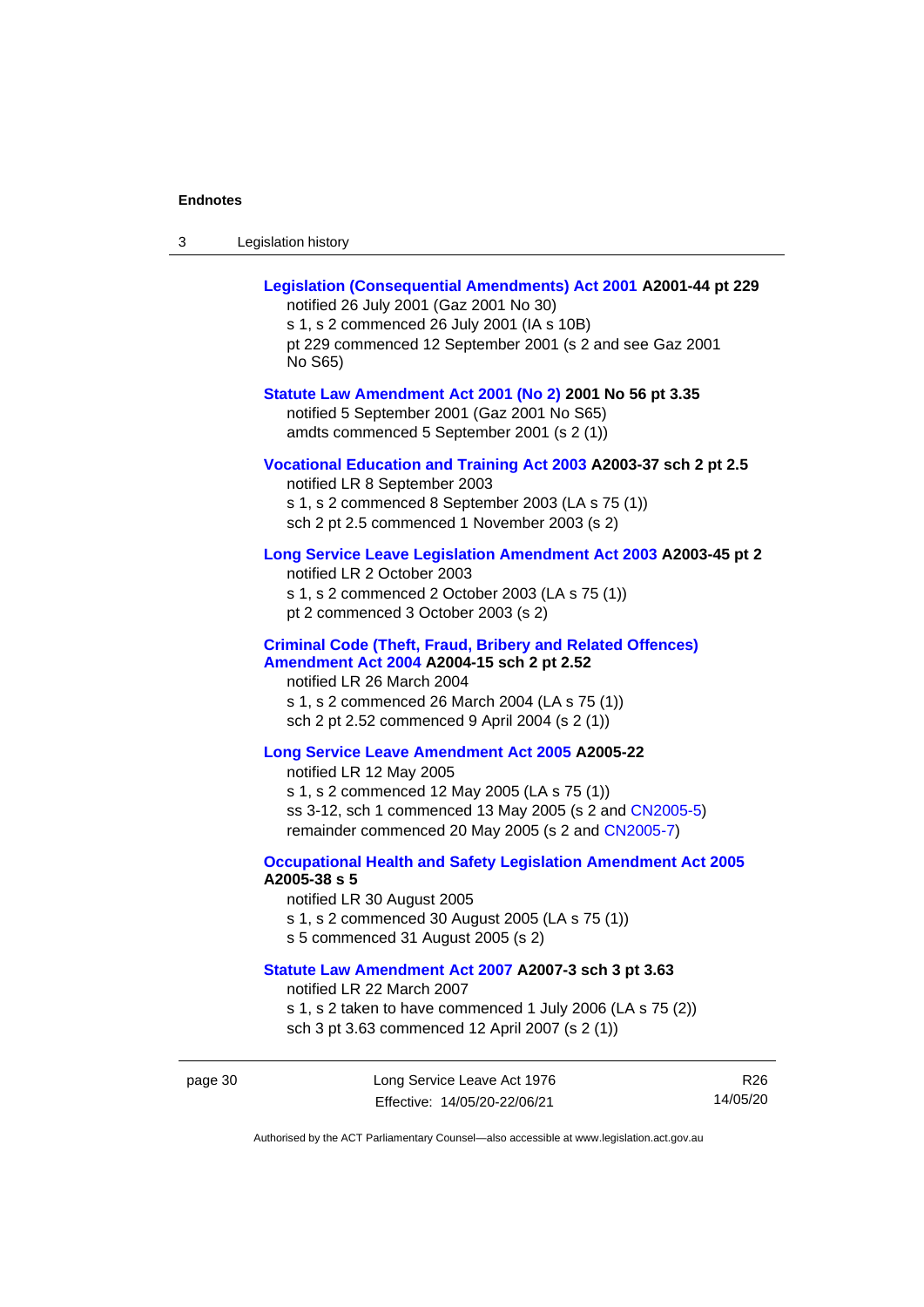### **[Training and Tertiary Education Legislation Amendment Act 2007](http://www.legislation.act.gov.au/a/2007-12) A2007-12 sch 1 pt 1.9**

notified LR 13 June 2007

s 1, s 2 commenced 13 June 2007 (LA s 75 (1)) sch 1 pt 1.9 commenced 1 July 2007 (s 2 and [CN2007-3\)](http://www.legislation.act.gov.au/cn/2007-3/default.asp)

#### **[ACT Civil and Administrative Tribunal Legislation Amendment](http://www.legislation.act.gov.au/a/2008-37)  Act [2008 \(No](http://www.legislation.act.gov.au/a/2008-37) 2) A2008-37 sch 1 pt 1.71**

notified LR 4 September 2008

s 1, s 2 commenced 4 September 2008 (LA s 75 (1))

sch 1 pt 1.71 commenced 2 February 2009 (s 2 (1) and see ACT Civil [and Administrative Tribunal Act 2008](http://www.legislation.act.gov.au/a/2008-35) A2008-35, s 2 (1) and [CN2009-2\)](http://www.legislation.act.gov.au/cn/2009-2/default.asp)

#### **[Long Service Leave Legislation Amendment Act 2008](http://www.legislation.act.gov.au/a/2008-43) A2008-43**

notified LR 9 September 2008 s 1, s 2 commenced 9 September 2008 (LA s 75 (1)) remainder commenced 10 September 2008 (s 2)

#### **[Long Service Leave \(Portable Schemes\) Act 2009](http://www.legislation.act.gov.au/a/2009-25#history) A2009-25 sch 4 pt 4.2**

notified LR 8 September 2009 s 1, s 2 commenced 8 September 2009 (LA s 75 (1)) sch 4 pt 4.2 commenced 1 January 2010 (s 2)

#### **[Administrative \(One ACT Public Service Miscellaneous Amendments\)](http://www.legislation.act.gov.au/a/2011-22)  Act [2011](http://www.legislation.act.gov.au/a/2011-22) A2011-22 sch 1 pt 1.96**

notified LR 30 June 2011 s 1, s 2 commenced 30 June 2011 (LA s 75 (1)) sch 1 pt 1.96 commenced 1 July 2011 (s 2 (1))

### **[Statute Law Amendment Act 2011 \(No 2\)](http://www.legislation.act.gov.au/a/2011-28) A2011-28 sch 3 pt 3.25**

notified LR 31 August 2011 s 1, s 2 commenced 31 August 2011 (LA s 75 (1)) sch 3 pt 3.25 commenced 21 September 2011 (s 2 (1))

#### **[Public Sector Management Amendment Act 2019](http://www.legislation.act.gov.au/a/2019-36/default.asp) A2019-36 sch 1**

notified LR 10 October 2019 s 1, s 2 commenced 10 October 2019 (LA s 75 (1)) sch 1 commenced 11 October 2019 (s 2)

R26 14/05/20 page 31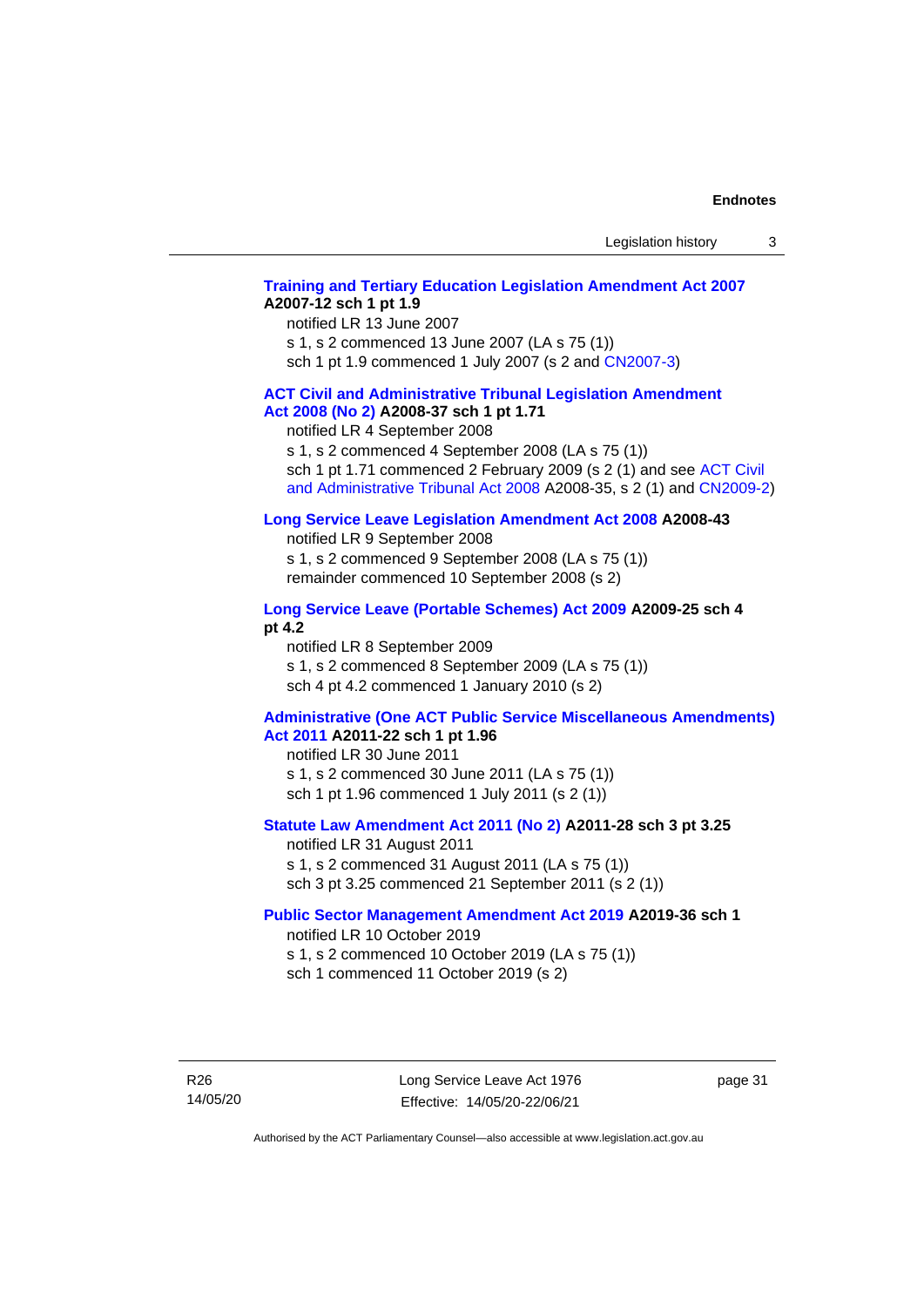3 Legislation history

### **[COVID-19 Emergency](http://www.legislation.act.gov.au/a/2020-11#history) Response Act 2020 A2020-11 sch 1 pt 1.12**

notified LR 7 April 2020 s 1, s 2 commenced 7 April 2020 (LA s 75 (1)) sch 1 pt 1.12 commenced 8 April 2020 (s 2 (1))

#### **[COVID-19 Emergency Response Legislation Amendment Act 2020](http://www.legislation.act.gov.au/a/2020-14/) A2020-14 sch 1 pt 1.19**

notified LR 13 May 2020 s 1, s 2 taken to have commenced 30 March 2020 (LA s 75 (2)) sch 1 pt 1.19 commenced 14 May 2020 (s 2 (1))

page 32 Long Service Leave Act 1976 Effective: 14/05/20-22/06/21

R26 14/05/20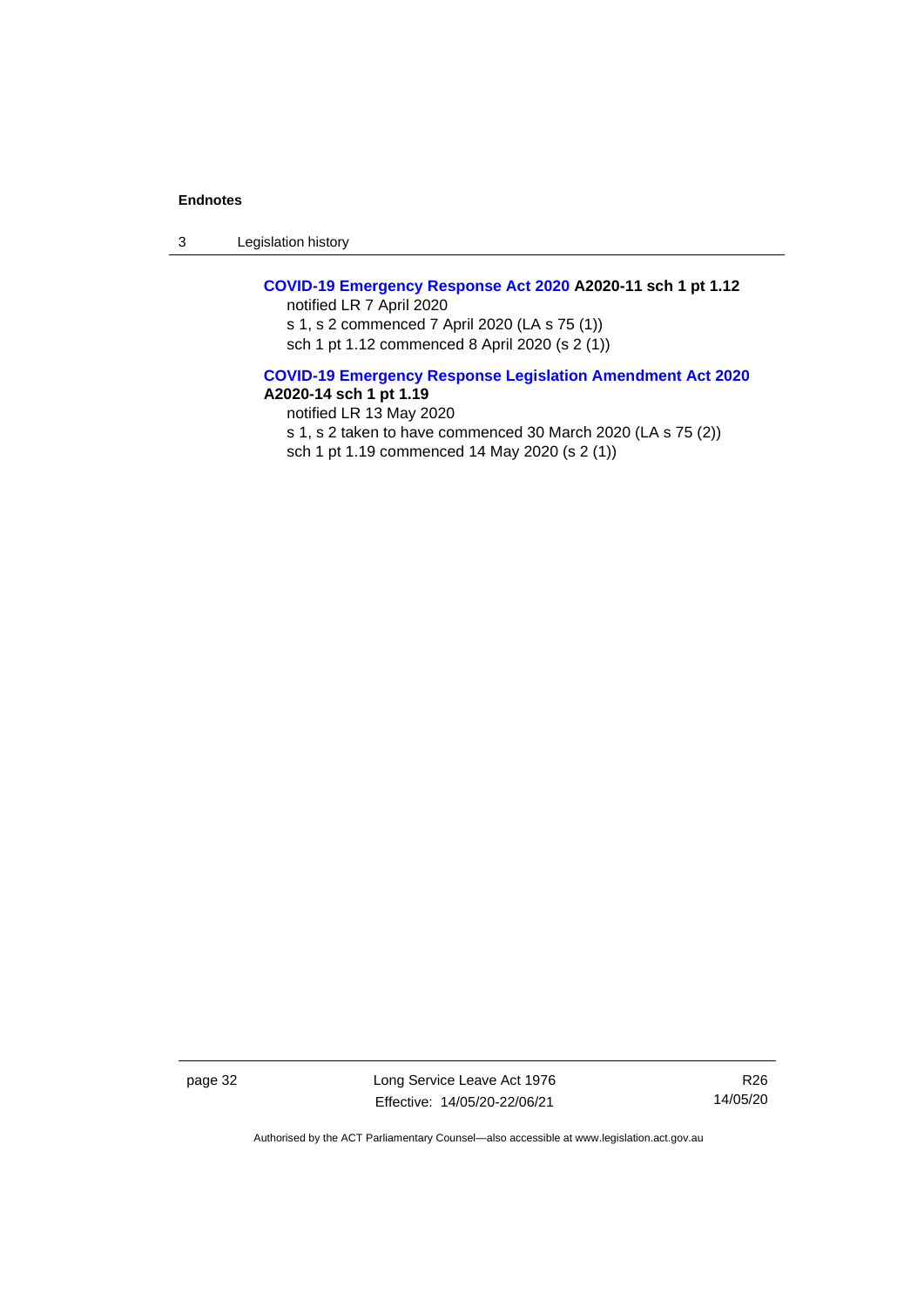# <span id="page-38-0"></span>**4 Amendment history**

| <b>Preliminary</b><br>pt 1 hdg        | ins A2005-22 s 4                                                                                                                                                                                                                                                                                                                                                                                                                                                                                                                                          |
|---------------------------------------|-----------------------------------------------------------------------------------------------------------------------------------------------------------------------------------------------------------------------------------------------------------------------------------------------------------------------------------------------------------------------------------------------------------------------------------------------------------------------------------------------------------------------------------------------------------|
| Name of Act<br>s <sub>1</sub>         | sub A2005-22 s 4                                                                                                                                                                                                                                                                                                                                                                                                                                                                                                                                          |
| <b>Dictionary</b><br>s 2              | am Ord1981-24 s 2; Ord1987-73 s 4; A1997-68 s 4; A1999-85<br>s 69; ss renum R6 LA<br>defs reloc to dict A2005-22 s 6<br>s 2 remainder om A2005-22 s 7<br>pres s 2 ins A2005-22 s 7<br>def approved training agreement ins A1997-68 s 4<br>om A2003-37 amdt 2.10<br>def associated company am Ord1982-38 sch 4; A1995-46<br>sch; A1997-68 s 4<br>om A2005-22 s 5<br>def award holiday om A2005-22 s 5<br>def continuous service am A1997-68 s 4; A2003-37<br>amdt 2.12<br>om A2005-22 s 5<br>def minimum retiring age am Ord1987-73 s 4<br>om A2005-22 s 5 |
|                                       | def training agreement ins A1997-68 s 4<br>om A2003-37 amdt 2.14                                                                                                                                                                                                                                                                                                                                                                                                                                                                                          |
| <b>Notes</b><br>s 2A                  | ins A2005-22 s 7<br>Offences against Act-application of Criminal Code etc                                                                                                                                                                                                                                                                                                                                                                                                                                                                                 |
| $s$ 2B                                | ins A2005-22 amdt 1.1                                                                                                                                                                                                                                                                                                                                                                                                                                                                                                                                     |
| <b>Important concepts</b><br>pt 2 hdg | ins A2005-22 s 7                                                                                                                                                                                                                                                                                                                                                                                                                                                                                                                                          |
| s 2C                                  | <b>Commission recipients may be employees</b><br>ins A2005-22 s 7                                                                                                                                                                                                                                                                                                                                                                                                                                                                                         |
| s 2D                                  | Benefits under this Act and LSL (BCI) Act<br>ins A2005-22 s 7<br>am A2008-43 s 4; A2009-25 amdt 4.3                                                                                                                                                                                                                                                                                                                                                                                                                                                       |
| s 2E                                  | Benefits under this Act and LSL (CCI) Act<br>ins A2005-22 s 7<br>am A2008-43 s 5; A2009-25 amdt 4.4                                                                                                                                                                                                                                                                                                                                                                                                                                                       |
| s 2EA                                 | Benefits under this Act and LSL (PS) Act<br>ins A2009-25 amdt 4.5                                                                                                                                                                                                                                                                                                                                                                                                                                                                                         |
|                                       |                                                                                                                                                                                                                                                                                                                                                                                                                                                                                                                                                           |

R26 14/05/20 Long Service Leave Act 1976 Effective: 14/05/20-22/06/21

page 33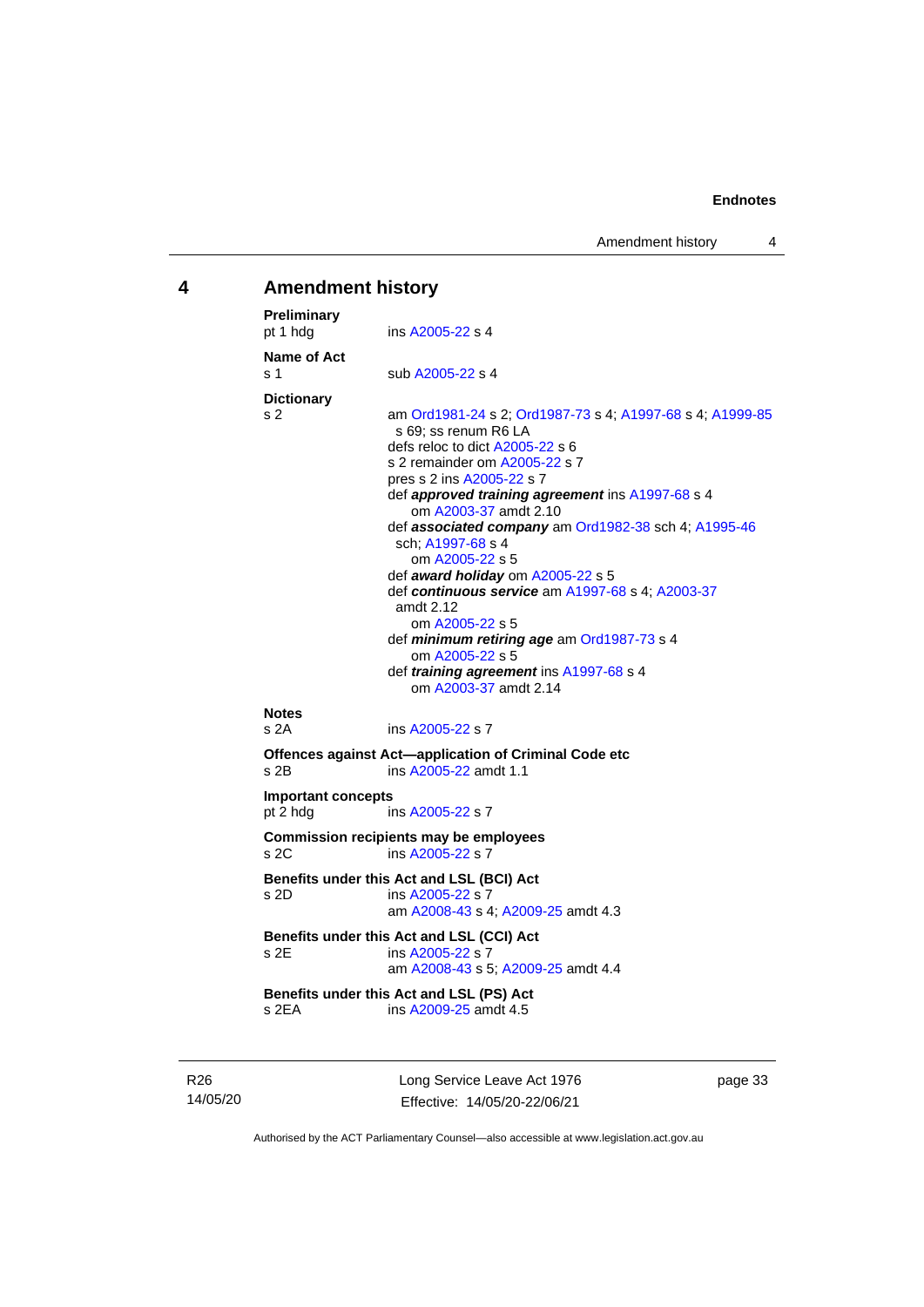```
4 Amendment history
```

```
Working out remuneration—employee also receives commission
 A2005-22 s 7
Periods of service
s 2G ins A2005-22 s 7
                am A2005-38 s 5
Entitlement to long service leave
s 3 sub Ord1987-73 s 5
                am A1997-68 s 5
                 sub A2005-22 s 8
                 am A2008-43 s 6
Amount of long service leave
 Ord1987-73; A2005-22 s 8
Entitlement to payment in lieu of payment
s 5 am Ord1978-20
                om Ord1987-73 s 5
Grant of leave
s 6 am Ord1978-20; A1994-81 sch; A1997-68 s 6
                 sub A2005-22 amdt 1.2
                 am A2008-43 s 7, s 8; A2020-11 amdt 1.47; A2020-14
                 amdt 1.97
                 (3A)-(3C) exp on the first day no COVID-19 emergency is in 
                 force (s 6 (3C))
Payment for leave
 A1997-68 s 7
Manner of payment for leave
s 8 am Ord1978-20; A1994-81 sch; A1997-68 s 8; ss renum 
                 R6 LA; A2005-22 amdt 1.3; ss renum R10 LA (see A2005-22
                 amdt 1.4)
Public holidays not to count as leave
 A2003-45 s 4
                 am A2011-28 amdt 3.165
Continuity of service in certain cases
s 10A ins Ord1987-73 s 6
Pay in lieu of long service leave<br>s 11A ins Ord1987-7
                  Ord1987-73 s 7
                 am A1997-68 s 9; A2008-43 s 9
Pay for ineligible service after 7 years<br>s 11B hdg sub A2005-22 s 9
 A2005-22 s 9<br>s 11B ins Ord1987-73 s
                  Ord1987-73 s 7
                 am A1997-68 s 10
                om A2008-43 s 10
```
page 34 Long Service Leave Act 1976 Effective: 14/05/20-22/06/21

R26 14/05/20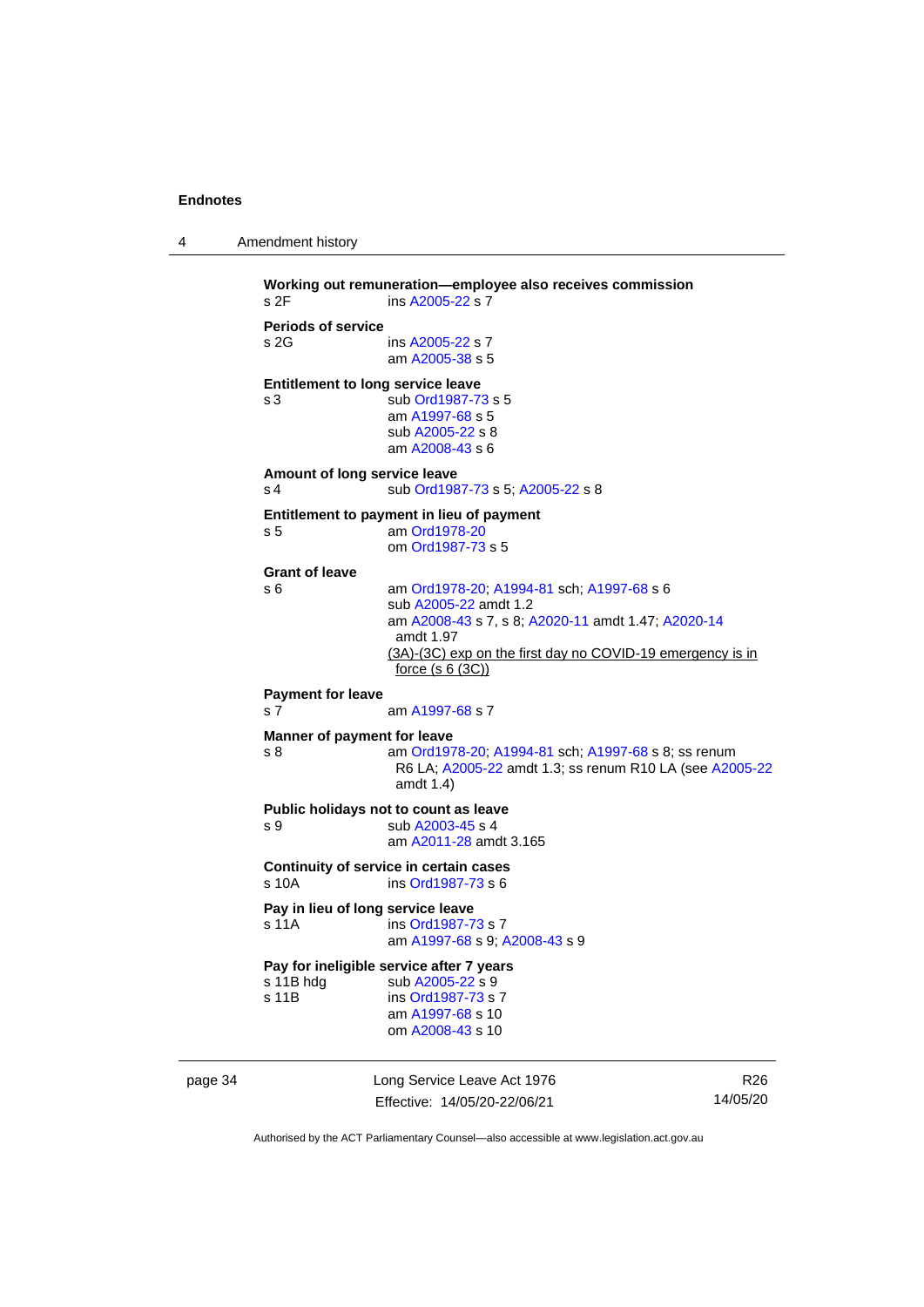**Pro rata long service leave entitlement**<br>s 11C ins Ord1987-73 s 7 ins [Ord1987-73](http://www.legislation.act.gov.au/a/1987-73) s 7 am [A1997-68](http://www.legislation.act.gov.au/a/1997-68) s 11[; A2003-45](http://www.legislation.act.gov.au/a/2003-45) s 5; [A2005-22](http://www.legislation.act.gov.au/a/2005-22) s 10[; A2011-28](http://www.legislation.act.gov.au/a/2011-28) amdt 3.166 **Calculation of ordinary remuneration** s 11D ins [Ord1987-73](http://www.legislation.act.gov.au/a/1987-73) s 7 am [A1997-68](http://www.legislation.act.gov.au/a/1997-68) s 12 **Long service leave records** s 12 am [Ord1978-20;](http://www.legislation.act.gov.au/a/1978-20) [A1994-81](http://www.legislation.act.gov.au/a/1994-81) sch[; A1997-68](http://www.legislation.act.gov.au/a/1997-68) s 13; pars renum R6 LA sub [A2005-22](http://www.legislation.act.gov.au/a/2005-22) amdt 1.5 **Administration and enforcement** pt 3 hdg ins [A2005-22](http://www.legislation.act.gov.au/a/2005-22) s 11 **Registrar of long service leave** s 13 sub [A1994-97](http://www.legislation.act.gov.au/a/1994-97) sch pt 1; [A1997-68](http://www.legislation.act.gov.au/a/1997-68) s 13 am [A2001-44](http://www.legislation.act.gov.au/a/2001-44) amdt 1.2680, amdt 1.2681 sub [A2005-22](http://www.legislation.act.gov.au/a/2005-22) s 11 (3)-(5) exp 13 May 2006 (s 13 (5)) am [A2011-22](http://www.legislation.act.gov.au/a/2011-22) amdt 1.296 **Appointment of authorised officers** s 13A ins [A1997-68](http://www.legislation.act.gov.au/a/1997-68) s 14 sub [A2005-22](http://www.legislation.act.gov.au/a/2005-22) s 11 (2)-(4) exp 13 May 2006 (s 13A (4)) am [A2011-22](http://www.legislation.act.gov.au/a/2011-22) amdt 1.296 **Identity cards**  $ins A1997-68 s 14$  $ins A1997-68 s 14$  $ins A1997-68 s 14$ sub [A2005-22](http://www.legislation.act.gov.au/a/2005-22) amdt 1.6 (5)-(7) exp 13 May 2005 (s 13B (7)) am [A2011-22](http://www.legislation.act.gov.au/a/2011-22) amdt 1.296 **Powers of entry of authorised officers** s 13C ins [A1997-68](http://www.legislation.act.gov.au/a/1997-68) s 14 **Complaints** ins [A1997-68](http://www.legislation.act.gov.au/a/1997-68) s 14 am [A2001-44](http://www.legislation.act.gov.au/a/2001-44) amdts 1.2682-1.2685[; A2007-3](http://www.legislation.act.gov.au/a/2007-3) amdt 3.350 **Notice to comply with Act** s 13E ins [A1997-68](http://www.legislation.act.gov.au/a/1997-68) s 14 sub [A2005-22](http://www.legislation.act.gov.au/a/2005-22) amdt 1.7

Long Service Leave Act 1976 Effective: 14/05/20-22/06/21

page 35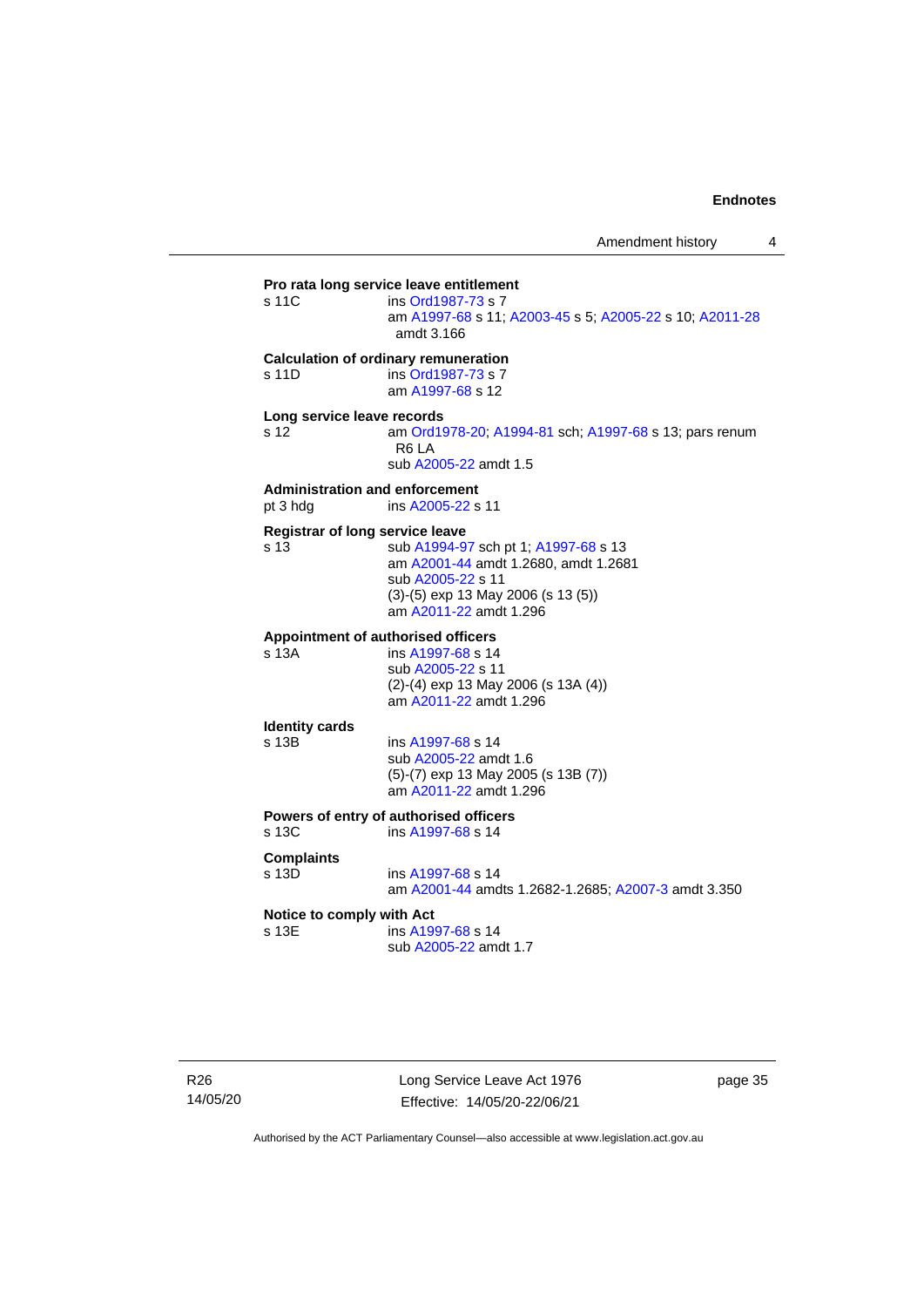4 Amendment history

| Internal review by registrar<br>ins A1997-68 s 14<br>s 13F<br>sub A2008-37 amdt 1.308 |                                                                                                                                                                        |  |  |
|---------------------------------------------------------------------------------------|------------------------------------------------------------------------------------------------------------------------------------------------------------------------|--|--|
| <b>Review by ACAT</b><br>s 13G                                                        | ins A1997-68 s 14<br>sub A2008-37 amdt 1.308                                                                                                                           |  |  |
| s 13H hdg<br>s 13H                                                                    | Failing to comply with requirement of authorised officer<br>sub A2004-15 amdt 2.113<br>ins A1997-68 s 14<br>am A2004-15 amdt 2.114, amdt 2.115<br>om A2005-22 amdt 1.8 |  |  |
| Liability<br>s 13J                                                                    | ins A1997-68 s 14<br>am A2001-44 amdt 1.2686, amdt 1.2687<br>sub A2007-3 amdt 3.351                                                                                    |  |  |
| Delegation by registrar<br>s 13K                                                      | ins A1997-68 s 14<br>sub A2007-3 amdt 3.352                                                                                                                            |  |  |
| <b>Miscellaneous</b><br>pt 4 hdg                                                      | ins A2005-22 s 12                                                                                                                                                      |  |  |
| <b>Offence</b><br>s 15                                                                | om Ord1978-20                                                                                                                                                          |  |  |
| <b>Application of Act</b><br>s 16                                                     | am A2005-22 s 13<br>exp 20 May 2005 (s 16 (5))                                                                                                                         |  |  |
| <b>Approved forms</b><br>s 17                                                         | om A1993-1 sch 1<br>ins A2001-44 amdt 1.2688<br>am A2007-3 amdt 3.353; A2011-28 amdt 3.167                                                                             |  |  |
| <b>Regulation-making power</b><br>s 18                                                | am Ord1989-38 sch 1<br>sub A1997-68 s 15; A2001-44 amdt 1.2688                                                                                                         |  |  |
| <b>Transitional-Fair Work Act (Cwlth)</b><br>s 19                                     | ins A2011-28 amdt 3.168<br>exp 21 September 2012 (s 19 (3))                                                                                                            |  |  |

page 36 **Long Service Leave Act 1976** Effective: 14/05/20-22/06/21

R26 14/05/20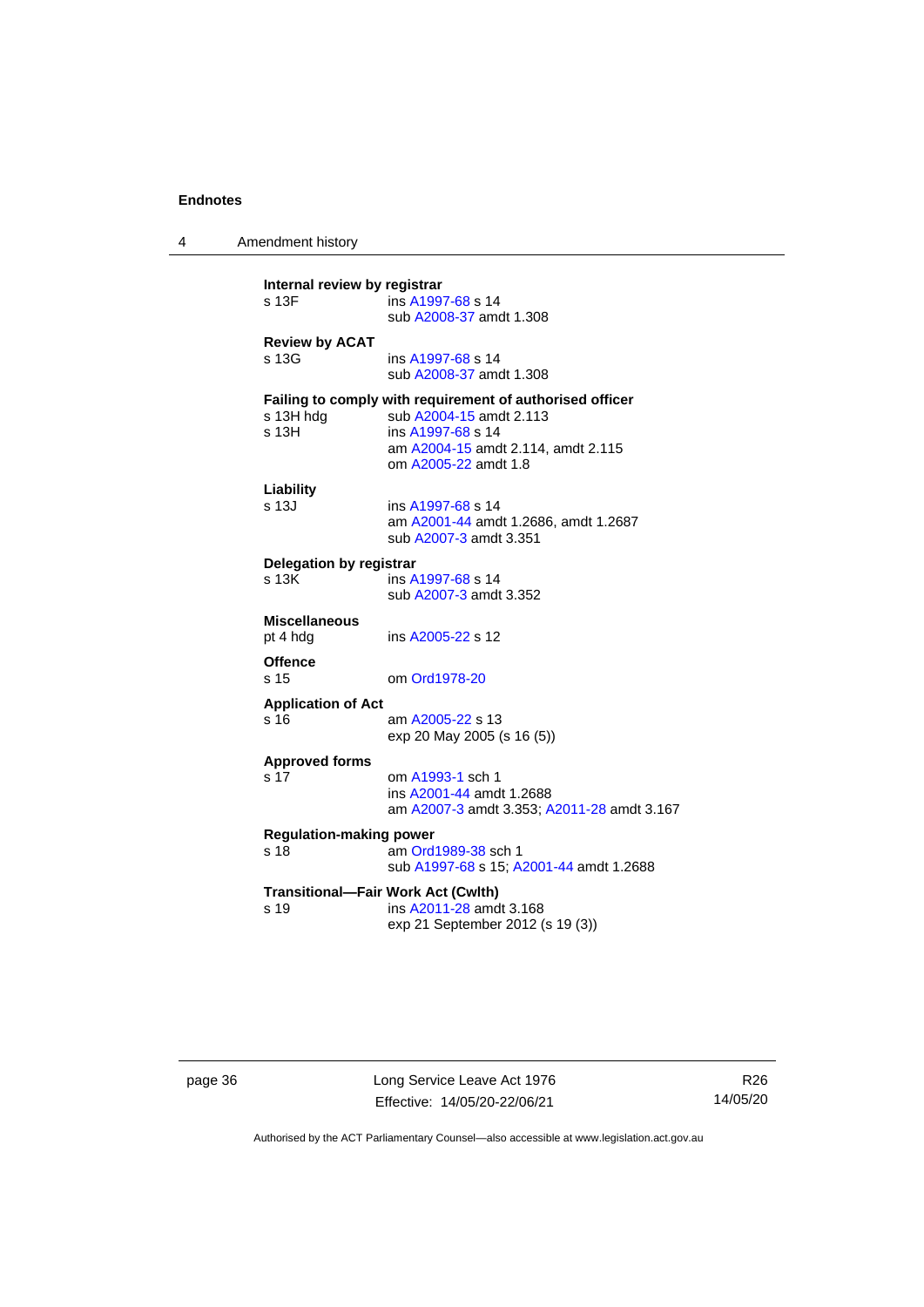Amendment history 4

#### **Dictionary** dict ins [A2005-22](http://www.legislation.act.gov.au/a/2005-22) s 14 am [A2008-37](http://www.legislation.act.gov.au/a/2008-37) amdt 1.309[; A2011-22](http://www.legislation.act.gov.au/a/2011-22) amdt 1.297; [A2011-28](http://www.legislation.act.gov.au/a/2011-28) amdt 3.169; [A2019-36](http://www.legislation.act.gov.au/a/2019-36/default.asp) amdt 1.1 def *agreement* am [A1997-68](http://www.legislation.act.gov.au/a/1997-68) s 4 reloc from s 2 [A2005-22](http://www.legislation.act.gov.au/a/2005-22) s 6 sub [A2011-28](http://www.legislation.act.gov.au/a/2011-28) amdt 3.170 def *approved training contract* in[s A2003-37](http://www.legislation.act.gov.au/a/2003-37) amdt 2.11 reloc from s 2 [A2005-22](http://www.legislation.act.gov.au/a/2005-22) s 6 am [A2007-12](http://www.legislation.act.gov.au/a/2007-12) amdt 1.14 def *associated company* ins [A2005-22](http://www.legislation.act.gov.au/a/2005-22) s 14 def *authorised officer* in[s A1997-68](http://www.legislation.act.gov.au/a/1997-68) s 4 reloc from s 2 [A2005-22](http://www.legislation.act.gov.au/a/2005-22) s 6 def *award* a[m A1997-68](http://www.legislation.act.gov.au/a/1997-68) s 4 sub [A2001-56](http://www.legislation.act.gov.au/a/2001-56) amdt 3.445 reloc from s 2 [A2005-22](http://www.legislation.act.gov.au/a/2005-22) s 6 sub [A2011-28](http://www.legislation.act.gov.au/a/2011-28) amdt 3.171 def *award holiday* in[s A2005-22](http://www.legislation.act.gov.au/a/2005-22) s 14 om [A2011-28](http://www.legislation.act.gov.au/a/2011-28) amdt 3.172 def *casual employee* in[s A1997-68](http://www.legislation.act.gov.au/a/1997-68) s 4 reloc from s 2 [A2005-22](http://www.legislation.act.gov.au/a/2005-22) s 6 def *continuous service* in[s A2005-22](http://www.legislation.act.gov.au/a/2005-22) s 14 def *determination* sub [Ord1989-38](http://www.legislation.act.gov.au/a/1989-38) sch 1 reloc from s 2 [A2005-22](http://www.legislation.act.gov.au/a/2005-22) s 6 om [A2011-28](http://www.legislation.act.gov.au/a/2011-28) amdt 3.173 def *employee* sub [Ord1981-24](http://www.legislation.act.gov.au/a/1981-24) s 2l[; A1997-68](http://www.legislation.act.gov.au/a/1997-68) s 4 reloc from s 2 [A2005-22](http://www.legislation.act.gov.au/a/2005-22) s 6 sub [A2019-36](http://www.legislation.act.gov.au/a/2019-36/default.asp) amdt 1.2 def *minimum retiring age* ins [A2005-22](http://www.legislation.act.gov.au/a/2005-22) s 14 om [A2011-28](http://www.legislation.act.gov.au/a/2011-28) amdt 3.174 def *ordinary remuneration* a[m A1997-68](http://www.legislation.act.gov.au/a/1997-68) s 4 reloc from s 2 [A2005-22](http://www.legislation.act.gov.au/a/2005-22) s 6 def *period of service* in[s A2005-22](http://www.legislation.act.gov.au/a/2005-22) s 14 def *salary or wages* reloc from s 2 [A2005-22](http://www.legislation.act.gov.au/a/2005-22) s 6 def *trainee* ins [A1997-68](http://www.legislation.act.gov.au/a/1997-68) s 4 am [A2003-37](http://www.legislation.act.gov.au/a/2003-37) amdt 2.13 reloc from s 2 [A2005-22](http://www.legislation.act.gov.au/a/2005-22) s 6 om [A2011-28](http://www.legislation.act.gov.au/a/2011-28) amdt 3.175

R26 14/05/20 Long Service Leave Act 1976 Effective: 14/05/20-22/06/21

page 37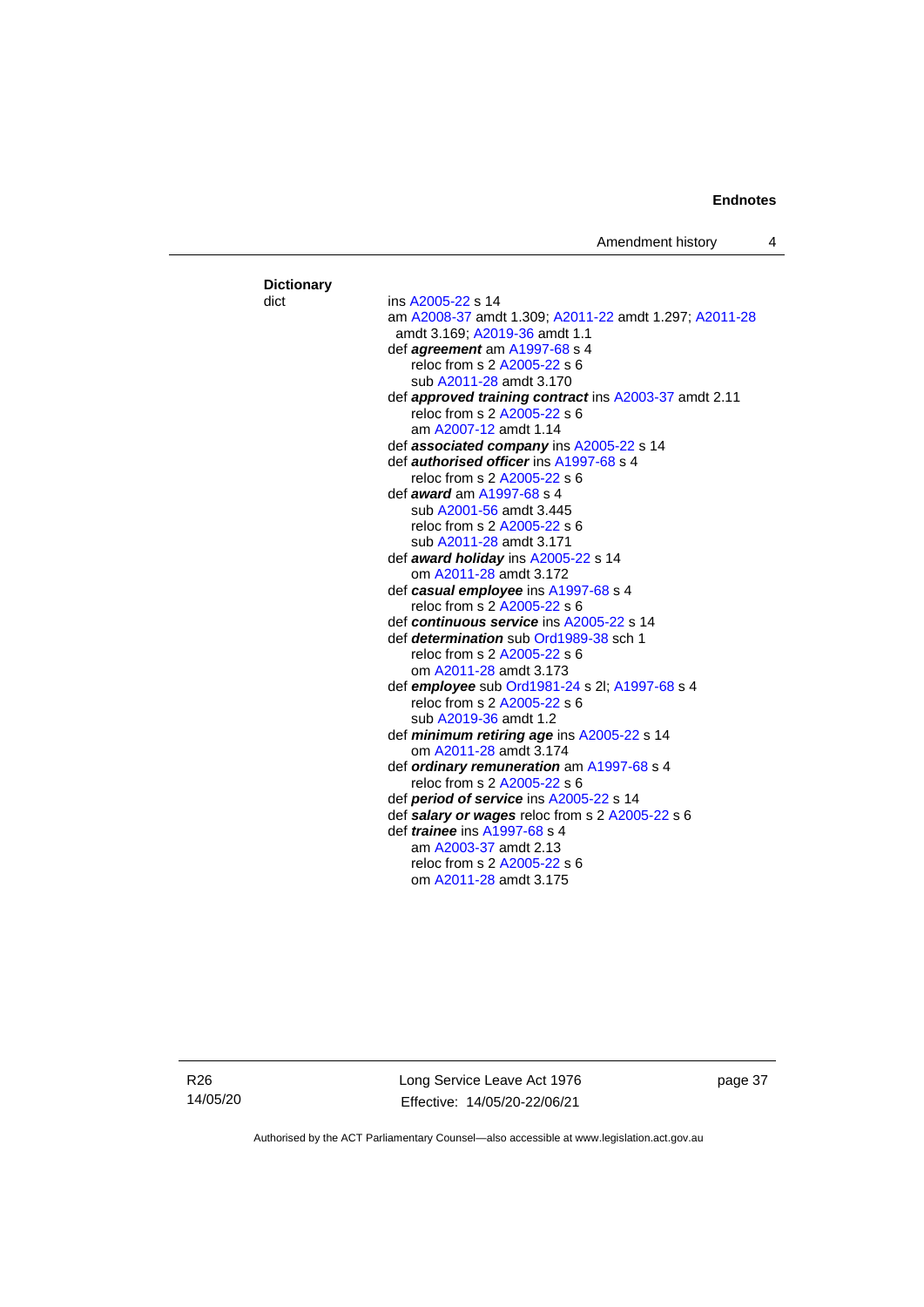5 Earlier republications

### <span id="page-43-0"></span>**5 Earlier republications**

Some earlier republications were not numbered. The number in column 1 refers to the publication order.

Since 12 September 2001 every authorised republication has been published in electronic pdf format on the ACT legislation register. A selection of authorised republications have also been published in printed format. These republications are marked with an asterisk (\*) in column 1. Electronic and printed versions of an authorised republication are identical.

| <b>Republication No</b> | <b>Amendments to</b> | <b>Republication date</b> |
|-------------------------|----------------------|---------------------------|
| 1                       | Ord1989-38           | 31 May 1991               |
| $\overline{2}$          | A1993-1              | 31 August 1993            |
| 3                       | A1994-97             | 31 January 1995           |
| 4                       | A1995-46             | 30 November 1996          |
| 5                       | A1997-68             | 31 December 1997          |
| $6^\star$               | A2001-56             | 23 January 2002           |
| $\overline{7}$          | A2003-45             | 3 October 2003            |
| 8                       | A2003-45             | 1 November 2003           |
| 9                       | A2004-15             | 9 April 2004              |
| 10 $(RI)$ †             | A2005-22             | 18 May 2005               |
| 11 $(RI)$ †             | A2005-22             | 19 May 2005               |
| 12                      | A2005-22             | 20 May 2005               |
| 13                      | A2005-22             | 21 May 2005               |
| $14*$                   | A2005-38             | 31 August 2005            |
| 15                      | A2005-38             | 14 May 2006               |
| 16                      | A2007-3              | 12 April 2007             |
| 17                      | A2007-12             | 1 July 2007               |
| 18                      | A2008-43             | 10 September 2008         |
| $19*$                   | A2008-43             | 2 February 2009           |
| 20                      | A2009-25             | 1 January 2010            |
|                         |                      |                           |

page 38 Long Service Leave Act 1976 Effective: 14/05/20-22/06/21

R26 14/05/20